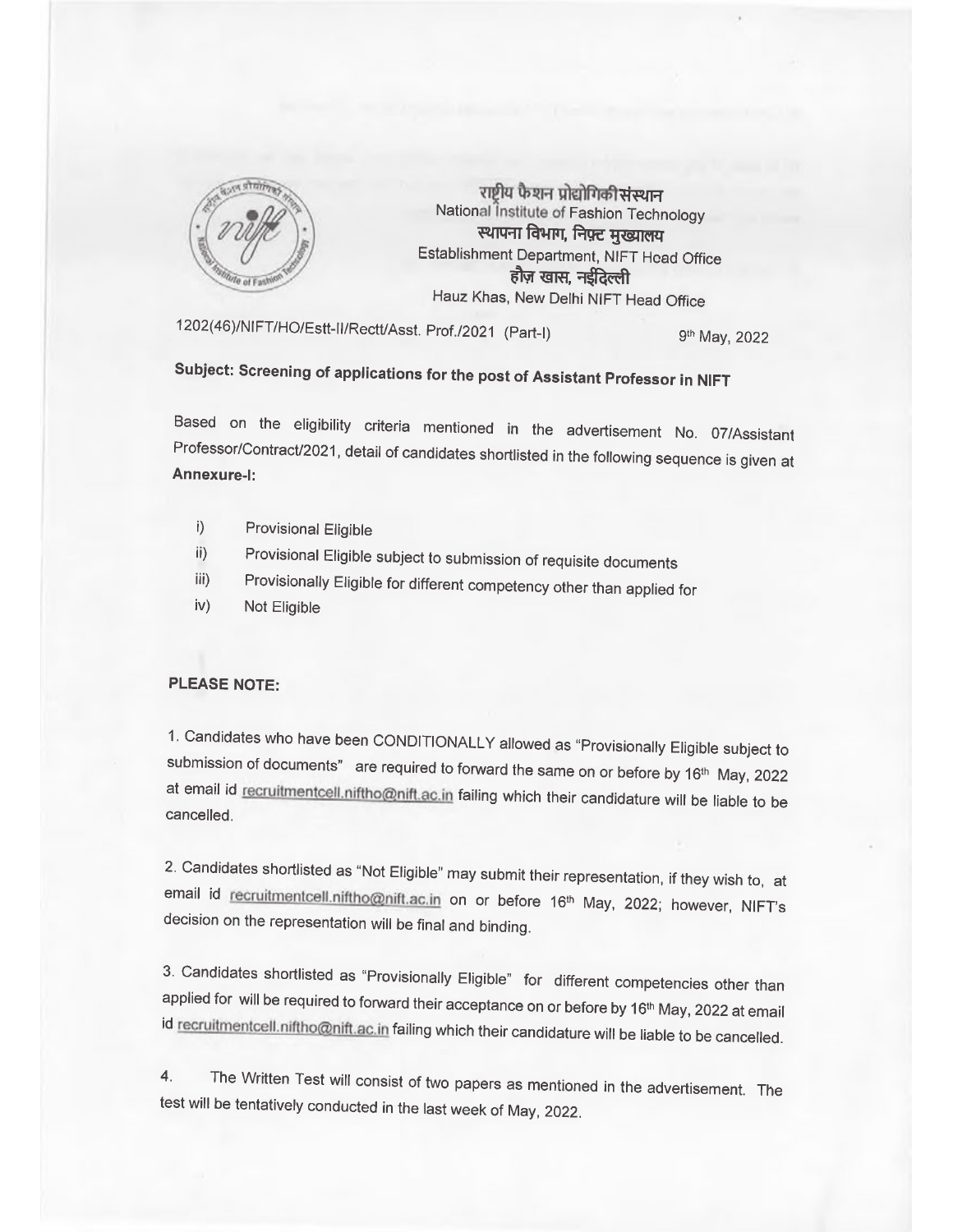5. Candidates are advised to check NIFT's website www.nift.ac.in for updates.

6. In case of any inadvertent mistake in the process of selection, which may be detected at any stage even after issuing an appointment letter, the Institute reserves the right to modify/ withdraw/ cancel any communication made to the applicant.

*Schoolsk* 

 $\label{eq:1} \mathcal{L} = \frac{1}{2} \sum_{i=1}^n \frac{1}{2} \sum_{i=1}^n \frac{1}{2} \sum_{i=1}^n \frac{1}{2} \sum_{i=1}^n \frac{1}{2} \sum_{i=1}^n \frac{1}{2} \sum_{i=1}^n \frac{1}{2} \sum_{i=1}^n \frac{1}{2} \sum_{i=1}^n \frac{1}{2} \sum_{i=1}^n \frac{1}{2} \sum_{i=1}^n \frac{1}{2} \sum_{i=1}^n \frac{1}{2} \sum_{i=1}^n \frac{1}{2} \sum_{i=1}$ 

7. This issues with the approval of the Director General, NIFT.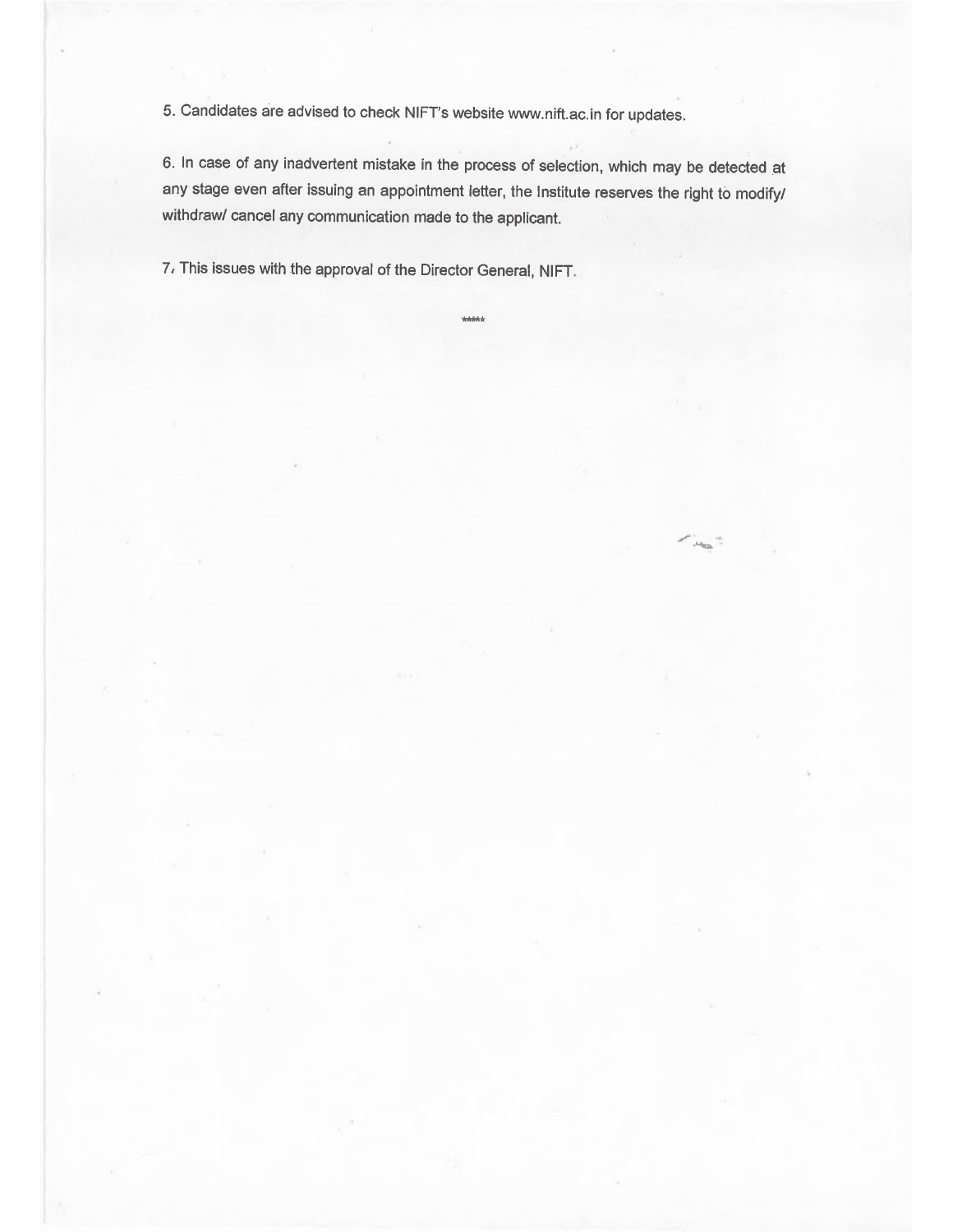| SI.<br>No.      | tency           | <b>Compe-</b> Application<br>No. | <b>Applicant Name</b>                    | <b>DOB</b>     | Categ-<br>ory          | <b>Status</b>                 |
|-----------------|-----------------|----------------------------------|------------------------------------------|----------------|------------------------|-------------------------------|
| $\mathbf{1}$    | A <sub>1</sub>  | 1015                             | Mr. Vishal Ranjan                        | 16.12.1993     | <b>GEN</b>             | <b>Provisionally Eligible</b> |
| $\overline{2}$  | $\overline{A1}$ | 1022                             | Ms. KUMARI NAYAN TARA<br><b>SINGH</b>    | 12.06.1987     | <b>GEN</b>             | <b>Provisionally Eligible</b> |
| 3               | A1              | 1124                             | Mr. DHARMENDRA KUMAR                     | 13.12.1987     | <b>GEN</b>             | <b>Provisionally Eligible</b> |
| 4               | A1              | 1444                             | Ms. Jigyasa Arya                         | 13.04.1993     | <b>GEN</b>             | <b>Provisionally Eligible</b> |
| 5               | A1              | 1901                             | Mr. DHARMENDRA KUMAR                     | 13.01.1987     | <b>GEN</b>             | <b>Provisionally Eligible</b> |
| 6               | A1              | 1905                             | Mrs. B.D.Tejashvi                        | 22.07.1982     | <b>GEN</b>             | <b>Provisionally Eligible</b> |
| $\overline{7}$  | A1              | 2021                             | Mrs. Rachna Shankar                      | 15.12.1983     | <b>GEN</b>             | Provisionally Eligible        |
| 8               | A1              | 2469                             | Mrs. Lakshmi Surya                       | 28.09.1985     | <b>SC</b>              | <b>Provisionally Eligible</b> |
| 9               | $\overline{A1}$ | 2923                             | Mr. Vimal Abinash                        | 15.10.1989     | $\overline{\text{ST}}$ | <b>Provisionally Eligible</b> |
| $10$            | A1              | 3182                             | Mr. Shovit Dasgupta                      | 30.10.1989     | <b>GEN</b>             | <b>Provisionally Eligible</b> |
| 11              | $\overline{A1}$ | 3423                             | Ms. Surabhi Singh                        | 13.12.1990     | <b>GEN</b>             | <b>Provisionally Eligible</b> |
| $\overline{12}$ | A <sub>1</sub>  | 3443                             | Ms. DIVYA K V                            | 24.11.1986     | OBC                    | <b>Provisionally Eligible</b> |
| 13              | A <sub>1</sub>  | 3467                             | Ms. Ayushi Sinha                         | 16.11.1995     | <b>GEN</b>             | <b>Provisionally Eligible</b> |
| 14              | A1              | 3582                             | Ms. Aishee Neogy                         | 24.01.1992     | <b>GEN</b>             | <b>Provisionally Eligible</b> |
| 15              | A1              | 3616                             | Mrs. Divya Suryavanshi                   | 28.05.1991     | <b>GEN</b>             | Provisionally Eligible        |
| 16              | A <sub>1</sub>  | 4083                             | Ms. Vidushi Pandey                       | 22.09.1993     | <b>GEN</b>             | Provisionally Eligible        |
| 17              | $\overline{A1}$ | 4143                             | Mr. SIDDHARTHA SHANKER<br><b>SAMMUKH</b> | 10.10.1988     | <b>GEN</b>             | <b>Provisionally Eligible</b> |
| 18              | $\overline{A1}$ | 4471                             | Ms. RASIKA KAUSHAL                       | 20.09.1990     | <b>SC</b>              | <b>Provisionally Eligible</b> |
| 19              | A1              | 4543                             | Mr. Niteesh Vikram                       | 20.01.1987     | <b>GEN</b>             | <b>Provisionally Eligible</b> |
| 20              | $\overline{A1}$ | 4618                             | Mrs. SURABHI SRIVASTAVA                  | 15.07.1991 GEN |                        | <b>Provisionally Eligible</b> |
| 21              | A1              | 4838                             | Ms. Jaya Advani                          | 12.05.1993     | <b>GEN</b>             | <b>Provisionally Eligible</b> |
| 22              | A <sub>1</sub>  | 4901                             | Ms. Sonam                                | 12.07.1991     | <b>SC</b>              | Provisionally Eligible        |
| 23              | A <sub>1</sub>  | 4927                             | Mrs. Anuradha Alia                       | 09.06.1994     | <b>GEN</b>             | <b>Provisionally Eligible</b> |
| 24              | A1              | 5290                             | Mr. SHASHI KUMAR                         | 20.03.1990     | <b>OBC</b>             | <b>Provisionally Eligible</b> |
| 25              | A1              | 5522                             | Mr. Rajesh Kumar                         | 20.04.1981     | OBC                    | Provisionally Eligible        |
| 26              | A1              | 5659                             | Ms. Mitali Kapoor                        | 30.03.1992     | OBC                    | <b>Provisionally Eligible</b> |
| $\overline{27}$ | $\overline{A1}$ | 5935                             | Mr. Deepak Sharma                        | 02.11.1992     | <b>EWS</b>             | <b>Provisionally Eligible</b> |
| 28              | A1              | 5943                             | Ms. Sangita Das Chowdhury                | 12.04.1987     | <b>GEN</b>             | <b>Provisionally Eligible</b> |
| 29              | A1              | 6076                             | Mrs. TAVLEEN BINDRA                      | 10.02.1993     | <b>GEN</b>             | <b>Provisionally Eligible</b> |
| 30              | A1              | 6196                             | Dr. Asma Khan                            | 17.08.1986     | <b>GEN</b>             | Provisionally Eligible        |
| 31              | A1              | 6344                             | Mr. ABHISHEK MARSHAL LEWIS               | 10.09.1982     | <b>GEN</b>             | Provisionally Eligible        |
| 32              | A1              | 6472                             | Mrs. ITY SHARMA                          | 10.10.1987     | <b>GEN</b>             | Provisionally Eligible        |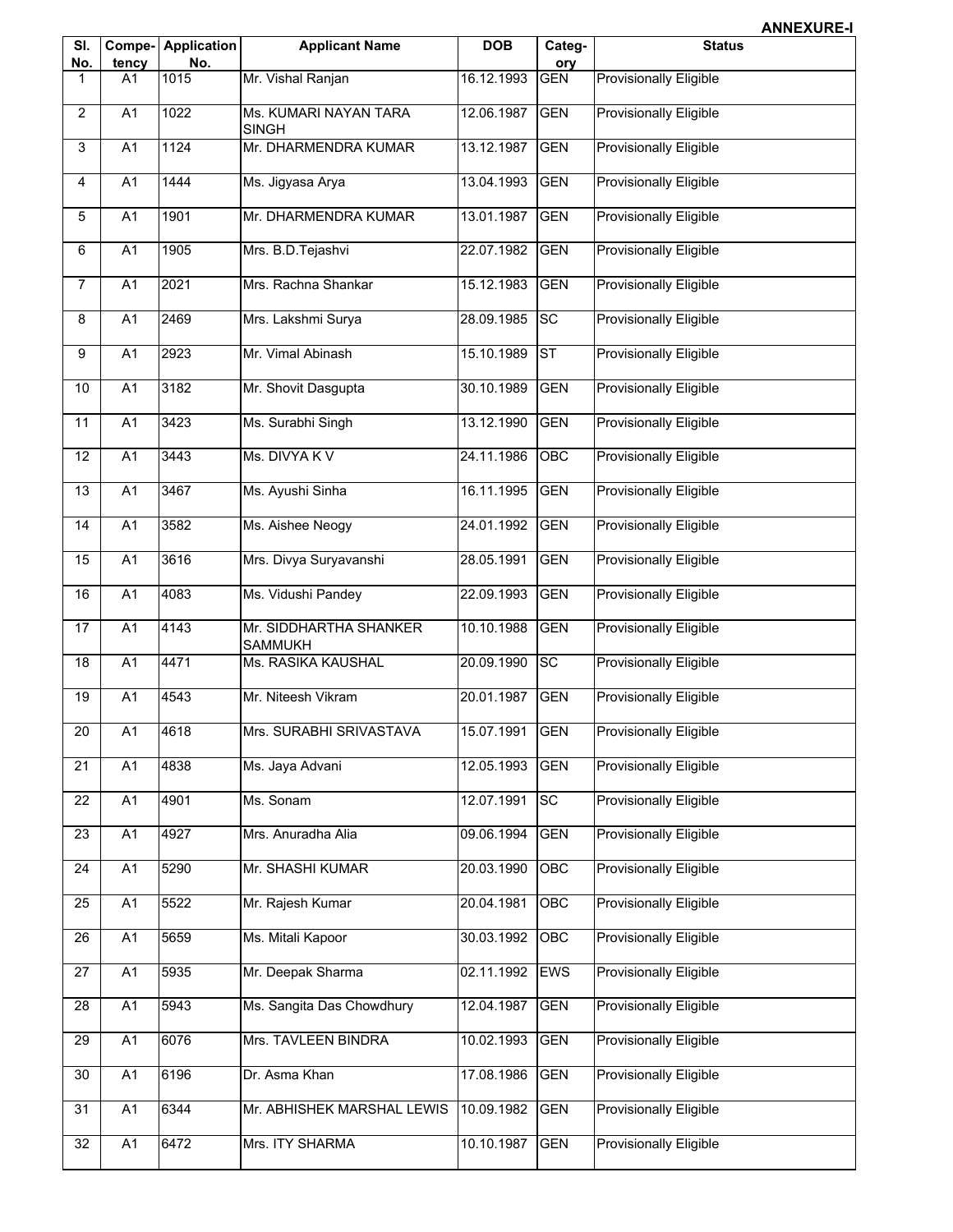| SI.<br>No. | tency          | <b>Compe-</b> Application<br>No. | <b>Applicant Name</b>                 | <b>DOB</b>     | Categ-<br>ory | <b>Status</b>                                                                                                                                                         |
|------------|----------------|----------------------------------|---------------------------------------|----------------|---------------|-----------------------------------------------------------------------------------------------------------------------------------------------------------------------|
| 33         | A <sub>1</sub> | 6553                             | Mrs. DEBOLINA BHATTACHARYA 24.08.1989 |                | <b>GEN</b>    | <b>Provisionally Eligible</b>                                                                                                                                         |
| 34         | A <sub>1</sub> | 6610                             | Mrs. Shiny Bhanoo                     | 30.11.1991     | <b>ST</b>     | <b>Provisionally Eligible</b>                                                                                                                                         |
| 35         | A1             | 6642                             | Ms. Pallavi Singh                     | 30.11.1993     | <b>EWS</b>    | <b>Provisionally Eligible</b>                                                                                                                                         |
| 36         | A1             | 6689                             | Mr. LOKESH KUMAR                      | 05.01.1981     | <b>GEN</b>    | <b>Provisionally Eligible</b>                                                                                                                                         |
| 37         | A <sub>1</sub> | 1207                             | Dr. Shashi Nag                        | 29.06.1986     | <b>SC</b>     | Eligible -<br>Provisionally<br>Subject<br>to<br>submission of all experience certificate                                                                              |
| 38         | A <sub>1</sub> | 1238                             | Mrs. SWATI PANDEY SINHA               | 16.05.1988     | <b>GEN</b>    | Eligible<br>Provisionally<br>Subject<br>$\sim 10^{-1}$<br>to<br>submission of Master's Degree                                                                         |
| 39         | A1             | 2137                             | Ms. Soujanya Pani                     | 15.08.1992     | <b>GEN</b>    | $\sim$<br>Subject<br>Eligible<br>Provisionally<br>to<br>submission of experience certificate of<br>Trytoon Academy and SIDAC                                          |
| 40         | A1             | 2160                             | Mrs. Bhuvaneshwari.S                  | 23.08.1982     | OBC           | Subject<br>Eligible<br>Provisionally<br>$\sim$<br>to<br>submission of details and documents of<br><b>Bachelor's Qualification</b>                                     |
| 41         | A <sub>1</sub> | 2303                             | Mrs. Hem Bharati                      | 10.04.1992     | <b>SC</b>     | Subject<br>Provisionally<br>Eligible<br>$\sim 10$<br>to<br>submission of all experience certificate                                                                   |
| 42         | A <sub>1</sub> | 2355                             | Mr. vikram kumar                      | 05.07.1982     | OBC           | Eligible<br>Provisionally<br>Subject<br>to<br>$\sim$<br>submission of Master's Degree and Guest<br>Faculty hours certificate                                          |
| 43         | A1             | 2530                             | Ms. veronika patil                    | 28.09.1991     | <b>SC</b>     | Subject<br>Eligible<br>$\sim 10^{-11}$<br>Provisionally<br>to<br>submission of all experience certificate on<br>company letter head                                   |
| 44         | A1             | 2655                             | Mrs. Smruti Mahapatra                 | 05.07.1989     | <b>GEN</b>    | Eligible - Subject<br>Provisionally<br>to<br>submission of Master's Degree and PhD<br>Degree                                                                          |
| 45         | A1             | 2817                             | Mrs. RASHMI SUHAS PETHE               | 29.04.1982     | <b>GEN</b>    | Eligible -<br>Provisionally<br>Subject<br>to<br>submission of details and documents of<br>Bachelor's Qualification and Experience<br>certificates                     |
| 46         | A <sub>1</sub> | 3410                             | Ms. Megha Chauhan                     | 10.07.1995     | <b>GEN</b>    | Provisionally<br>Eligible<br>Subject<br>$\sim$<br>to<br>submission of all experience certificates                                                                     |
| 47         | A1             | 3499                             | Dr. Ravneet Kaur                      | 19.05.1987     | GEN           | Eligible<br>Provisionally<br>Subject<br>$\sim$<br>to<br>submission of certificate mentioning PhD<br>topic                                                             |
| 48         | A1             | 3521                             | Ms. Anshu Singhal                     | 19.04.1996 GEN |               | Provisionally<br>Eligible -<br>Subject<br>to<br>submission of details and documents of<br>Bachelor's Qualification and Experience<br>certificates                     |
| 49         | A <sub>1</sub> | 3528                             | Mr. Swapnil Hazra                     | 24.01.1984     | <b>SC</b>     | Eligible - Subject<br>Provisionally<br>tol<br>submission of Master's Degree                                                                                           |
| 50         | A <sub>1</sub> | 4665                             | Ms. Sonal Rajbhar                     | 17.09.1989     | <b>GEN</b>    | Eligible - Subject<br>Provisionally<br>to<br>submission of Guest Faculty hours<br>certificate                                                                         |
| 51         | A <sub>1</sub> | 5062                             | Mrs. SWATI PAWAR                      | 07.11.1985     | <b>GEN</b>    | Eligible<br>Provisionally<br>- Subject<br>tol<br>submission of details and documents of<br><b>Bachelor's Qualification</b>                                            |
| 52         | A1             | 5168                             | Mrs. AANUSHNA MILIND MEDHE            | 26.03.1986     | <b>SC</b>     | Subject<br>Eligible -<br>Provisionally<br>tol<br>submission of copy of Masters and<br><b>Bachelor's Degrees</b>                                                       |
| 53         | A1             | 5424                             | Mr. Mridul kumar                      | 22.08.1993     | <b>SC</b>     | Provisionally Eligible - Submission of all<br>experience certificates                                                                                                 |
| 54         | A <sub>1</sub> | 5638                             | Ms. Kimberly Manners                  | 24.04.1990     | <b>ST</b>     | Provisionally Eligible - Subject submission<br>of experience certificate of TCS, NID<br>Assam                                                                         |
| 55         | A <sub>1</sub> | 5911                             | Mr. Deepak Goswami                    | 31.12.1986     | <b>GEN</b>    | Provisionally<br>Eligible<br>- Subject<br>tol<br>submission of experience certificates of<br>Amity, Edcons exports private Itd-                                       |
| 56         | A <sub>1</sub> | 5920                             | Mr. Goonjan Kumar                     | 01.01.1991     | <b>SC</b>     | Eligible<br>Provisionally<br>$\sim 10^{-1}$<br>Subject<br>to<br>submission of guest faculty teaching hours<br>certificate and complete self employment<br>certificate |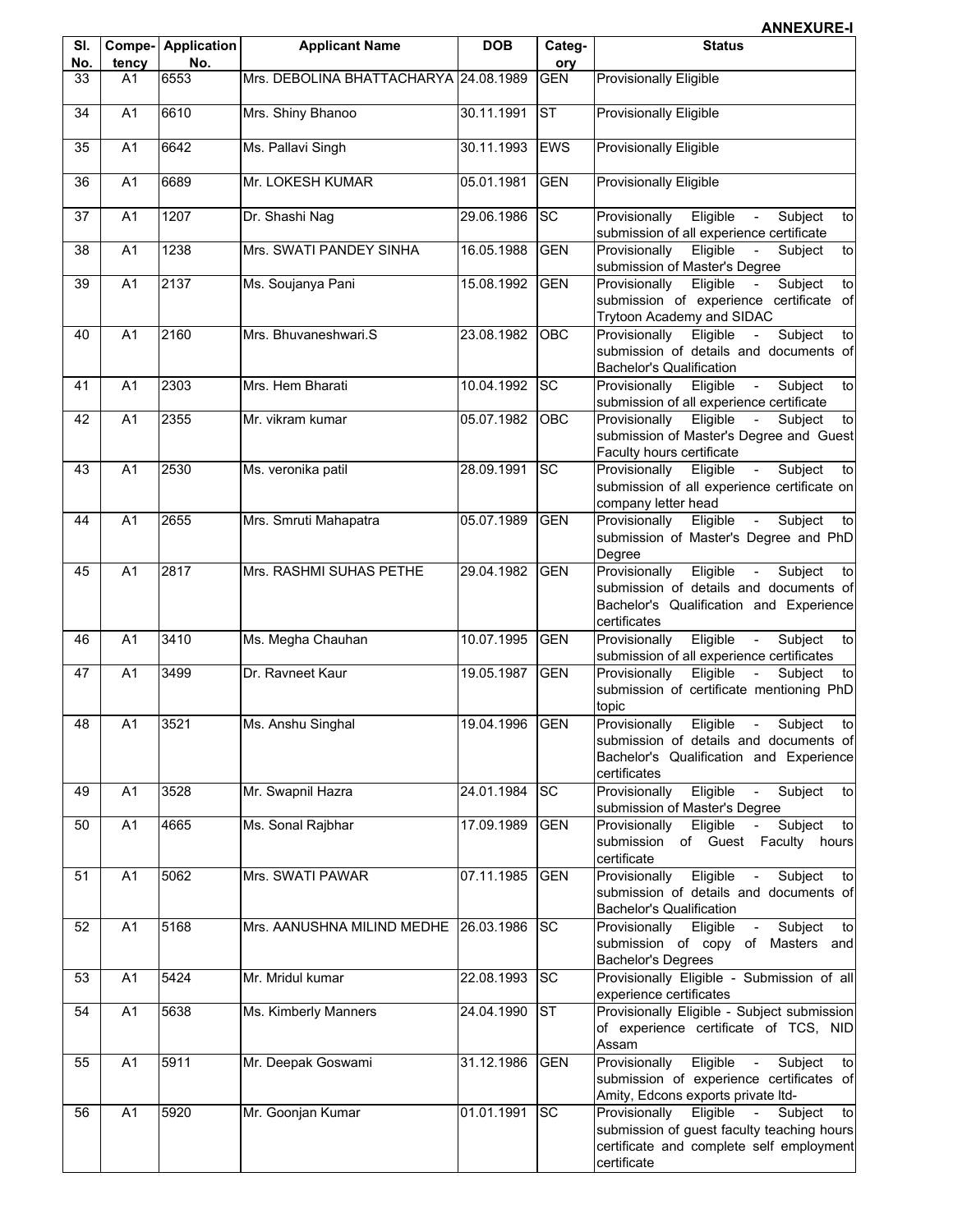| SI. |                 | <b>Compe-</b> Application | <b>Applicant Name</b>    | <b>DOB</b> | Categ-     | <b>Status</b>                                            |
|-----|-----------------|---------------------------|--------------------------|------------|------------|----------------------------------------------------------|
| No. | tency           | No.                       |                          |            | ory        |                                                          |
| 57  | A1              | 6106                      | Mr. RANVIR KUMAR         | 15.02.1990 | <b>GEN</b> | Provisionally<br>Eligible<br>Subject<br>to<br>$\sim 10$  |
|     |                 |                           |                          |            |            | submission<br>of Guest Faculty hours                     |
|     |                 |                           |                          |            |            | certificate                                              |
| 58  | A <sub>1</sub>  | 6280                      | Mr. SANDEEP KUMAR        | 01.09.1982 | <b>SC</b>  | Provisionally<br>Eligible<br>Subject<br>$\sim 100$<br>to |
|     |                 |                           |                          |            |            | submission of Master's Degree                            |
| 59  | A <sub>1</sub>  | 1092                      | Ms. Kuwali Chowdhury     | 29.09.1994 | OBC        | Not Eligible - For A1 as Not possessing                  |
|     |                 |                           |                          |            |            | <b>B.Des in Fashion Design</b>                           |
|     |                 |                           |                          |            |            | Provisionally Eligible - For A6                          |
| 60  | $\overline{A1}$ | 1157                      | Mr. Nagendra Kumar Gupta | 15.02.1992 | OBC        | Not Eligible - For A1 as Not possessing                  |
|     |                 |                           |                          |            |            | <b>B.Des in Fashion Design</b>                           |
|     |                 |                           |                          |            |            | Provisionally Eligible - For A6, subject to              |
|     |                 |                           |                          |            |            | submission of Master's Degree and latest                 |
|     |                 |                           |                          |            |            | experience certificate                                   |
| 61  | A1              | 1538                      | Mrs. RANI MISHRA         | 02.01.1989 | <b>GEN</b> | Not Eligible - For A1 as Not possessing                  |
|     |                 |                           |                          |            |            | <b>B.Des in Fashion Design</b>                           |
|     |                 |                           |                          |            |            | Provisionally Eligible - For A6                          |
| 62  | A <sub>1</sub>  | 1552                      | Mrs. Alpana              | 19.11.1988 | GEN        | Not Eligible - For A1 as Bachelor's Degree               |
|     |                 |                           |                          |            |            | not in B. Des in Fashion Design                          |
|     |                 |                           |                          |            |            | Provisionally Eligible - For A6                          |
| 63  | A1              | 1659                      | Ms. R KOMALA RAJU        | 13.02.1995 | <b>GEN</b> | Not Eligible - For A1 as Not possessing                  |
|     |                 |                           |                          |            |            | <b>B.Des in Fashion Design</b>                           |
|     |                 |                           |                          |            |            | Provisionally Eligible - For A6, subject to              |
|     |                 |                           |                          |            |            | submission of expereince certificate                     |
|     |                 |                           |                          |            |            |                                                          |
| 64  | A1              | 2252                      | Mr. RAJARAVANAN T        | 27.07.1985 | OBC        | Not Eligible - For A1 as Not possessing                  |
|     |                 |                           |                          |            |            | <b>B.Des in Fashion Design</b>                           |
|     |                 |                           |                          |            |            | Provisionally Eligible - For A6                          |
|     |                 |                           |                          |            |            |                                                          |
| 65  | A1              | 2293                      | Mrs. Arya Devi S         | 08.08.1986 | OBC        | Not Eligible - For A1 as Not possessing                  |
|     |                 |                           |                          |            |            | <b>B.Des in Fashion Design</b>                           |
|     |                 |                           |                          |            |            | Provisionally Eligible - For A6 and D5                   |
|     |                 |                           |                          |            |            | subject to submission of all experience                  |
|     |                 |                           |                          |            |            | certificates                                             |
| 66  | A1              | 3458                      | Ms. PRIYANKA DESWAL      | 26.06.1993 | <b>GEN</b> | Not Eligible - For A1 as Not possessing                  |
|     |                 |                           |                          |            |            | <b>B.Des in Fashion Design</b>                           |
|     |                 |                           |                          |            |            | Provisionally Eligible - For A6                          |
|     |                 |                           |                          |            |            |                                                          |
| 67  | A1              | 3827                      | Mrs. Meenakshi           | 09.11.1993 | OBC        | Not Eligible - For A1 as Not possessing                  |
|     |                 |                           |                          |            |            | <b>B.Des in Fashion Design</b>                           |
|     |                 |                           |                          |            |            | Provisionally Eligible - For A6 and D5                   |
| 68  | A1              | 4064                      | Mrs. Maithilee Wala      | 07.03.1985 | <b>GEN</b> | Not Eligible - For A1 as Not possessing                  |
|     |                 |                           |                          |            |            | <b>B.Des in Fashion Design</b>                           |
|     |                 |                           |                          |            |            | Provisionally Eligible - For A6 if PGDPD                 |
|     |                 |                           |                          |            |            | (NID) is equivalent to Masters                           |
| 69  | A1              | 4135                      | Ms. VARSHA VERMA         | 20.07.1991 | <b>GEN</b> | Not Eligible - For A1 as Not possessing                  |
|     |                 |                           |                          |            |            | <b>B.Des in Fashion Design</b>                           |
|     |                 |                           |                          |            |            | Provisionally Eligible - For A6, subject to              |
|     |                 |                           |                          |            |            | submission of certificate of lecture hours               |
|     |                 |                           |                          |            |            | indicating number of hours taught                        |
|     |                 |                           |                          |            |            |                                                          |
| 70  | A <sub>1</sub>  | 4165                      | Ms. Meenakshi Sharma     | 08.04.1985 | <b>GEN</b> | Not Eligible - For A1 as Not possessing                  |
|     |                 |                           |                          |            |            | <b>B.Des in Fashion Design</b>                           |
|     |                 |                           |                          |            |            | Provisionally Eligible - For A6 and D5                   |
|     |                 |                           |                          |            |            | submission<br>subject<br>to<br>of<br>relevant            |
|     |                 |                           |                          |            |            | experience certificates                                  |
| 71  | A <sub>1</sub>  | 4747                      | Ms. Zia Gulafshan        | 30.06.1990 | OBC        | Not Eligible - For A1 as Not possessing                  |
|     |                 |                           |                          |            |            | <b>B.Des in Fashion Design</b>                           |
|     |                 |                           |                          |            |            | Provisionally Eligible - For A6 and D5                   |
|     |                 |                           |                          |            |            |                                                          |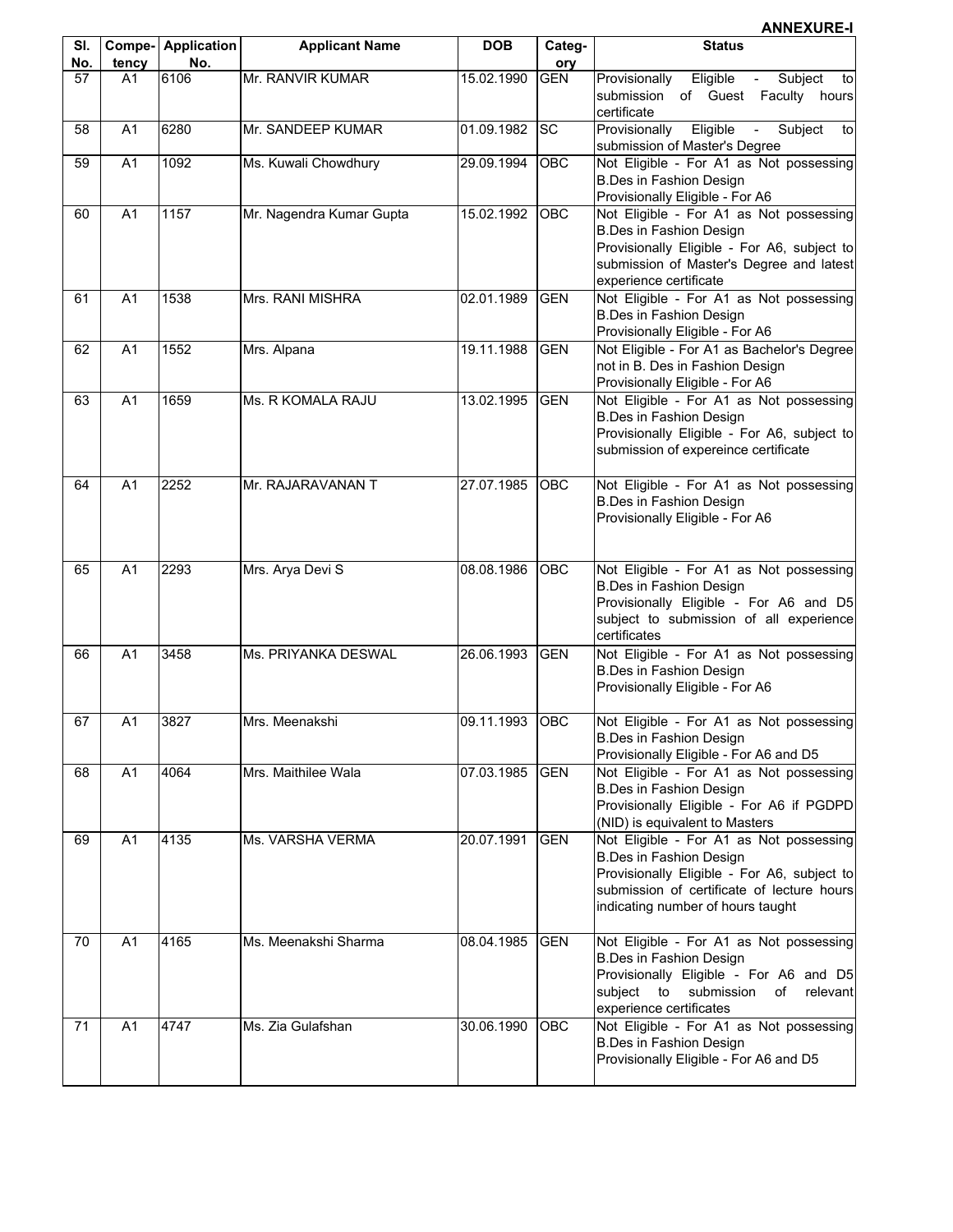| SI.       |                | <b>Compe-</b> Application | <b>Applicant Name</b>        | <b>DOB</b> | Categ-     | <b>Status</b>                                                                                                                                                                                                                                                 |
|-----------|----------------|---------------------------|------------------------------|------------|------------|---------------------------------------------------------------------------------------------------------------------------------------------------------------------------------------------------------------------------------------------------------------|
| No.<br>72 | tency<br>A1    | No.<br>5185               | Mr. Ravish Kumar             | 02.10.1987 | ory<br>OBC | Not Eligible - For A1 as Not possessing                                                                                                                                                                                                                       |
|           |                |                           |                              |            |            | <b>B.Des in Fashion Design</b><br>Provisionally Eligible - For A6 subject to<br>submission of experience certificates of<br>Shahi export private Itd and Hara design                                                                                          |
| 73        | A1             | 5407                      | Mr. Sheikh Monis Ahmad       | 04.12.1990 | <b>GEN</b> | Not Eligible - For A1 as Not possessing<br><b>B.Des in Fashion Design</b><br>Provisionally Eligible - For A6                                                                                                                                                  |
| 74        | A <sub>1</sub> | 5565                      | Ms. CHITRA MAHAVER           | 27.07.1986 | <b>GEN</b> | Not Eligible - For A1 as Not possessing<br><b>B.Des in Fashion Design</b><br>Provisionally Eligible - For A6 if PGDPD<br>(NID) is equivalent to Masters subject to<br>submission of all experience letters and<br>registration / turnover for self employment |
| 75        | A1             | 5879                      | Dr. Sarita Devi              | 01.03.1991 | <b>GEN</b> | Not Eligible - For A1 as Not possessing<br><b>B.Des in Fashion Design</b><br>Provisionally Eligible - For A4, subject to<br>submission of all experience certificate                                                                                          |
| 76        | A1             | 6115                      | Ms. Swamy Pallavi Vivekanand | 14.01.1993 | OBC        | Not Eligible - For A1 as Not possessing<br><b>B.Des in Fashion Design</b><br>Provisionally Eligible - For A6                                                                                                                                                  |
| 77        | A1             | 6210                      | Mrs. Shweta Dhiraj Jamdar    | 17.05.1991 | <b>GEN</b> | Not Eligible - For A1 as Not possessing<br><b>B.Des in Fashion Design</b><br>Provisionally Eligible - For A6, subject to<br>submission of translated<br>experience<br>certificates in English or Hindi Language                                               |
| 78        | A <sub>1</sub> | 6403                      | Ms. K.S.SARAVANYA            | 11.04.1988 | <b>GEN</b> | Not Eligible - Not possessing B.Des in<br><b>Fashion Design</b><br>Provisionally Eligible - For A1                                                                                                                                                            |
| 79        | A1             | 6706                      | Ms. SUDHISHA N K             | 17.05.1988 | <b>SC</b>  | Not Eligible - For A1 as Not possessing<br><b>B.Des in Fashion Design</b><br>Provisionally Eligible - For A6 subject to<br>submission of experience certificate of<br>Guest faculty hours                                                                     |
| 80        | A1             | 1017                      | Mrs. Gitanjali Jaiswal       | 09.08.1985 | <b>GEN</b> | Not Eligible - Not possessing B.Des in<br><b>Fashion Design</b>                                                                                                                                                                                               |
| 81        | A <sub>1</sub> | 1040                      | Ms. Nisaphi Lahun Lyndem     | 21.09.1994 | <b>ST</b>  | Not Eligible - Less Experience                                                                                                                                                                                                                                |
| 82        | A <sub>1</sub> | 1067                      | Mr. Mohammed Numaan Khan     | 27.10.1999 | <b>GEN</b> | Not Eligible - Not possessing B.Des in<br>Fashion Design and Less Experience                                                                                                                                                                                  |
| 83        | A <sub>1</sub> | 1070                      | Ms. SANDHYA JAIN             | 28.05.1991 | <b>GEN</b> | Not Eligible - Not possessing B.Des in<br>Fashion Design                                                                                                                                                                                                      |
| 84        | A <sub>1</sub> | 1122                      | Mr. Subhasish Kundu          | 04.11.1990 | <b>GEN</b> | Not Eligible - Not possessing Master's<br>Degree                                                                                                                                                                                                              |
| 85        | A <sub>1</sub> | 1147                      | Dr. SONAL WANJARE            | 26.09.1993 | <b>GEN</b> | Not Eligible - Not possessing Master's<br>Degree                                                                                                                                                                                                              |
| 86        | A <sub>1</sub> | 1241                      | Ms. EKTA DHIMAN              | 24.09.1996 | <b>GEN</b> | Not Eligible - Not possessing B.Des in<br>Fashion Design and Less Experience                                                                                                                                                                                  |
| 87        | A <sub>1</sub> | 1425                      | Mr. ANANDHU SUDHEER          | 09.12.1992 | OBC        | Not Eligible - Not possessing Master's<br>Degree                                                                                                                                                                                                              |
| 88        | A <sub>1</sub> | 1432                      | Ms. SONIA KUMARI             | 12.08.2000 | <b>ST</b>  | Not Eligible - Not possessing Master's<br>Degree, B.Des in Fashion Design and no<br>experience                                                                                                                                                                |
| 89        | A <sub>1</sub> | 1571                      | Mrs. shewali sahay           | 15.06.1992 | OBC        | Not Eligible - Not possessing B.Des in<br>Fashion Design and Less Experience                                                                                                                                                                                  |
| 90        | A <sub>1</sub> | 1613                      | Ms. Garvita Sharma           | 20.10.1989 | <b>GEN</b> | Not Eligible - Not possessing B.Des in<br><b>Fashion Design</b>                                                                                                                                                                                               |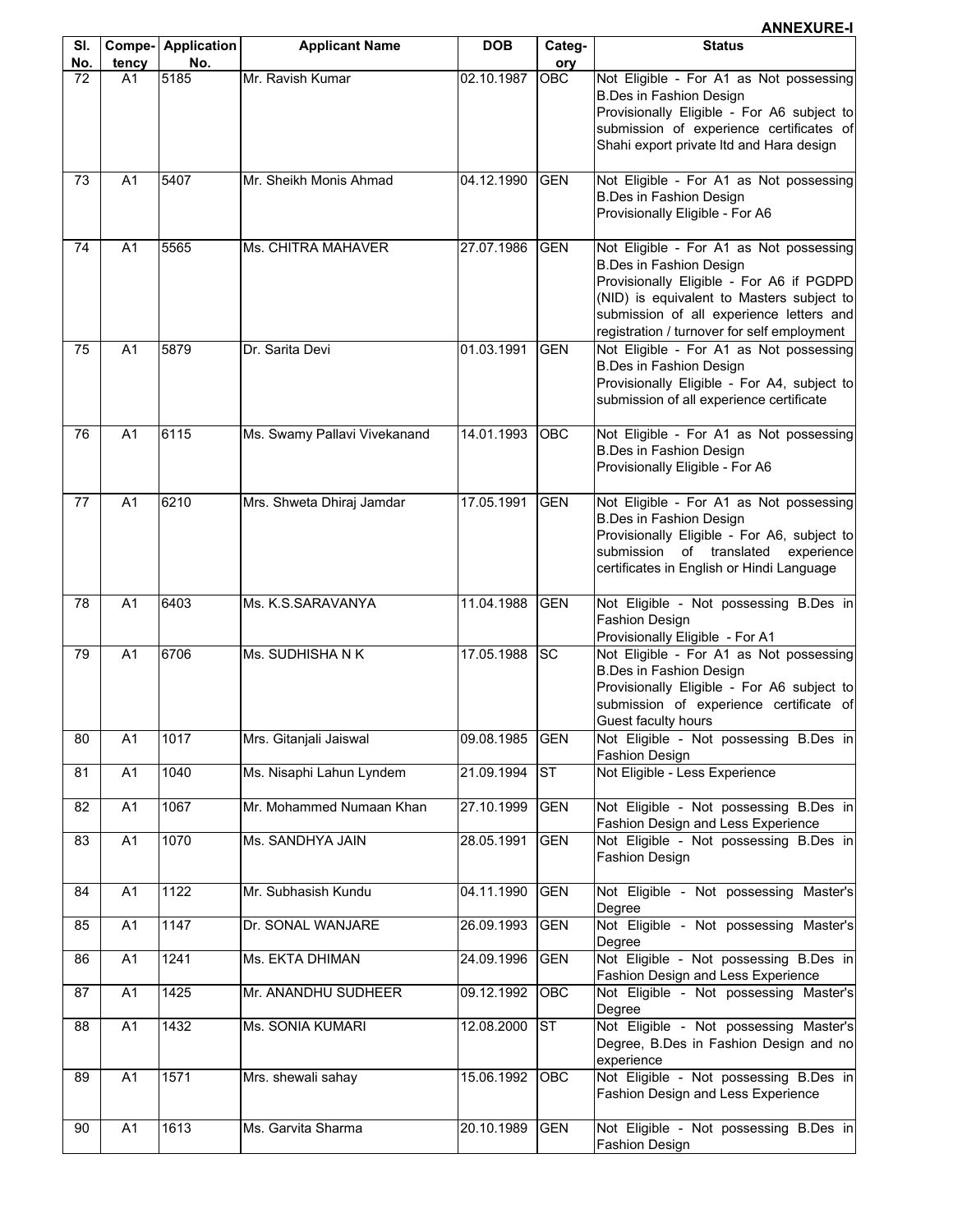#### **Sl. No. Competency Application No.** Applicant Name DOB Categ**ory Status**  91 | A1 | 1832 | Mrs. Madhusmita Das | 05.03.1993 GEN | Not Eligible - Not possessing Master's **Degree** 92 A1 2067 Ms. VISHWA LAKSHMI N 10.06.1998 GEN Not Eligible - Not possessing Master's Degree and Less Experience 93 A1 2171 Mrs. SHANMATHI 09.09.1995 OBC Not Eligible - Not possessing B.Des in Fashion Design 94 A1 2204 Dr. Resmi G 25.05.1983 OBC Not Eligible - Not possessing PhD as per competency mentioned and B.Des in Fashion Design 95 A1 2211 Mrs. Maya Chauhan 02.02.1983 GEN Not Eligible - Not possessing B.Des in Fashion Design 96 A1 2262 Mrs. Sansriti Srivastava 22.07.1994 GEN Not Eligible - Not possessing B.Des in Fashion Design 97 A1 2310 Dr. Rajni Yadav 15.07.1980 OBC Not Eligible - Not possessing PhD as per competency mentioned and B.Des in Fashion Design 98 | A1 | 2313 | Mrs. SELVI RAMACHANDRAN | 20.04.1982 | OBC | Not Eligible - Not possessing B.Des in Fashion Design 99 A1 2428 Mrs. PADAMA SINGH 22.02.1992 GEN Not Eligible - Not possessing B.Des in Fashion Design and experience certificates are not attached 100 A1 2484 Ms. Sharuti Bimra 13.12.1991 OBC Not Eligible - Less Experience 101 A1 2634 Mrs. Vaishnavi dubey 17.09.1995 GEN Not Eligible - Not possessing B.Des in Fashion Design 102 A1 2681 Mrs. Shivangi Srivastava 05.03.1990 GEN Not Eligible - Not possessing B.Des in Fashion Design 103 A1 2835 Mrs. SMRITHI TP 07.05.1983 OBC Not Eligible - Not possessing B.Des in Fashion Design 104 A1 2887 Mr. NAYAN MONI BHARALI 10.10.1985 OBC Not Eligible - Not possessing B.Des in Fashion Design 105 A1 2898 Ms. VAISHNAVI KIRAN GUMTE 24.02.1999 OBC Not Eligible - Not possessing B.Des in Fashion Design and Less Experience 106 A1 3024 Mrs. SAVITA 17.01.1992 OBC Not Eligible - Not possessing B.Des in Fashion Design 107 A1 3197 Mrs. Gayathri S 18.05.1988 OBC Not Eligible - Not possessing B.Des in Fashion Design and not possessing Master's Degree 108 A1 3258 Ms. R. Yamini 12.08.1989 OBC Not Eligible - Less Experience 109 A1 3303 Ms. Kritika Saha 22.09.1995 OBC Not Eligible - Not possessing B.Des in Fashion Design 110 A1 3446 Mrs. RITU SOLANKI 26.11.1982 GEN Not Eligible - Not possessing B.Des in Fashion Design 111 A1 3688 Mrs. Anjali 16.10.1985 SC Not Eligible - Not possessing Master's **Degree** 112 A1 3699 Mrs. Priyanka Srivastava **Chakraborty** 04.01.1983 GEN Not Eligible - Not possessing B.Des in Fashion Design 113 A1 3723 Ms. ANJALI BANSAL 20.12.1991 GEN Not Eligible - Not possessing B.Des in Fashion Design 114 A1 3788 Mr. Partha Sarkar 02.07.1977 SC Not Eligible - Not possessing Master's Degree 115 A1 3793 Ms. SIMRAN WALIA 16.12.1995 GEN Not Eligible - Not possessing B.Des in Fashion Design and Less Experience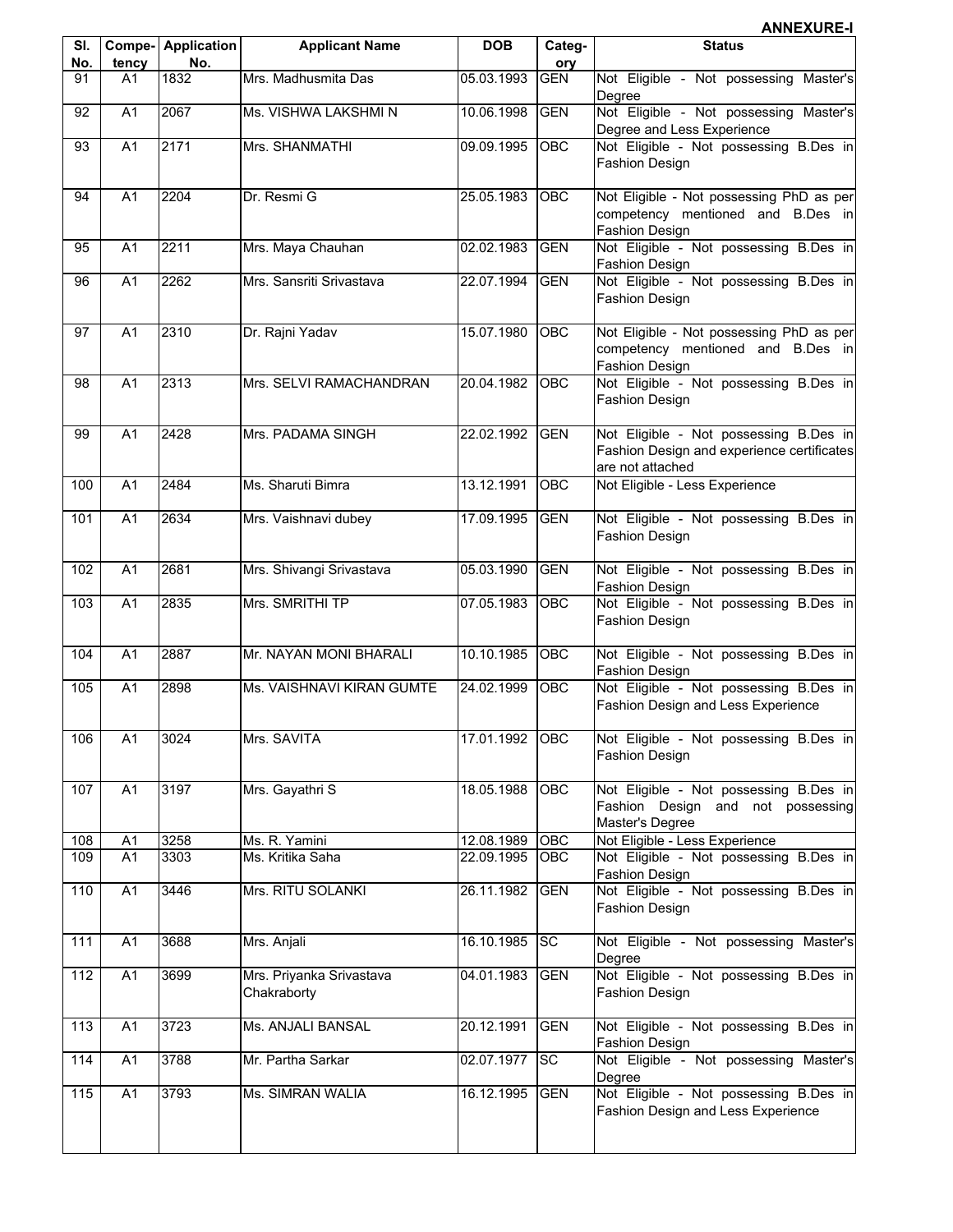|            |                |                                  |                                         |            |               | <b>ANNEXURE-I</b>                                                                                      |
|------------|----------------|----------------------------------|-----------------------------------------|------------|---------------|--------------------------------------------------------------------------------------------------------|
| SI.<br>No. | tency          | <b>Compe-</b> Application<br>No. | <b>Applicant Name</b>                   | <b>DOB</b> | Categ-<br>ory | <b>Status</b>                                                                                          |
| 116        | A1             | 3810                             | Ms. Harroop Kaur Grang                  | 01.07.1982 | <b>GEN</b>    | Not Eligible - Not possessing B.Des in<br><b>Fashion Design</b>                                        |
| 117        | A <sub>1</sub> | 3950                             | Mr. Deep Chand Joshi                    | 24.03.1988 | <b>GEN</b>    | Not Eligible - Not possessing B.Des in<br><b>Fashion Design</b>                                        |
| 118        | A1             | 3954                             | Ms. JYOTIKA HAJONG                      | 15.06.1996 | <b>IST</b>    | Not Eligible - Less Experience                                                                         |
| 119        | A <sub>1</sub> | 4145                             | Ms. SHRUTIKA DILIP BHASME               | 07.02.1989 | <b>SC</b>     | Not Eligible - Less Experience                                                                         |
| 120        | A <sub>1</sub> | 4177                             | Ms. Kanchan Kandulna                    | 22.01.1994 | <b>ST</b>     | Not Eligible - Less Experience                                                                         |
| 121        | A <sub>1</sub> | 4395                             | Mrs. Niveditha A S                      | 28.01.1985 | <b>GEN</b>    | Not Eligible - Not possessing B.Des in<br><b>Fashion Design</b>                                        |
| 122        | A <sub>1</sub> | 4637                             | Ms. Shivani Chandra                     | 14.11.1994 | <b>GEN</b>    | Not Eligible - Less Experience                                                                         |
| 123        | A <sub>1</sub> | 4903                             | Mrs. SHAHABA KHANAM ANSARI   09.02.1980 |            | OBC           | Not Eligible - Not possessing B.Des in<br>Fashion Design and Less Experience                           |
| 124        | A1             | 4961                             | Ms. Sushama Gangaram Raythak            | 30.11.1997 | <b>SC</b>     | Not Eligible - Not possessing Master's<br>Degree and Less Experience                                   |
| 125        | A1             | 5002                             | Mr. Vishal Pithadia                     | 11.06.1980 | <b>OBC</b>    | Not Eligible - Not possessing B.Des in<br><b>Fashion Design</b>                                        |
| 126        | A1             | 5016                             | Mrs. PRIYA                              | 14.10.1993 | OBC           | Not Eligible - Not possessing B.Des in<br>Fashion Design and Less Experience                           |
| 127        | A <sub>1</sub> | 5040                             | Mrs. EKTA GUPTA                         | 21.08.1992 | <b>GEN</b>    | Not Eligible - Not possessing B.Des in<br>Fashion Design                                               |
| 128        | A1             | 5117                             | Mrs. MEGALA V                           | 24.05.1991 | OBC           | Not Eligible - Not possessing B.Des in<br>Fashion Design                                               |
| 129        | A <sub>1</sub> | 5118                             | Mrs. Prajisha Premaraj                  | 03.04.1987 | OBC           | Not Eligible - Not possessing B.Des in<br>Fashion Design                                               |
| 130        | A <sub>1</sub> | 5142                             | Mrs. Ritakshi                           | 03.08.1990 | <b>GEN</b>    | Not Eligible - Less Experience                                                                         |
| 131        | A1             | 5162                             | Mrs. Jyoti Kaushik                      | 26.07.1993 | <b>GEN</b>    | Not Eligible - Not possessing B.Des in<br><b>Fashion Design</b>                                        |
| 132        | A <sub>1</sub> | 5199                             | Mrs. NEHA ARORA                         | 03.05.1990 | <b>GEN</b>    | Not Eligible - Not possessing B.Des in<br><b>Fashion Design</b>                                        |
| 133        | A1             | 5248                             | Mrs. anusha mishra                      | 31.12.1989 | <b>EWS</b>    | Not Eligible - Not possessing B.Des in<br>Fashion Design                                               |
| 134        | A1             | 5289                             | Mrs. KHUSHBOO                           | 16.02.1988 | OBC           | Not Eligible - Not possessing B.Des in<br><b>Fashion Design</b>                                        |
| 135        | A <sub>1</sub> | 5295                             | Mrs. DEEPA BUNKER                       | 16.11.1982 | <b>SC</b>     | Not Eligible - Not possessing B.Des in<br><b>Fashion Design</b>                                        |
| 136        | A1             | 5305                             | Mrs. Irine P Sajan                      | 17.01.1991 | <b>GEN</b>    | Not Eligible - Not possessing B.Des in<br><b>Fashion Design</b>                                        |
| 137        | A <sub>1</sub> | 5345                             | Mr. SATYAJIT KUMAR SATYAM               | 05.04.1989 | OBC           | Not Eligible - Not possessing Master's<br>Degree and Less Experience                                   |
| 138        | A <sub>1</sub> | 5350                             | Mrs. Deepika                            | 07.08.1990 | <b>GEN</b>    | Not Eligible - Not possessing B.Des in<br>Fashion Design                                               |
| 139        | A <sub>1</sub> | 5476                             | Mrs. Soumita Mukherjee                  | 19.10.1985 | <b>GEN</b>    | Not Eligible - Not possessing Master's<br>Dearee                                                       |
| 140        | A1             | 5622                             | Dr. Ramandeep Bawa                      | 03.01.1983 | <b>GEN</b>    | Not Eligible - Not possessing PhD as per<br>competency mentioned and B.Des in<br><b>Fashion Design</b> |
| 141        | A <sub>1</sub> | 5629                             | Mr. LAKHVINDER SINGH                    | 17.10.1978 | <b>SC</b>     | Not Eligible - Not possessing B.Des in<br>Fashion Design                                               |
| 142        | A <sub>1</sub> | 5631                             | Mrs. Parul Kashyap Modi                 | 01.11.1987 | <b>OBC</b>    | Not Eligible - Not possessing B.Des in<br>Fashion Design and Master's Degree                           |
| 143        | A1             | 5648                             | Ms. Parul                               | 24.02.1990 | <b>GEN</b>    | Not Eligible - Not possessing B.Des in<br>Fashion Design                                               |
| 144        | A <sub>1</sub> | 5651                             | Mr. Arjun V                             | 27.05.1991 | OBC           | Not Eligible - Not possessing B.Des in<br>Fashion Design                                               |
| 145        | A1             | 5847                             | Ms. Shivani Sharma                      | 01.07.1996 | <b>GEN</b>    | Not Eligible - Less Experience                                                                         |
| 146        | A <sub>1</sub> | 5851                             | Ms. Priyamvada                          | 05.08.1994 | <b>GEN</b>    | Not Eligible - Not possessing B.Des in<br>Fashion Design                                               |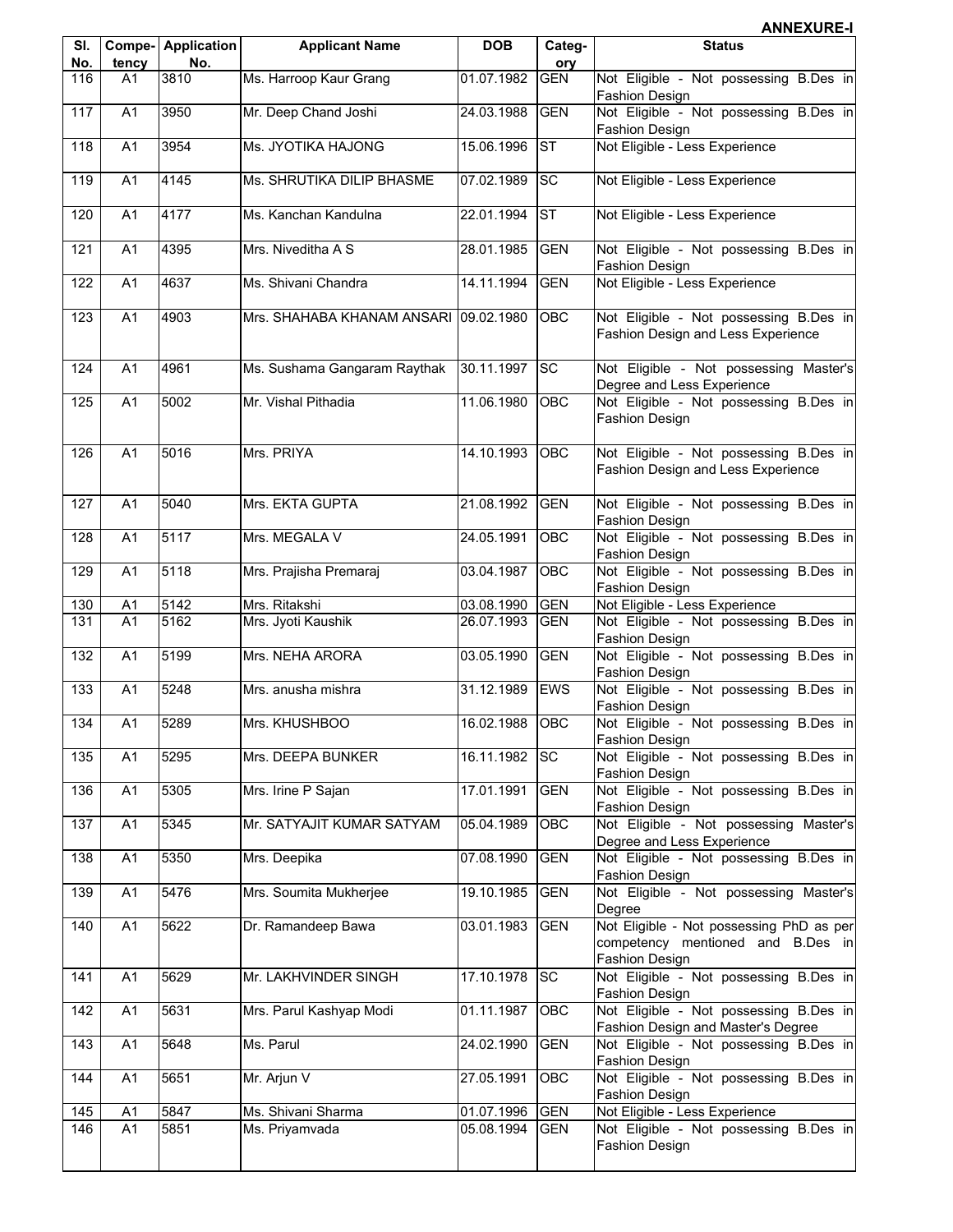| SI.<br>No. |                 | <b>Compe-</b> Application<br>No. | <b>Applicant Name</b>                 | <b>DOB</b>     | Categ-            | <b>Status</b>                                                                                                |
|------------|-----------------|----------------------------------|---------------------------------------|----------------|-------------------|--------------------------------------------------------------------------------------------------------------|
| 147        | tency<br>A1     | 6058                             | Ms. mansee khera                      | 22.04.1996     | ory<br><b>GEN</b> | Not Eligible - Less Experience                                                                               |
| 148        | $\overline{A1}$ | 6097                             | Mr. SANJEEV KUMAR                     | 01.03.1980     | OBC               | Not Eligible - Not possessing B.Des in<br>Fashion Design                                                     |
| 149        | A1              | 6174                             | Mr. AYUSH VERMA                       | 19.11.1995     | OBC               | Not Eligible - Not possessing Master's<br>Degree and Less Experience                                         |
| 150        | A <sub>1</sub>  | 6181                             | Ms. MITALI GOEL                       | 11.05.1984     | <b>GEN</b>        | Not Eligible - Not possessing B.Des in<br><b>Fashion Design</b>                                              |
| 151        | $\overline{A1}$ | 6200                             | Mrs. LAHANE POOJA DNYANOBA 05.08.1992 |                | OBC               | Not Eligible - Not possessing B.Des in<br>Fashion Design and Less Experience                                 |
| 152        | $\overline{A1}$ | 6258                             | Mrs. AKSHITA CHOUDHARY                | 10.11.1995     | OBC               | Not Eligible - Bachelor's Degree not in<br>B.Des in Fashion Design and Less<br>Experience                    |
| 153        | A <sub>1</sub>  | 6270                             | Ms. Siddiqua Aijaz                    | 30.06.1997     | <b>EWS</b>        | Not Eligible - Not possessing B.Des in<br>Fashion Design and Less Experience                                 |
| 154        | A <sub>1</sub>  | 6321                             | Ms. Nilanjana Rai                     | 30.09.1995     | <b>SC</b>         | Not Eligible - Not possessing B.Des in<br>Fashion Design                                                     |
| 155        | A1              | 6327                             | Mrs. Vanita Roshan Dasariya           | 13.05.1986     | OBC               | Not Eligible - Less Experience                                                                               |
| 156        | $\overline{A1}$ | 6393                             | Mr. Souvik Bose                       | 01.12.1975     | <b>GEN</b>        | Not Eligible - Not possessing B.Des in<br><b>Fashion Design</b>                                              |
| 157        | A <sub>1</sub>  | 6401                             | Ms. Ankita Bali                       | 01.09.1994     | <b>GEN</b>        | Not Eligible - Not possessing B.Des in<br>Fashion Design                                                     |
| 158        | A1              | 6471                             | Mrs. ANUPAMA M                        | 29.01.1990     | OBC               | Not Eligible - Not possessing B.Des in<br><b>Fashion Design</b>                                              |
| 159        | $\overline{A1}$ | 6481                             | Ms. Manju kashyap                     | 29.06.1993     | OBC               | Not Eligible - Not possessing B.Des in<br>Fashion Design and not possessing<br>Master's Degree               |
| 160        | $\overline{A1}$ | 6643                             | Mrs. PAVITHRA                         | 09.10.1991     | OBC               | Not Eligible - Not possessing B.Des in<br>Fashion Design and Less Experience                                 |
| 161        | A <sub>1</sub>  | 6650                             | Ms. Dolly Bhorwani                    | 08.02.1990     | <b>GEN</b>        | Not Eligible - Not possessing B.Des in<br><b>Fashion Design</b>                                              |
| 162        | $\overline{A1}$ | 6666                             | Dr. Banumathy Sundararaman            | 09.12.1983     | <b>GEN</b>        | Not Eligible - PhD not in as per required<br>competency and not possessing B.Des in<br><b>Fashion Design</b> |
| 163        | A1              | 6722                             | Mr. Tarun Grover                      | 17.12.1987     | <b>GEN</b>        | Not Eligible - Not possessing B.Des in<br><b>Fashion Design</b>                                              |
| 164        | A2              | 1029                             | Mr. satyaki roy                       | 17.02.1986 GEN |                   | <b>Provisionally Eligible</b>                                                                                |
| 165        | A2              | 1045                             | Ms. Swati Srivastava                  | 12.04.1988 GEN |                   | Provisionally Eligible                                                                                       |
| 166        | A2              | 1099                             | Mrs. Vidhi Nagar                      | 15.11.1989 GEN |                   | <b>Provisionally Eligible</b>                                                                                |
| 167        | A2              | 1108                             | Ms. mahi khare                        | 08.06.1992 GEN |                   | Provisionally Eligible                                                                                       |
| 168        | A2              | 1544                             | Ms. Purwa Kumari                      | 23.11.1990 SC  |                   | <b>Provisionally Eligible</b>                                                                                |
| 169        | A2              | 2419                             | Mr. RANDHIR KUMAR                     | 30.08.1986 GEN |                   | <b>Provisionally Eligible</b>                                                                                |
| 170        | A2              | 2722                             | Mrs. Karthika Vijayan                 | 17.01.1989 GEN |                   | <b>Provisionally Eligible</b>                                                                                |
| 171        | A2              | 3305                             | Mrs. Charu Tiwari                     | 13.11.1986 GEN |                   | <b>Provisionally Eligible</b>                                                                                |
| 172        | A2              | 3642                             | Mr. Bhavya Gupta                      | 09.08.1992 GEN |                   | <b>Provisionally Eligible</b>                                                                                |
| 173        | A2              | 3824                             | Mrs. Hema Yuvaraj                     | 15.12.1989 GEN |                   | <b>Provisionally Eligible</b>                                                                                |
| 174        | A2              | 4011                             | Mrs. Ruhi Priya                       | 15.04.1984 GEN |                   | Provisionally Eligible                                                                                       |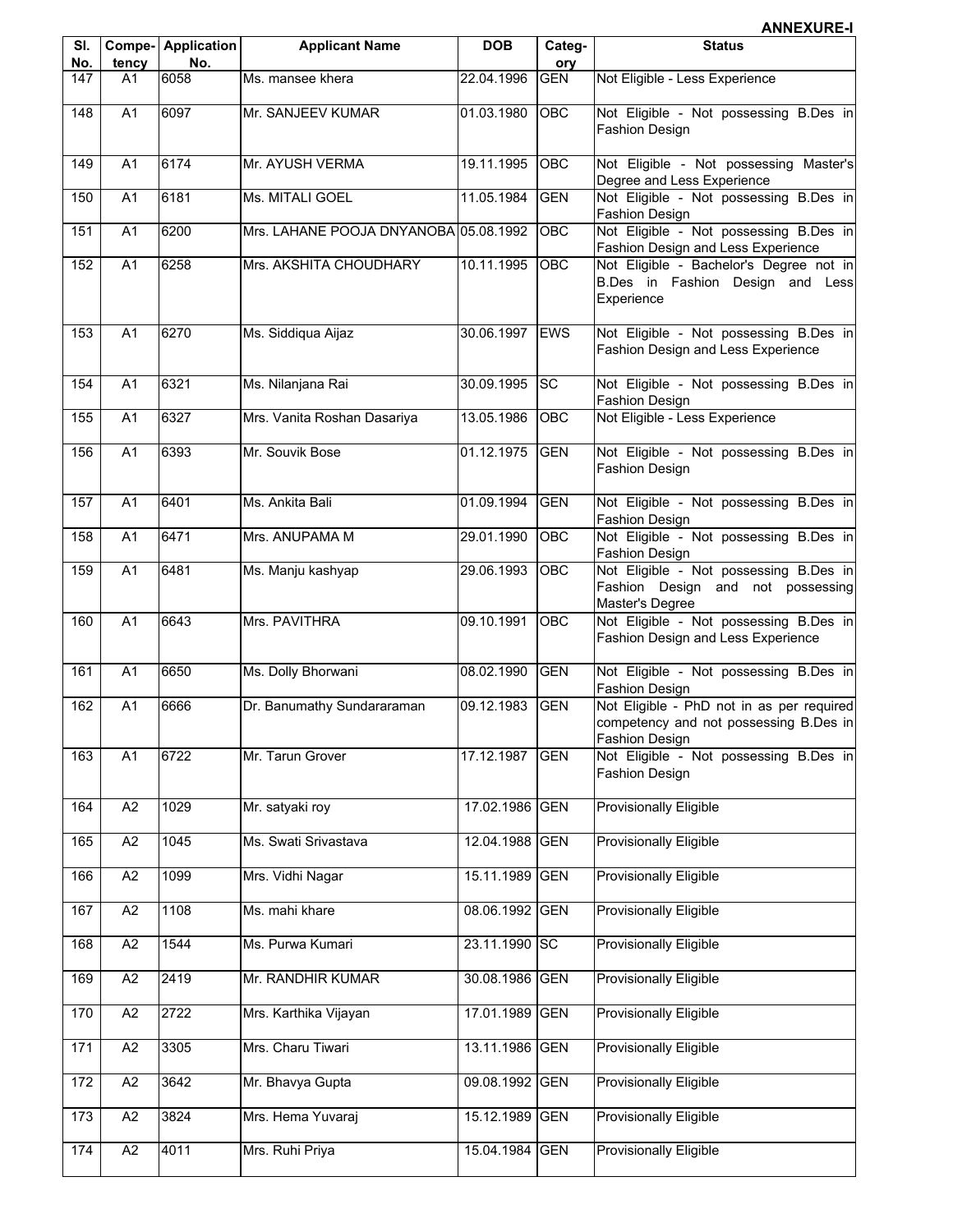| SI.              | Compe-          | <b>Application</b> | <b>Applicant Name</b>     | <b>DOB</b>     | Categ-          | <b>Status</b>                                                                                                                |
|------------------|-----------------|--------------------|---------------------------|----------------|-----------------|------------------------------------------------------------------------------------------------------------------------------|
| No.<br>175       | tency<br>A2     | No.<br>4514        | Ms. AANCHAL SHREE         | 09.11.1991 SC  | ory             | <b>Provisionally Eligible</b>                                                                                                |
|                  |                 |                    |                           |                |                 |                                                                                                                              |
| 176              | $\overline{A2}$ | 4678               | Mr. Umakanta Meher        | 21.03.1981 ST  |                 | <b>Provisionally Eligible</b>                                                                                                |
| 177              | A <sub>2</sub>  | 4835               | Mr. VINEET KUMAR          | 30.08.1985 GEN |                 | <b>Provisionally Eligible</b>                                                                                                |
| 178              | $\overline{A2}$ | 5479               | Mr. DHANANJAY KUMAR       | 14.01.1989     | <b>OBC</b>      | <b>Provisionally Eligible</b>                                                                                                |
| 179              | A <sub>2</sub>  | 5602               | Mrs. Alekya Reddi         | 04.06.1991 OBC |                 | Provisionally Eligible                                                                                                       |
| 180              | A2              | 5785               | Ms. Bingi Varsha Akshara  | 26.04.1994     | OBC             | Provisionally Eligible                                                                                                       |
| 181              | A2              | 6002               | Mr. Amit Kumar Sinha      | 08.02.1984 GEN |                 | Provisionally Eligible                                                                                                       |
| 182              | A2              | 6207               | Ms. Payal Mohanty         | 24.09.1991     | GEN             | <b>Provisionally Eligible</b>                                                                                                |
| 183              | A <sub>2</sub>  | 6277               | Mr. Mayank kaushal        | 22.04.1988 SC  |                 | <b>Provisionally Eligible</b>                                                                                                |
| 184              | $\overline{A2}$ | 6323               | Ms. Namrata Singh         | 22.12.1992 OBC |                 | <b>Provisionally Eligible</b>                                                                                                |
| 185              | $\overline{A2}$ | 6331               | Mrs. Supriya Sivadas      | 16.06.1992 GEN |                 | <b>Provisionally Eligible</b>                                                                                                |
| 186              | $\overline{A2}$ | 5910               | Ms. Binal Desai           | 05.04.1995 GEN |                 | Provisionally eligible subject to submission<br>of experience certificate of ORMAS (Only<br>offer letter has been submitted) |
| 187              | A2              | 6418               | Mr. Rakesh TR             | 13.10.1986 SC  |                 | Provisionally eligible subject to submission<br>of SC certificate                                                            |
| 188              | A2              | 1556               | Dr. Mohd Shadab Alam      | 17.01.1986 GEN |                 | Not eligible as qualificaiton is not as per A2<br>competency<br>Provisionally Eligible - For A6                              |
| 189              | $\overline{A2}$ | 3555               | Mrs. Vivek Ranjan         | 30.06.1984     | $\overline{SC}$ | Not eligible as qualificaiton is not as per A2<br>competency<br>Provisionally Eligible - For A3                              |
| 190              | $\overline{A2}$ | 6455               | Mr. Nokil Singh           | 18.06.1985 SC  |                 | Not eligible as qualificaiton is not as per A2<br>competency<br>Provisionally Eligible - For A6                              |
| 191              | $\overline{A2}$ | 1085               | Mr. Robin P Makvana       | 01.09.1984     | $\overline{SC}$ | Not eligible having less then 3 years<br>experience                                                                          |
| 192              | $\overline{A2}$ | 1451               | Mr. KRISHNA SHUKLA        | 06.04.1987 GEN |                 | Not eligible as qualificaiton is not as per A2<br>competency (Bachler Degree is not<br>sumitted)                             |
| 193              | A2              | 1977               | Mr. NITEEN KUMAR SINHA    | 25.12.1984     | <b>GEN</b>      | Not eligible as qualificaiton is not as per A2<br>competency                                                                 |
| 194              | A2              | 2175               | Ms. Susanna Mary Kumar    | 06.03.1996 SC  |                 | Not eligible having less then 3 years<br>experience                                                                          |
| 195              | A2              | 2298               | Mrs. PRIYA BAMNIYA        | 26.08.1992 SC  |                 | Not eligible having less then 3 years of<br>professional work experience                                                     |
| 196              | A2              | 2314               | Mr. RAHUL KUMAR           | 08.05.1995 OBC |                 | Not eligible having less then 3 years<br>experience                                                                          |
| 197              | A <sub>2</sub>  | 2859               | Ms. APOORVA VIJH          | 30.06.1990 GEN |                 | Not eligible as qualificaiton is not as per A2<br>competency                                                                 |
| 198              | A2              | 3786               | Mr. vineeth reddy katkuri | 24.12.1993 GEN |                 | Not eligible as qualificaiton is not as per A2<br>competency                                                                 |
| 199              | A <sub>2</sub>  | 4513               | Mrs. Richa Vishier        | 05.01.1992 GEN |                 | Not eligible as qualificaiton is not as per A2<br>competency                                                                 |
| 200              | A2              | 6055               | Mr. SATHVIK BHAT BM       | 05.07.1991 GEN |                 | Not eligible as qualificaiton is not as per A2<br>competency                                                                 |
| 201              | A <sub>2</sub>  | 6121               | Mr. DIVYANSH SINGH        | 15.01.1997 GEN |                 | Not eligible having less then 3 years<br>experience                                                                          |
| 202              | A2              | 6197               | Ms. Nileena Rajan         | 03.05.1992 SC  |                 | Not eligible having less then 3 years<br>experience                                                                          |
| $\overline{203}$ | $\overline{A2}$ | 6214               | Mrs. AAHUTI SHARMA        | 16.07.1986 EWS |                 | Not eligible as qualificaiton is not as per A2<br>competency                                                                 |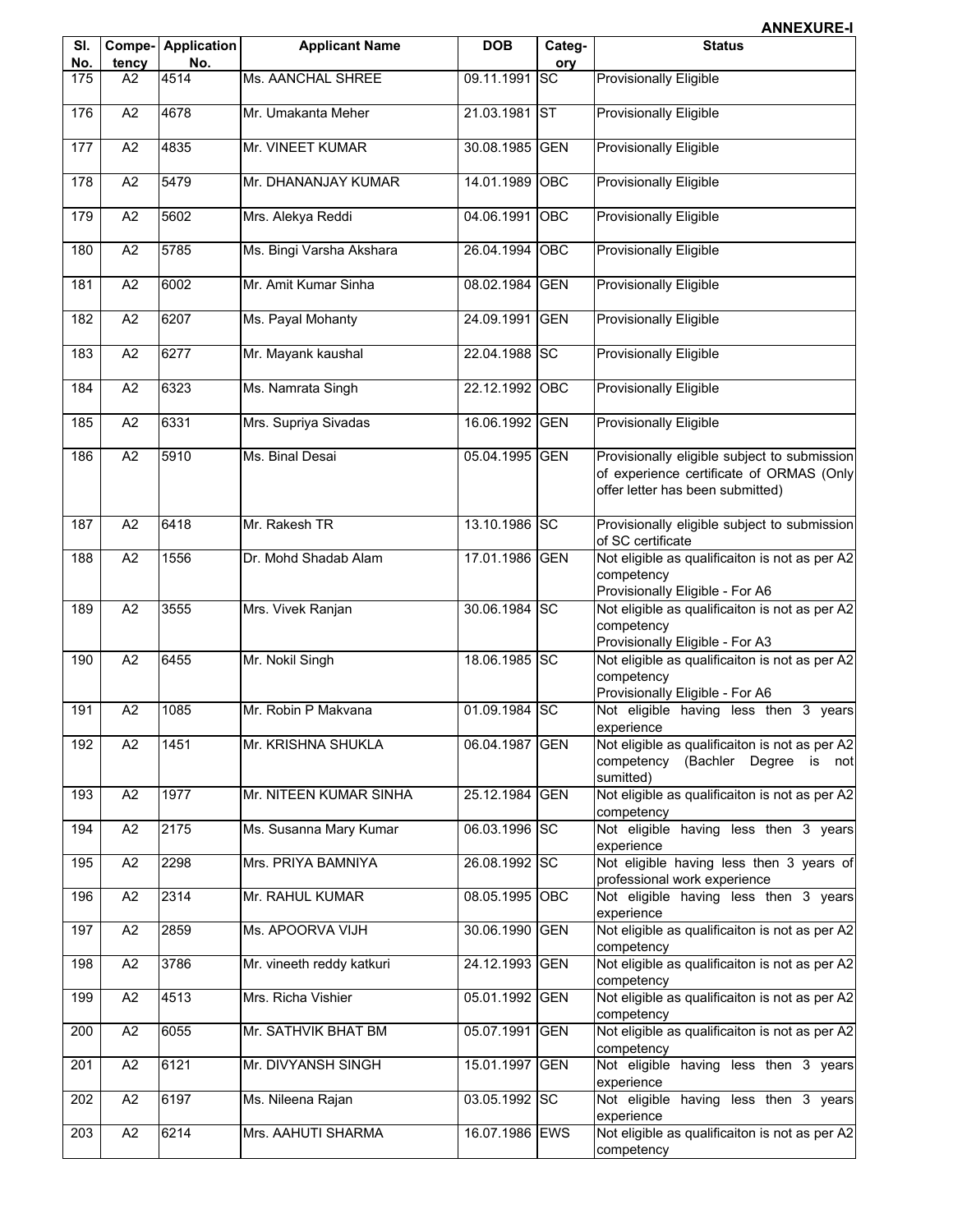|            |                 |                           |                              |                |               | <b>ANNEXURE-I</b>                                                                                                                            |
|------------|-----------------|---------------------------|------------------------------|----------------|---------------|----------------------------------------------------------------------------------------------------------------------------------------------|
| SI.<br>No. | Compe-<br>tency | <b>Application</b><br>No. | <b>Applicant Name</b>        | <b>DOB</b>     | Categ-<br>ory | <b>Status</b>                                                                                                                                |
| 204        | A2              | 6380                      | Mr. NAVEEN GHANGHAS          | 03.08.1991     | <b>GEN</b>    | Not eligible as qualificaiton is not as per A2<br>competency                                                                                 |
| 205        | A <sub>3</sub>  | 4036                      | Mrs. Aditi Jain              | 08.12.1991 GEN |               | Provisionally Eligible                                                                                                                       |
| 206        | A3              | 4556                      | Ms. Arti Singh               | 18.12.1984 GEN |               | <b>Provisionally Eligible</b>                                                                                                                |
| 207        | A <sub>3</sub>  | 5832                      | Ms. Kanishka                 | 21.07.1991 GEN |               | <b>Provisionally Eligible</b>                                                                                                                |
| 208        | A <sub>3</sub>  | 6516                      | Mr. Indrajeet Kumar          | 31.03.1992 OBC |               | <b>Provisionally Eligible</b>                                                                                                                |
| 209        | A <sub>3</sub>  | 1012                      | Mr. MADHURENDRA KUMAR        | 16.12.1988 GEN |               | Eligible<br>Provisionally<br>Subject<br>$\sim$<br>to<br>submission of Experience Certificate                                                 |
| 210        | A <sub>3</sub>  | 1403                      | Mr. Abhishek                 | 14.01.1985 GEN |               | Provisionally<br>Eligible<br>Subject<br>$\omega_{\rm{eff}}$<br>to<br>submission of Degrees of UG & PG                                        |
| 211        | A <sub>3</sub>  | 1576                      | Ms. Deeksha                  | 07.03.1994 GEN |               | Eligible<br>Provisionally<br>$\omega_{\rm{eff}}$<br>Subject<br>to<br>submission of Completed PG Degree                                       |
| 212        | A <sub>3</sub>  | 1963                      | Mrs. Devanshi Kapoor         | 05.10.1988 GEN |               | Subject<br>Provisionally<br>Eligible<br>$\sim 10^{-11}$<br>to<br>submission of MBA equivalence certificate                                   |
| 213        | A <sub>3</sub>  | 3330                      | Ms. Vandana                  | 16.09.1991 SC  |               | Provisionally<br>Eligible<br>Subject<br>to<br>submission of Degrees of UG & PG                                                               |
| 214        | A <sub>3</sub>  | 5231                      | Mr. KUNAL SUBARNO            | 21.11.1986     | <b>ST</b>     | Eligible<br>Provisionally<br>Subject<br>to<br>$\blacksquare$<br>submission of Experience Certificate & PG<br>equivalence certificate         |
| 215        | A <sub>3</sub>  | 6749                      | Mr. PANKAJ RAWAT             | 25.12.1991     | <b>SC</b>     | Eligible<br>Subject<br>Provisionally<br>$\mathcal{L}_{\rm{max}}$<br>to<br>submission of Experience Certificate, 10th<br>& 12th Certificates. |
| 216        | A <sub>3</sub>  | 1898                      | Mrs. SANGEETA SINGH          | 25.07.1981     | <b>OBC</b>    | Not Eligible - Qualification not as per A3<br>eligibility criteria<br>Provisionally Eligible - For A6                                        |
| 217        | A <sub>3</sub>  | 2786                      | Mr. ASHOK JOSHI              | 20.03.1986 GEN |               | Not Eligible - Qualification not as per A3<br>eligibility criteria<br>Provisionally Eligible - For A6                                        |
| 218        | A <sub>3</sub>  | 5381                      | Mr. RAMEN HALDER             | 14.09.1986 SC  |               | Not Eligible - Qualification not as per A3<br>eligibility criteria<br>Provisionally Eligible - For B2                                        |
| 219        | A <sub>3</sub>  | 1030                      | Mr. LOGANATHAN T             | 20.05.1991 GEN |               | Not Eligible - Qualification not as per A3<br>eligibility criteria                                                                           |
| 220        | A <sub>3</sub>  | 3861                      | Mr. HARSH KUMAR              | 28.02.1993 SC  |               | Not Eligible - Qualification not as per A3<br>eligibility criteria                                                                           |
| 221        | A <sub>3</sub>  | 4048                      | Mr. DINESH KUMAR K           | 20.09.1982 SC  |               | Not Eligible - Qualification not as per A3<br>eligibility criteria                                                                           |
| 222        | A <sub>3</sub>  | 4241                      | Mr. SOUNDARAJAN              | 19.09.1987 GEN |               | Not Eligible - Qualification not as per A3<br>eligibility criteria                                                                           |
| 223        | A <sub>3</sub>  | 4568                      | Mrs. ANJANA KISHORE          | 15.09.1983 GEN |               | Not Eligible - Qualification not as per A3<br>eligibility criteria                                                                           |
| 224        | A <sub>3</sub>  | 4845                      | Mr. JAIGANESH                | 22.03.1992 OBC |               | Not Eligible - Qualification not as per A3<br>eligibility criteria                                                                           |
| 225        | A <sub>3</sub>  | 4913                      | Ms. Preethi S                | 30.06.1995 GEN |               | Not Eligible - Qualification not as per A3<br>eligibility criteria                                                                           |
| 226        | A <sub>3</sub>  | 5170                      | Mr. MAHFOOZ ALI AKBAR        | 02.07.1995 OBC |               | Not Eligible - Qualification not as per A3<br>eligibility criteria                                                                           |
| 227        | A <sub>3</sub>  | 5198                      | Ms. Neelam Singh             | 20.01.1996 OBC |               | Not Eligible - Less Experience                                                                                                               |
| 228        | A3              | 5495                      | Mr. DURGESH KUMAR<br>DAWANDE | 19.09.1990 OBC |               | Not Eligible - Qualification not as per A3<br>eligibility criteria                                                                           |
| 229        | A <sub>3</sub>  | 5517                      | Ms. Devika Bahadur           | 16.05.1996 GEN |               | Not Eligible - No Experience & No<br><b>Supporting Documents</b>                                                                             |
| 230        | A <sub>3</sub>  | 5876                      | Mrs. G.ANITHA                | 15.03.1980 OBC |               | Not Eligible - Qualification not as per A3<br>eligibility criteria                                                                           |
| 231        | A <sub>3</sub>  | 6188                      | Ms. SHALINI PATEL            | 20.07.1992 OBC |               | Not Eligible - Qualification not as per A3<br>eligibility criteria                                                                           |
| 232        | A <sub>3</sub>  | 6657                      | Mr. SRINIVASAN K             | 17.06.1987 SC  |               | Not Eligible - Qualification not as per A3<br>eligibility criteria                                                                           |
| 233        | A <sub>3</sub>  | 6750                      | Mr. V. Ramar                 | 04.07.1981 SC  |               | Not Eligible - Qualification not as per A3<br>eligibility criteria                                                                           |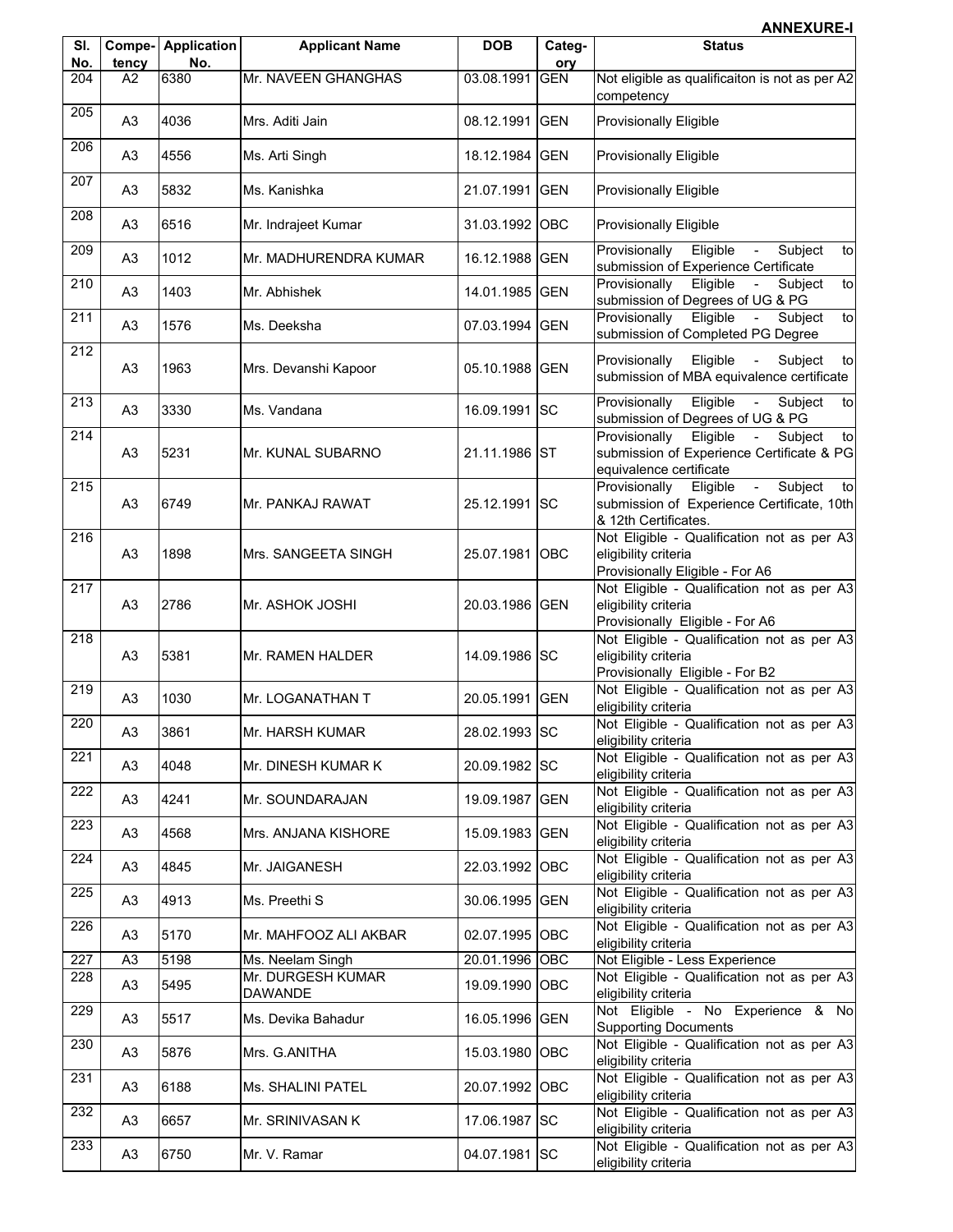| SI.<br>No. | Compe-<br>tency | <b>Application</b><br>No. | <b>Applicant Name</b>     | <b>DOB</b> | Categ-<br>ory | <b>Status</b>                                                                                                                                                                       |
|------------|-----------------|---------------------------|---------------------------|------------|---------------|-------------------------------------------------------------------------------------------------------------------------------------------------------------------------------------|
| 234        | A <sub>3</sub>  | 3949                      | Mr. RAMEN HALDER          | 14.09.1986 | <b>SC</b>     | <b>Repeat Application</b>                                                                                                                                                           |
| 235        | A4              | 1079                      | Mr. BINAY SINGH MUNDA     | 29.10.1987 | <b>ST</b>     | <b>Provisionally Eligible</b>                                                                                                                                                       |
| 236        | A4              | 1575                      | Ms. Piu Sarkar            | 05.05.1985 | <b>SC</b>     | <b>Provisionally Eligible</b>                                                                                                                                                       |
| 237        | A4              | 1872                      | Mr. Alok Kumar            | 10.08.1989 | <b>SC</b>     | Provisionally eligible                                                                                                                                                              |
| 238        | A4              | 2457                      | Mrs. Sweekruti Mishra     | 22.11.1990 | <b>GEN</b>    | Provisionally Eligible                                                                                                                                                              |
| 239        | A4              | 3140                      | Ms. Ushasi Rudra          | 16.06.1991 | <b>GEN</b>    | Provisionally Eligible                                                                                                                                                              |
| 240        | A4              | 3869                      | Ms. DARSHINI SUNDAR       | 29.12.1989 | <b>GEN</b>    | Provisionally eligible                                                                                                                                                              |
| 241        | A4              | 4221                      | Mrs. Shilpa Bala          | 13.09.1993 | <b>GEN</b>    | Provisionally Eligible                                                                                                                                                              |
| 242        | A4              | 5007                      | Mrs. ISHA SINHA           | 02.06.1985 | GEN           | Provisionally eligible                                                                                                                                                              |
| 243        | A4              | 5325                      | Mrs. SHIKHA JAISWAL       | 12.02.1986 | OBC           | <b>Provionsally Eligible</b>                                                                                                                                                        |
| 244        | A4              | 5417                      | Mrs. ANKITA CHAUDHARY     | 24.06.1988 | <b>GEN</b>    | Provisionally eligible                                                                                                                                                              |
| 245        | A4              | 6167                      | Ms. Saumya Agarwal        | 15.01.1995 | <b>GEN</b>    | <b>Provisionally Eligible</b>                                                                                                                                                       |
| 246        | A4              | 6218                      | Ms. Garima Tiwari         | 19.11.1985 | <b>GEN</b>    | Provisionally eligible                                                                                                                                                              |
| 247        | A4              | 1032                      | Ms. Anshu Choudhary       | 11.01.1991 | <b>SC</b>     | Provisionally eligible subject to submission<br>of UG & PG Degree Certificate and<br>Exp.Certifcate of Y2K, Hdesign, Parrogate<br>& Trends                                          |
| 248        | A4              | 1050                      | Ms. Sargam Verma          | 28.09.1985 | <b>SC</b>     | Provisionally Eligible subject to submission<br>of recognition of International PG Degree<br>Certificate                                                                            |
| 249        | A4              | 1107                      | Mrs. Priyanka Bharti      | 08.11.1987 | <b>GEN</b>    | Provisionally Eligible subject to submission<br>of UG Degree and Exp.Certificate of<br>Mallow Internation, JJ Exports & Siemenns<br>Technology                                      |
| 250        | A4              | 1126                      | Mrs. ANSHEIKA VAID GROVER | 01.09.1990 | GEN           | Provisionally eligible subject to submission<br>of proof of Registration of company in case<br>of self-employment, experience certificate<br>of Akriti and NSUT and DOB Certificate |
| 251        | A4              | 1402                      | Mrs. Anjumani Boro        | 05.10.1988 | <b>ST</b>     | Provisionally eligible subject to submission<br>of experience cerrtificate of Art India, Jaipur<br>and State University (with hours)                                                |
| 252        | A4              | 1439                      | Mrs. Adyasha Dash         | 10.06.1991 | <b>GEN</b>    | Provisionally eligible subject to submission<br>of JD Instt. Exp. Certificate and proof of<br>registration of company in case of self-<br>employment                                |
| 253        | A4              | 1577                      | Ms. Hema Tanwar           | 01.05.1991 | <b>GEN</b>    | Provisionally eligible subject to submission<br>of UG & PG Degree                                                                                                                   |
| 254        | A4              | 1817                      | Mrs. Manisha Bhanker      | 09.05.1992 | SC            | Provisionally eligible subject to submission<br>of: B.Design(Texitile Design) Degree                                                                                                |
| 255        | A4              | 1906                      | Ms. Priya Darshini Gopal  | 06.03.1987 | <b>SC</b>     | Provisionally Eligible subject to submission<br>of recognition of International PG Degree<br>Certificate                                                                            |
| 256        | A4              | 1907                      | Mr. Aditya Chaurasia      | 31.10.1987 | OBC           | Provisionally eligible subject to submission<br>of Masters Degree and OBC Certificate as<br>prescribed in the Advt.                                                                 |
| 257        | A4              | 1949                      | Mrs. Sneha Jha            | 06.05.1988 | <b>GEN</b>    | Provisionally Eligible subject to submission<br>of UG Degree                                                                                                                        |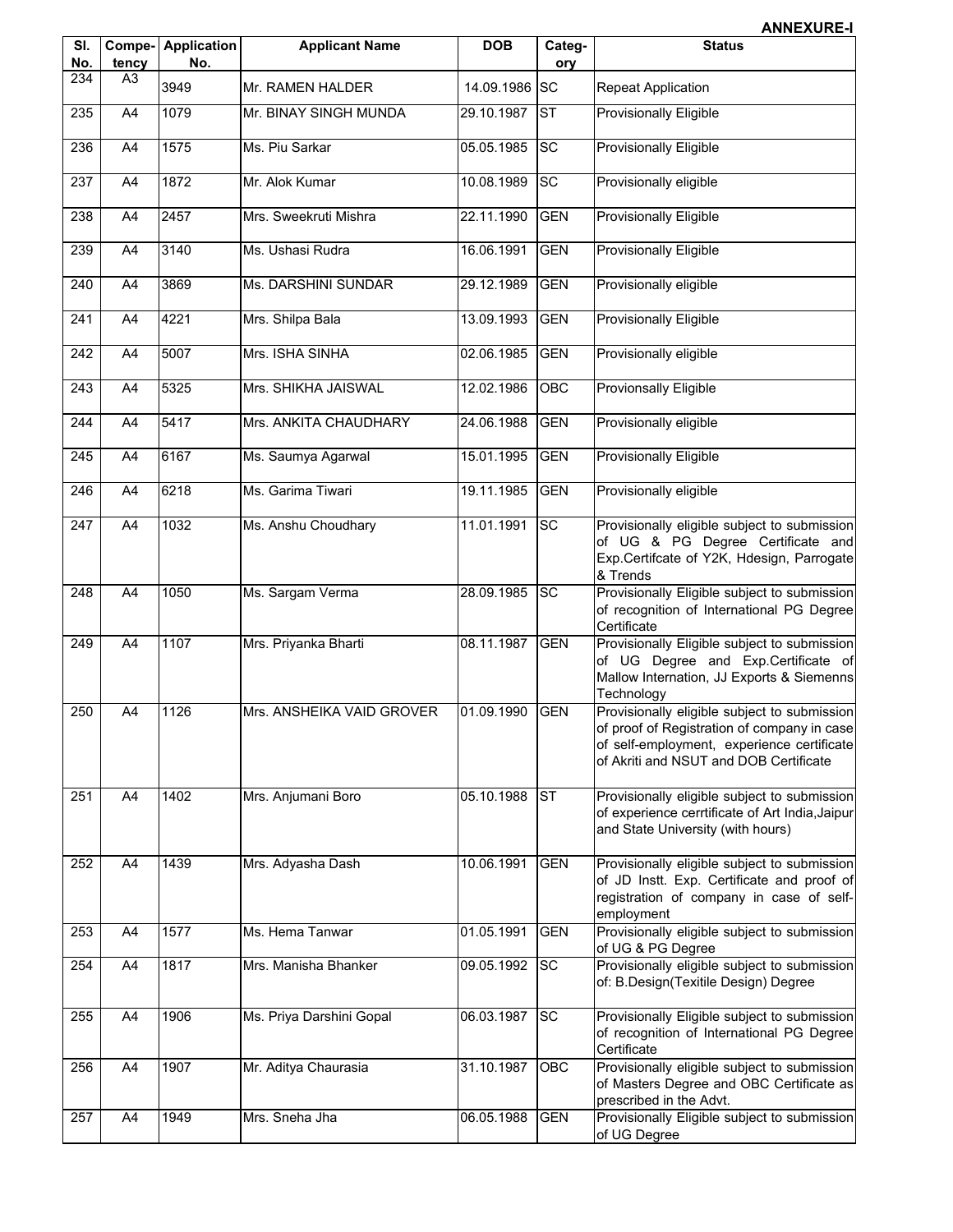| SI. |                 | <b>Compe-</b> Application | <b>Applicant Name</b>                  | <b>DOB</b>     | Categ-     | <b>Status</b>                                                                                                                                                |
|-----|-----------------|---------------------------|----------------------------------------|----------------|------------|--------------------------------------------------------------------------------------------------------------------------------------------------------------|
| No. | tency           | No.                       |                                        |                | ory        |                                                                                                                                                              |
| 258 | A4              | 2228                      | Mrs. Shweta Joon                       | 02.04.1991     | <b>GEN</b> | Provisionally Eligible subject to submission<br>of experience certificates of Pd. Lakhmi<br>Chand State Univ., Rohtak and Eastern<br>Mills, Noida            |
| 259 | A4              | 2395                      | Mr. ANMOL XAXA                         | 19.04.1990     | <b>ST</b>  | Provisionally eligible subject to submission<br>of experience certificates<br>of Soma<br>Blockprints; Mridul International and Asian<br>Heritage.            |
| 260 | A4              | 2631                      | Mrs. Surati Kapoor                     | 14.08.1992     | <b>GEN</b> | Provisionally Eligible subject to submission<br>of B.Desing(Textiles Design Degree and<br>relevant experience certificates                                   |
| 261 | A4              | 2994                      | Mr. Rajesh Kumar                       | 02.11.1986     | <b>SC</b>  | Provisionally Eligible subject to submission<br>of UG & PG Degree                                                                                            |
| 262 | A4              | 3280                      | Mrs. Namrata Singh                     | 15.02.1992     | <b>GEN</b> | Provisionally eligible subject to submission<br>of PG Degree and recognition                                                                                 |
| 263 | A4              | 3481                      | Mrs. BINDU V R                         | 03.04.1987     | <b>GEN</b> | Provisionally Eligible subject to submission<br>of Exp.Certificate with hours for Guest<br>Instructor                                                        |
| 264 | A4              | 3682                      | Mr. Kumar Rahul Mayank                 | 17.04.1986     | OBC        | Provisionally eligible subject to submission<br>of : Exp.Certificates of Poornima Univ.<br>Rajasthan; Vivekananda Global Univ.,<br>Rajasthan and Jaipur Rugs |
| 265 | A <sub>4</sub>  | 3895                      | Mr. BRIJWASI LAL SARSWAT               | 30.08.1985     | <b>GEN</b> | Provisionally Eligible subject to submission<br>B.Design(Textiles Design) degree<br>of<br>certificate and experience certificate                             |
| 266 | A4              | 4144                      | Mrs. SONAM SINGH                       | 12.08.1987     | <b>GEN</b> | Provisionally Eligible subject to submission<br>of PG Degree                                                                                                 |
| 267 | A4              | 4148                      | Mrs. KIRAN SHARMA                      | 09.12.1984     | <b>GEN</b> | Provisionally eligible subject to submission<br>recognition of UG Degree and<br>of<br>experience certificate of KTF Fashion and<br><b>Ratan Textiles</b>     |
| 268 | A <sub>4</sub>  | 4164                      | Mr. Sidharth Mallick                   | 12.04.1983     | <b>GEN</b> | Provisionally Eligible subject to submission<br>of PG Degree                                                                                                 |
| 269 | A4              | 4578                      | Mrs. Ekta Singh                        | 25.12.1993     | <b>GEN</b> | Provisionally eligible subject to submission<br>of Weavetex experience certificate                                                                           |
| 270 | A4              | 4743                      | Mr. ANAND KUMAR                        | 08.02.1990 OBC |            | Provisionally eligible subject to submission<br>of SKO Fashion Exp. Certificate and OBC<br>Certificate as prescribed in the Advt.                            |
| 271 | A4              | 4820                      | Mrs. Harsha Panth                      | 05.08.1987     | <b>SC</b>  | Provisionally eligible subject to submission<br>of PG/Masters Degree                                                                                         |
| 272 | A4              | 5053                      | Mrs. Vaishakhi Venugopalan             | 19.04.1992     | <b>GEN</b> | Provisionally Eligible subject to submission<br>of experience certificate of Trident                                                                         |
| 273 | A4              | 5978                      | Mrs. SAUMYA SAXENA                     | 26.10.1993     | <b>GEN</b> | Provisionally Eligible subject to submission<br>of PG Degree                                                                                                 |
| 274 | A4              | 6029                      | Mrs. AROOSHI                           | 27.04.1994     | <b>EWS</b> | Provisionally eligible subject to submission<br>of EWS certificate                                                                                           |
| 275 | A4              | 6047                      | Mr. Nitin Gupta                        | 08.11.1991     | <b>GEN</b> | Provisionally Eligible subject to submission<br>of Exp.Certificate of Punikim Textiles                                                                       |
| 276 | $\overline{A4}$ | 6083                      | Mr. SANJAY KUMAR<br><b>VISHWAKARMA</b> | 30.04.1994     | OBC        | Provisionally Eligible subject to submission<br>of 10+2 Certificates and OBC certicate as<br>per Advt.                                                       |
| 277 | A4              | 6155                      | Mr. Avanish Kumar                      | 06.08.1985     | <b>GEN</b> | Provisionally eligible subject to submission<br>of PG Degree and Experience Certificates                                                                     |
| 278 | A4              | 6326                      | Ms. Divya Ramshetty                    | 22.01.1984     | <b>GEN</b> | Provisionally eligible subject to submission<br>of UG Degree                                                                                                 |
| 279 | A4              | 6653                      | Mr. Rohit Kumar                        | 20.02.1987     | <b>SC</b>  | Provisionally Eligible subject to submission<br>of UG & PG Degree                                                                                            |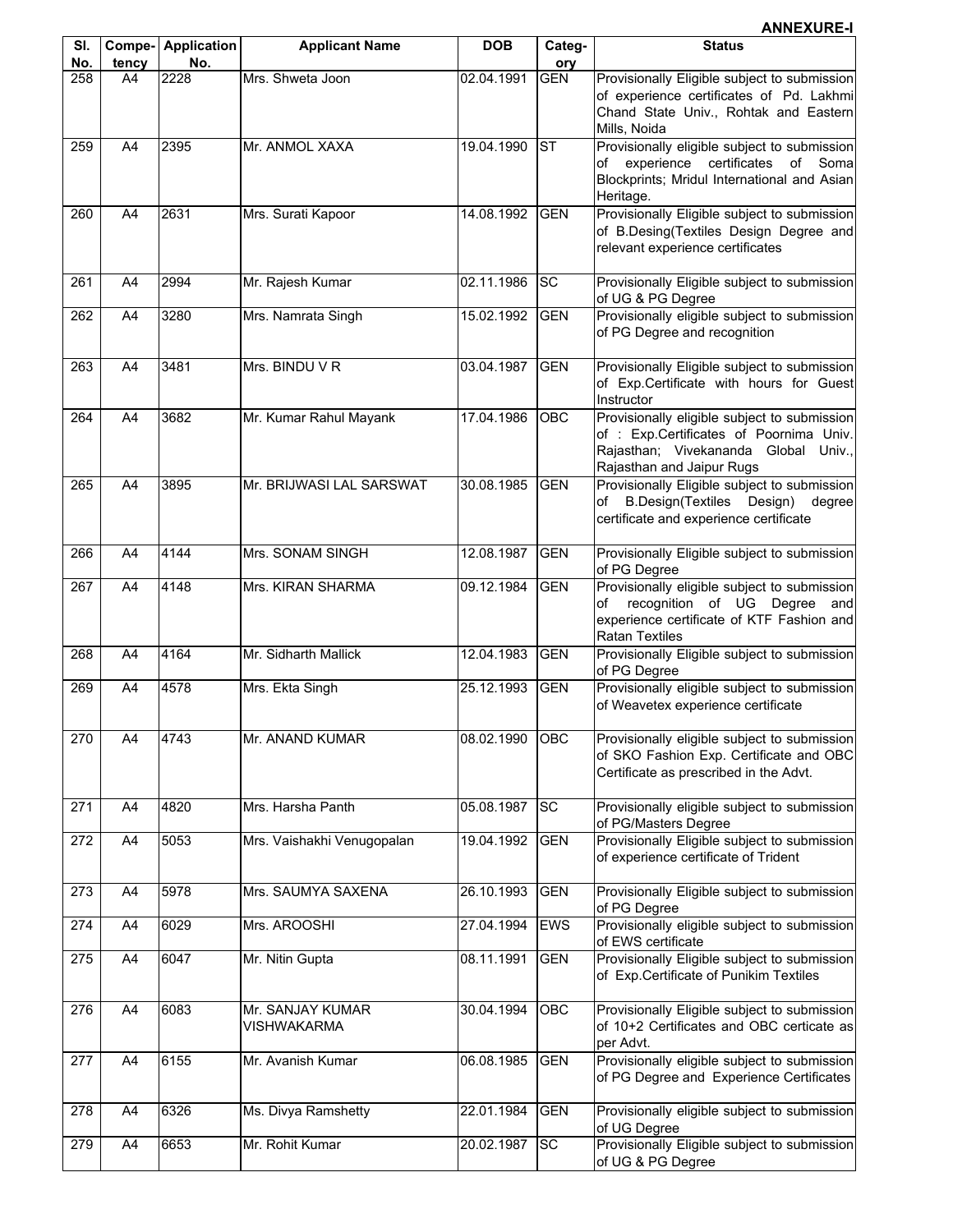|            |                 |                           |                             |            |                  | <b>ANNEXURE-I</b>                                                                                                                                          |
|------------|-----------------|---------------------------|-----------------------------|------------|------------------|------------------------------------------------------------------------------------------------------------------------------------------------------------|
| SI.<br>No. | Compe-<br>tency | <b>Application</b><br>No. | <b>Applicant Name</b>       | <b>DOB</b> | Categ-<br>ory    | <b>Status</b>                                                                                                                                              |
| 280        | A4              | 4671                      | Ms. NIVEDITA S MANIKRAO     | 12.05.1989 | OBC              | Not eligible: UG Degree is not as per<br>prescribed eligibility for A4-competency.<br>Provisionally eligible for A1-competency                             |
| 281        | A4              | 1061                      | Mr. Purnesh Jagad           | 27.11.1986 | <b>GEN</b>       | Not Eligible: UG Degree is not as per A4-<br>competency                                                                                                    |
| 282        | A4              | 1074                      | Ms. AADISHA NIGAM           | 02.05.1998 | <b>GEN</b>       | Not Eligible - No PG Degree                                                                                                                                |
| 283        | A4              | 1084                      | Dr. Shameembanu A Byadgi    | 09.10.1985 | <b>GEN</b>       | Not Eligible: UG Degree is not as per A4-<br>competency                                                                                                    |
| 284        | A4              | 1096                      | Mr. PRITHVIRAJ MARUTI YADAV | 23.04.1990 | <b>EWS</b>       | Not Eligible: UG Degree is not as per A4-<br>competency                                                                                                    |
| 285        | A4              | 1219                      | Mr. Saurabh Shekhar         | 16.08.1985 | <b>GEN</b>       | Not Eligible: UG Degree is not as per A4-<br>competency                                                                                                    |
| 286        | A4              | 1236                      | Mrs. devika krishna         | 26.12.1985 | <b>GEN</b>       | Not Eligible:Less experience                                                                                                                               |
| 287        | A4              | 1342                      | Dr. Shweta                  | 28.04.1989 | <b>GEN</b>       | Not Eligible: UG Degree is not as per A4-<br>competency                                                                                                    |
| 288        | A4              | 1361                      | Dr. Juhi Agarwal            | 15.09.1986 | <b>GEN</b>       | Not eligible: UG Degree is not as per A4-<br>competency.                                                                                                   |
| 289        | A4              | 1609                      | Mrs. VIDYA J                | 16.04.1989 | <b>GEN</b>       | Not Eligible: UG Degree is not as per A4-<br>competency                                                                                                    |
| 290        | A4              | 1909                      | Ms. Radha Parulekar         | 12.05.1993 | <b>GEN</b>       | Not Eligible: UG diploma does not match<br>for A4-competency                                                                                               |
| 291        | A4              | 1934                      | Mr. Wajahat Hussain Rather  | 06.02.1981 | <b>GEN</b>       | Not Eligible: Not Eligible: UG Degree is not<br>as per A4-competency and Pearl Academy<br>India Degree is not recognized by<br>UGC/AICTE or any Govt. Body |
| 292        | A4              | 2039                      | Ms. Ayushi Chugh            | 20.04.1996 | <b>GEN</b>       | Not Eligible: Less experience                                                                                                                              |
| 293        | A4              | 2049                      | Mrs. CHETNA LODHI           | 13.07.1992 | OBC              | Not Eligible: No PG/Masters Degree                                                                                                                         |
| 294        | A4              | 2098                      | Mr. senthilkumar muthusamy  | 03.05.1978 | <b>SC</b>        | Not Eligible: UG Degree is not as per A4-<br>competency                                                                                                    |
| 295        | A4              | 2267                      | Ms. Vibhawari Srivastava    | 25.03.1989 | <b>GEN</b>       | Not Eligible: Less experience                                                                                                                              |
| 296        | A4              | 2414                      | Dr. Satyaranjan Bairagi     | 14.11.1990 | <b>GEN</b>       | Not Eligible: UG Degree is not as per A4-<br>competency                                                                                                    |
| 297        | A4              | 2501                      | Dr. MANPREET KALSY          | 11.01.1985 | <b>GEN</b>       | Not eligible: UG Degree is not as per A4-<br>competency                                                                                                    |
| 298        | A4              | 2850                      | Mrs. BHARTI KUMAWAT         | 07.10.1989 | OBC              | Not Eligible: UG Degree is not as per A4-<br>competency                                                                                                    |
| 299        | A4              | 2965                      | Ms. Priyanka Rathore        | 11.02.1990 | <b>GEN</b>       | Not Eligible: UG Degree is not as per A4-<br>competency                                                                                                    |
| 300        | A4              | 3286                      | Dr. vandana gupta           | 29.11.1983 | <b>GEN</b>       | Not Eligible: UG Degree is not as per A4-<br>competency                                                                                                    |
| 301        | A4              | 3385                      | Mrs. manisha yadav          | 30.09.1989 | OBC              | Not eligible: UG Degree is not as per A4-<br>competency                                                                                                    |
| 302        | A4              | 3535                      | Dr. Nilesh Jadhav           | 08.09.1990 | <b>SC</b>        | Not eligible: UG Degree is not as per A4-<br>competency                                                                                                    |
| 303        | A4              | 3625                      | Mrs. JYOTI MISHRA           | 23.09.1987 | <b>GEN</b>       | Not eligible: UG Degree is not as per A4-<br>competency                                                                                                    |
| 304        | A4              | 3775                      | Ms. Ramya Mohan             | 02.10.1984 | <b>GEN</b>       | Not Eligible: Only have UG Diploma                                                                                                                         |
| 305        | A4              | 4094                      | Mr. ASHUTOSH PANDEY         | 02.01.1993 | <b>GEN</b>       | Not Eligible: UG Degree is not as per A4-<br>competency                                                                                                    |
| 306        | A4              | 4660                      | Ms. NAMITA RAVI JADHAV      | 30.12.1984 | $\overline{OBC}$ | Not eligible: UG Degree is not as per A4-<br>competency                                                                                                    |
| 307        | A4              | 4766                      | Mrs. PRIYANKA SRIVASTAVA    | 27.01.1986 | <b>GEN</b>       | Not Eligible: UG Degree is not as per A4-<br>competency and Less Experience                                                                                |
| 308        | A4              | 4922                      | Ms. Sanchiti jain           | 10.04.1986 | <b>GEN</b>       | Not Eligible - Pearl Degree is not<br>recognized by UGC/AICTE or any Govt.<br>Body                                                                         |
| 309        | A4              | 4963                      | Mrs. SUSMITA DEY SENGUPTA   | 08.02.1983 | <b>GEN</b>       | Not Eligible: No PG Degree and UG<br>Degree not as per A4-competency                                                                                       |
| 310        | A4              | 5008                      | Ms. Smriti Jha              | 26.11.1995 | <b>GEN</b>       | Not Eligible: UG Degree is not as per A4-<br>competency                                                                                                    |
| 311        | A4              | 5158                      | Ms. NOOR UL AIN             | 01.02.1993 | <b>GEN</b>       | Not Eligible: UG Degree is not as per A4-<br>competency and less experience                                                                                |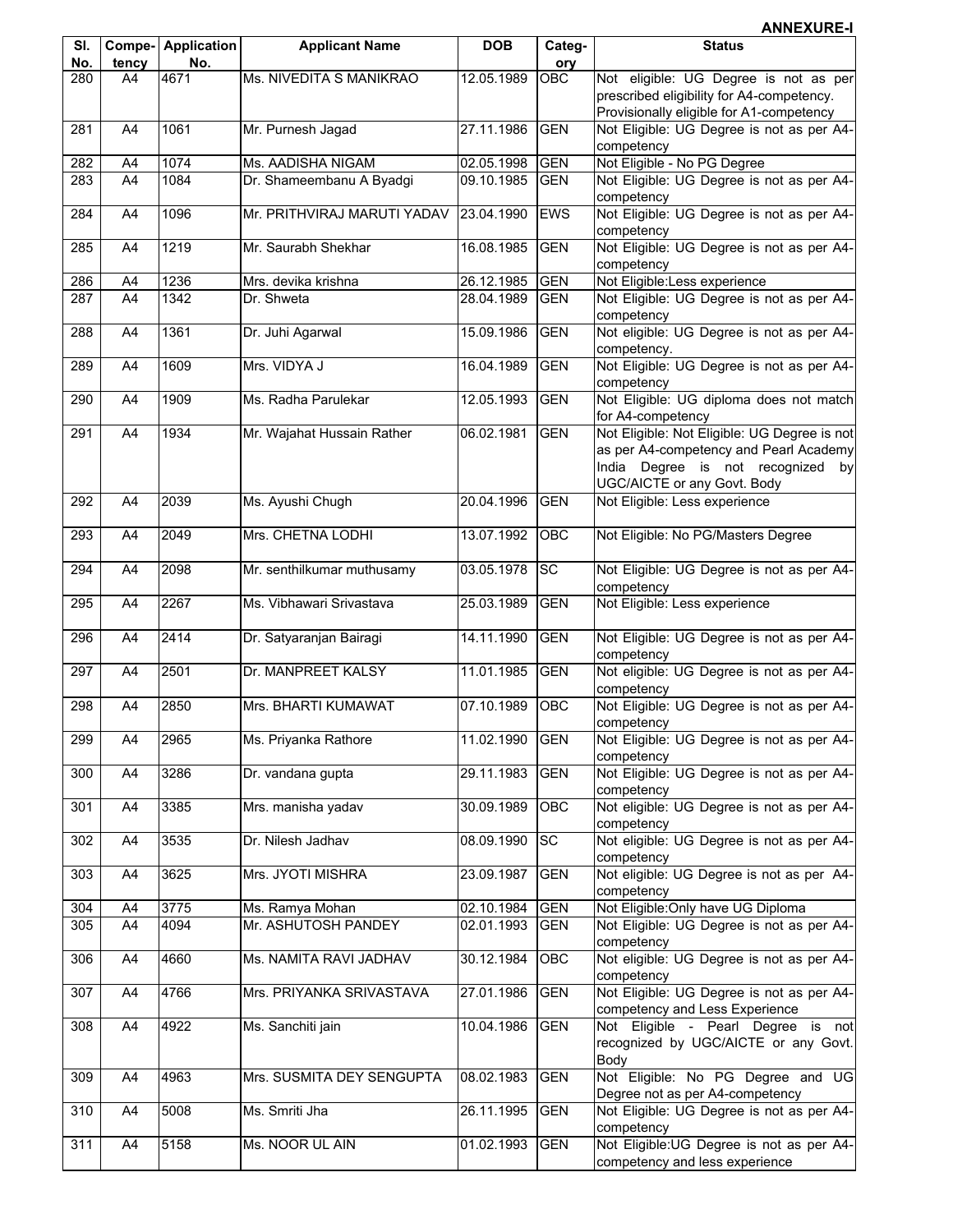| SI.        |             | <b>Compe-</b> Application | <b>Applicant Name</b>                   | <b>DOB</b> | Categ-                   | <b>Status</b>                                                                                                              |
|------------|-------------|---------------------------|-----------------------------------------|------------|--------------------------|----------------------------------------------------------------------------------------------------------------------------|
| No.<br>312 | tency<br>A4 | No.<br>5195               | Ms. Akriti Jain                         | 29.05.1991 | <u>ory</u><br><b>GEN</b> | Not eligible - Pearl Academy India Degree                                                                                  |
|            |             |                           |                                         |            |                          | is not recognized by UGC/AICTE or any<br>Govt. Body                                                                        |
| 313        | A4          | 5196                      | Mrs. Namami Ambashtha                   | 14.10.1988 | <b>GEN</b>               | Not eligible: UG Degree is not as per A4-<br>competency                                                                    |
| 314        | A4          | 5260                      | Ms. NIVETHA D                           | 28.12.1994 | OBC                      | Not Eligible: less experience                                                                                              |
| 315        | A4          | 5292                      | Ms. Priyal Agnihotri                    | 14.11.1992 | <b>GEN</b>               | Not Eligible: No PG Degree                                                                                                 |
| 316        | A4          | 5296                      | Ms. soundarya v                         | 16.04.1997 | lSC                      | Not Eligible: Less Experience                                                                                              |
| 317        | A4          | 5403                      | Dr. NEHA SAH                            | 10.03.1989 | <b>GEN</b>               | Not eligible: UG Degree is not as per A4-<br>competency                                                                    |
| 318        | A4          | 5513                      | Ms. Rubi Pranjana Tamuli                | 08.07.1998 | <b>EWS</b>               | Not Eligible: UG Degree is not as per A4-<br>competency, have PG Diploma<br>not<br>requisite PG Degree and Less Experience |
| 319        | A4          | 5788                      | Ms. Sumitha SundaraRajan                | 18.12.1985 | OBC                      | Not Eligible: UG Degree is not as per A4-<br>competency                                                                    |
| 320        | A4          | 5821                      | Mrs. Syed Mehjoob un Nisa               | 26.10.1987 | <b>GEN</b>               | Not Eligible: Less Experience                                                                                              |
| 321        | A4          | 5895                      | Dr. Neeti Klshore                       | 19.06.1982 | <b>GEN</b>               | Not eligible: UG Degree is not as per A4-<br>competency                                                                    |
| 322        | A4          | 5936                      | Ms. Shashirekha Mohanta                 | 03.07.1994 | OBC                      | Not Eligible: Less Experience                                                                                              |
| 323        | A4          | 6015                      | Mrs. A.L.Thamarai                       | 04.06.1977 | OBC                      | Not Eligible - UG Degree is not as per A4-<br>competency                                                                   |
| 324        | A4          | 6093                      | Mrs. Sasmita Nayak                      | 01.07.1983 | <b>GEN</b>               | Not Eligible: UG Degree is not as per A4-<br>competency                                                                    |
| 325        | A4          | 6132                      | Mr. Naveen Kumar Jha                    | 07.09.1985 | <b>GEN</b>               | Not eligible: UG Degree is not as per A4-<br>competency                                                                    |
| 326        | A4          | 6135                      | Ms. Rupali Kakaria                      | 03.07.1996 | <b>GEN</b>               | Not Eligible: UG Degree is not as per A4-<br>competency and less experience                                                |
| 327        | A4          | 6136                      | Mrs. LIJA M G                           | 29.12.1986 | <b>GEN</b>               | Not eligible: UG Degree is not as per A4-<br>competency.                                                                   |
| 328        | A4          | 6148                      | Dr. RAMRATAN                            | 20.08.1989 | lSC                      | Not Eligible: UG Degree is not as per A4-<br>competency                                                                    |
| 329        | A4          | 6160                      | Mr. NAMPALLI ANJANEYULU                 | 25.05.1990 | OBC                      | Not eligible: UG Degree is not as per A4-<br>competency                                                                    |
| 330        | A4          | 6177                      | Ms. Anushtha sharma                     | 01.04.1994 | <b>GEN</b>               | Not eligible: Less experience                                                                                              |
| 331        | A4          | 6255                      | Dr. SWATI PANT                          | 04.01.1985 | <b>GEN</b>               | Not Eligible: UG Degree is not as per A4-<br>competency                                                                    |
| 332        | A4          | 6259                      | Ms. Khushboo Inani                      | 16.06.1995 | <b>GEN</b>               | Not eligible: Less Experience                                                                                              |
| 333        | A4          | 6340                      | Mrs. SMRITI CHATURVEDI                  | 30.06.1987 | <b>GEN</b>               | Not Eligible - Pearl Degree is not<br>recognized by UGC/AICTE or any Govt.<br>Body                                         |
| 334        | A4          | 6432                      | Ms. Preethi Panneerselvam               | 05.06.1987 | <b>SC</b>                | Not Eligible: No PG Degree                                                                                                 |
| 335        | A4          | 6515                      | Mr. sunil kumar pandey                  | 05.06.1992 | <b>EWS</b>               | Not Eligible: UG Degree is not as per A4-<br>competency                                                                    |
| 336        | A4          | 6599                      | Ms. SHRADDHA MEHTA                      | 18.11.1990 | <b>GEN</b>               | Not Eligible: Less Experience                                                                                              |
| 337        | A4          | 6629                      | Ms. Arpita Singh                        | 04.12.1991 | <b>SC</b>                | Not Eligible: Less experience                                                                                              |
| 338        | A4          | 6698                      | Mrs. Indu Gupta                         | 16.03.1985 | <b>GEN</b>               | Not eligible: UG Degree is not as per A4-<br>competency                                                                    |
| 339        | A4          | 6734                      | Mrs. Bhawana Jain                       | 26.12.1992 | <b>GEN</b>               | Not Eligible: Less experience                                                                                              |
| 340        | A4          | 6753                      | Ms. KAVITA GANESHRAO<br><b>KALBANDE</b> | 14.04.1980 | <b>ISC</b>               | Not eligible: UG Degree is not as per A4-<br>competency                                                                    |
| 341        | A4          | 6776                      | Dr. Shweta Mariyappanavar               | 15.11.1985 | <b>EWS</b>               | Not Eligible: UG Degree is not as per A4-<br>competency                                                                    |
| 342        | A4          | 6760                      | Mrs. arooshi                            | 27.04.1994 | EWS                      | <b>Repeat Application</b>                                                                                                  |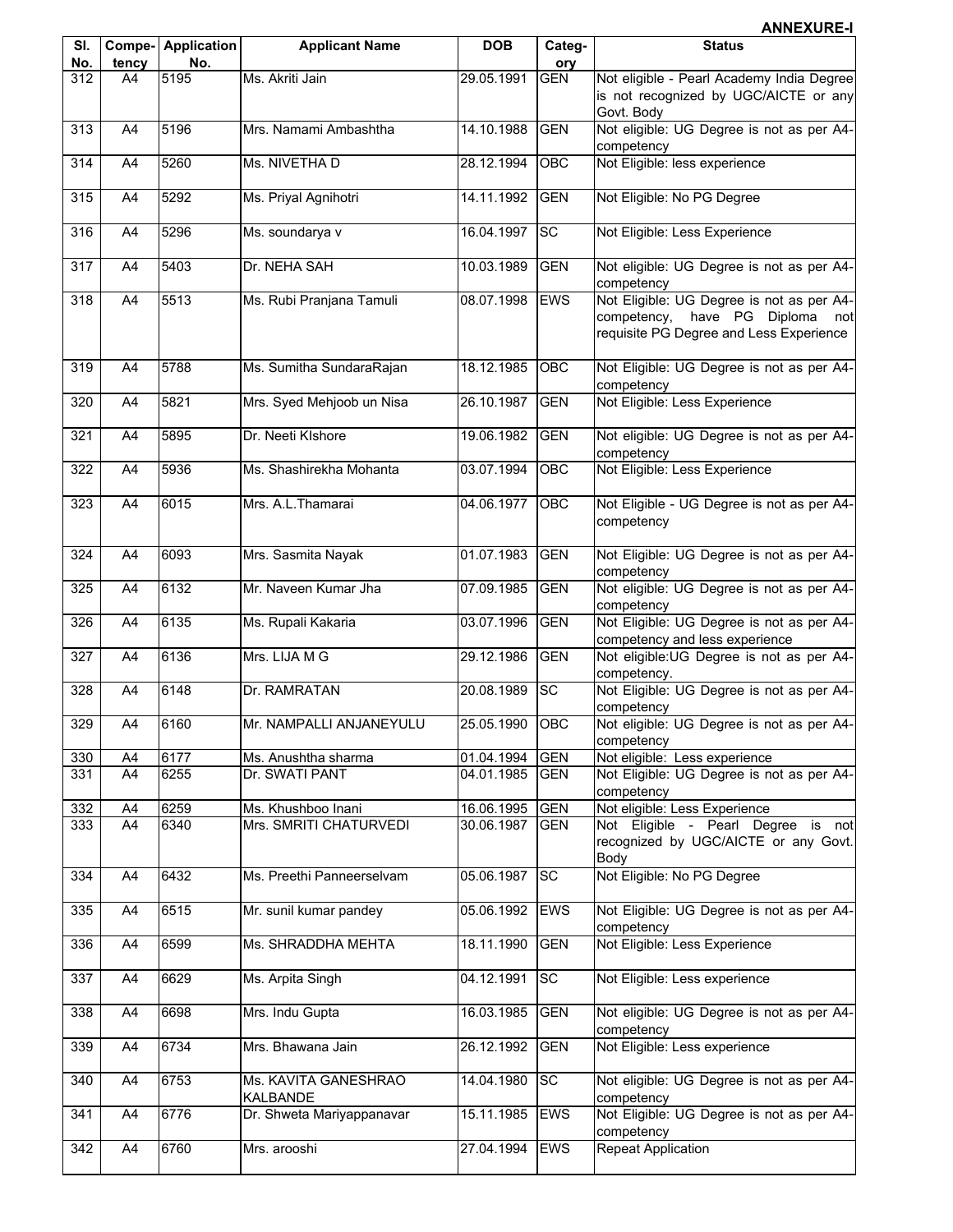| SI.              |                         | <b>Compe-</b> Application | <b>Applicant Name</b>    | <b>DOB</b> | Categ-            | <b>Status</b>                                                                                                                                                                                                    |
|------------------|-------------------------|---------------------------|--------------------------|------------|-------------------|------------------------------------------------------------------------------------------------------------------------------------------------------------------------------------------------------------------|
| No.<br>343       | tency<br>A <sub>5</sub> | No.<br>6434               | Ms. Asha Sharma          | 13.02.1988 | ory<br><b>GEN</b> | <b>Provisional Eligible</b>                                                                                                                                                                                      |
|                  |                         |                           |                          |            |                   |                                                                                                                                                                                                                  |
| 344              | A <sub>5</sub>          | 1834                      | Mr. Devan Das            | 23.11.1983 | <b>GEN</b>        | Eligible<br>Provisionally<br>Subject<br>$\sim$ $ \sim$<br>to<br>submission of Class 10th Markseet                                                                                                                |
| 345              | A <sub>5</sub>          | 1885                      | Ms. Priyalakshmi Kanotra | 13.01.1993 | <b>GEN</b>        | Eligible<br>Provisionally<br>$\omega_{\rm{max}}$<br>Subject<br>to<br>submission of all original documents                                                                                                        |
| 346              | A <sub>5</sub>          | 3560                      | Ms. Nibedita Chowdhury   | 17.06.1990 | <b>GEN</b>        | Eligible<br>Provisionally<br>Subject<br>$\blacksquare$<br>to<br>submission<br>of all work experience<br>certificate                                                                                              |
| $\overline{347}$ | A <sub>5</sub>          | 3823                      | Mrs. SWETA CHAUHAN       | 26.01.1992 | <b>ISC</b>        | Eligible<br>Provisionally<br>Subject<br>to<br>$\blacksquare$<br>submission of all original documents                                                                                                             |
| 348              | A <sub>5</sub>          | 3846                      | Mr. gauri shankar        | 03.07.1986 | <b>GEN</b>        | Eligible<br>Provisionally<br>$\omega_{\rm{max}}$<br>Subject<br>to<br>submission of 12 th class mark sheet and<br>masters degree certificate                                                                      |
| 349              | A <sub>5</sub>          | 6028                      | Mrs. TANU SINGH          | 15.11.1992 | <b>SC</b>         | Provisionally<br>Subject<br>Eligible -<br>to<br>submission of all original documents                                                                                                                             |
| 350              | A <sub>5</sub>          | 6036                      | Mr. Ranjeet Kumar Jha    | 03.07.1987 | <b>GEN</b>        | Eligible<br>Subject<br>Provisionally<br>$\omega_{\rm{max}}$<br>to<br>submission of FDDI work experience<br>certificate                                                                                           |
| 351              | A <sub>5</sub>          | 6605                      | Mrs. SOUMYA BHASKARAN    | 30.07.1985 | <b>GEN</b>        | Eligible<br>Provisionally<br>Subject<br>to<br>$\sim$<br>submission of Masters result                                                                                                                             |
| 352              | A <sub>5</sub>          | 6668                      | Dr. Adhvaidha Kalidasan  | 07.09.1993 | OBC               | Subject<br>Provisionally<br>Eligible<br>to<br>submission of work experience                                                                                                                                      |
| 353              | A <sub>5</sub>          | 1415                      | Mr. Y. R. Gireesh Kumar  | 22.09.1981 | <b>SC</b>         | Not Eligible - The candidate has Diploma<br>at PG whereas as per Recruitment Rules<br>policy Masters degree is required                                                                                          |
| 354              | A <sub>5</sub>          | 1495                      | Mrs. Supriya Rani        | 23.03.1991 | <b>SC</b>         | Not Eligible- PGDBA is not a PG Degree,<br>The candidate has Diploma at PG whereas<br>as per Recruitment Rules policy Masters<br>degree is required                                                              |
| 355              | $\overline{A5}$         | 2946                      | Ms. Anthima Ram          | 09.10.1992 | <b>SC</b>         | Not Eligible - The candidate has submitted<br>work experience of 1 year 9 months 11<br>days and has not submitted any work<br>experience documents, less than 3 years<br>as required by Recruitment Rules policy |
| 356              | A <sub>5</sub>          | 3889                      | Mrs. Ameya U S           | 02.09.1994 | OBC               | Not Eligible - Experience less than 3 years<br>The candidate has self certified an<br>experience of 2 years 9 months                                                                                             |
| 357              | $\overline{A5}$         | 3451                      | Mr. Ranjeet Kumar Jha    | 03.07.1987 | <b>GEN</b>        | <b>Repeat Application</b>                                                                                                                                                                                        |
| 358              | A <sub>6</sub>          | 1013                      | Mrs. Shubhshree Mathur   | 26.12.1990 | <b>GEN</b>        | <b>Provisionally Eligible</b>                                                                                                                                                                                    |
| 359              | A6                      | 1037                      | Mrs. SANJUTHA JAGADISH   | 02.01.1992 | OBC               | <b>Provisionally Eligible</b>                                                                                                                                                                                    |
| 360              | A <sub>6</sub>          | 1047                      | Mr. Georgy Sunny         | 09.09.1990 | <b>GEN</b>        | <b>Provisionally Eligible</b>                                                                                                                                                                                    |
| 361              | A <sub>6</sub>          | 1220                      | Mrs. Aparna              | 10.07.1986 | <b>GEN</b>        | <b>Provisionally Eligible</b>                                                                                                                                                                                    |
| 362              | A6                      | 1284                      | Mrs. ARCHITA SINGH       | 15.07.1987 | <b>GEN</b>        | Provisionally Eligible                                                                                                                                                                                           |
| 363              | A6                      | 1298                      | Ms. deepika kashyap      | 06.12.1989 | OBC               | <b>Provisionally Eligible</b>                                                                                                                                                                                    |
| 364              | A <sub>6</sub>          | 1378                      | Mrs. ALIN ROSE MINJ      | 21.10.1986 | <b>ST</b>         | <b>Provisionally Eligible</b>                                                                                                                                                                                    |
| 365              | A6                      | 1460                      | Mr. Gopal Yadav          | 10.08.1993 | OBC               | <b>Provisionally Eligible</b>                                                                                                                                                                                    |
| 366              | A6                      | 1746                      | Mr. SHAHUL HAMEED M      | 06.07.1993 | OBC               | <b>Provisionally Eligible</b>                                                                                                                                                                                    |
| 367              | A <sub>6</sub>          | 1876                      | Mr. Abhinav Saxena       | 22.11.1989 | <b>GEN</b>        | <b>Provisionally Eligible</b>                                                                                                                                                                                    |
| 368              | A <sub>6</sub>          | 1904                      | Ms. Archana Anantharaman | 12.11.1985 | <b>GEN</b>        | <b>Provisionally Eligible</b>                                                                                                                                                                                    |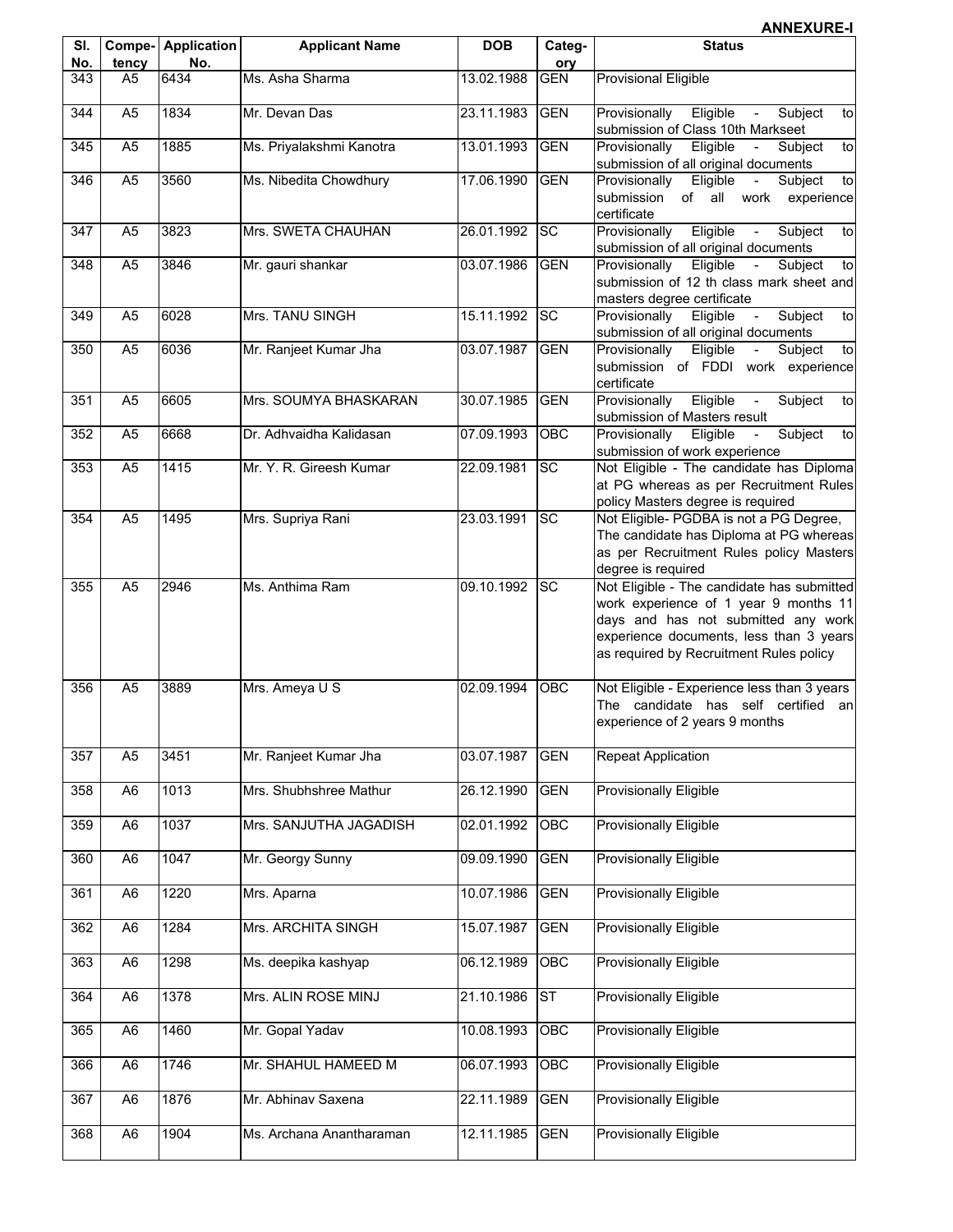| SI.              |                 | <b>Compe-</b> Application | <b>Applicant Name</b>         | <b>DOB</b>     | Categ-     | <b>Status</b>                 |
|------------------|-----------------|---------------------------|-------------------------------|----------------|------------|-------------------------------|
| No.              | tency           | No.                       |                               |                | ory        |                               |
| 369              | A6              | 2164                      | Mrs. R.MALATHY                | 28.07.1986     | <b>GEN</b> | <b>Provisionally Eligible</b> |
| 370              | A <sub>6</sub>  | 2217                      | Mr. Prasun Gagan              | 17.10.1993     | <b>GEN</b> | <b>Provisionally Eligible</b> |
| 371              | A <sub>6</sub>  | 2255                      | Mr. Nandanan K                | 30.05.1990     | <b>SC</b>  | <b>Provisionally Eligible</b> |
| $\overline{372}$ | $\overline{A6}$ | 2263                      | Mrs. Saurabhi Gaurav          | 20.09.1990     | <b>ISC</b> | <b>Provisionally Eligible</b> |
| 373              | A6              | 2270                      | Mr. Samant Raghuwanshi        | 01.01.1991     | <b>GEN</b> | <b>Provisionally Eligible</b> |
| 374              | A6              | 2424                      | Mr. Aritra Roy Chowdhury      | 26.10.1992     | <b>GEN</b> | <b>Provisionally Eligible</b> |
| 375              | A <sub>6</sub>  | 2648                      | Ms. RADHIKA SOOD              | 12.08.1986     | <b>GEN</b> | Provisionally Eligible        |
| 376              | A <sub>6</sub>  | 2949                      | Ms. NIVEATHITHA S             | 18.10.1993     | OBC        | Provisionally Eligible        |
| 377              | A6              | 3170                      | Ms. DIMPLE SHARMA             | 27.07.1989     | <b>GEN</b> | <b>Provisionally Eligible</b> |
| 378              | A <sub>6</sub>  | 3401                      | Mrs. Sanika Pimaple Anand     | 06.07.1991     | OBC        | <b>Provisionally Eligible</b> |
| $\overline{379}$ | A <sub>6</sub>  | 3493                      | Mr. KABILAN C                 | 08.02.1986     | <b>ISC</b> | <b>Provisionally Eligible</b> |
| 380              | A <sub>6</sub>  | 3529                      | Ms. Mitali Kapoor             | 30.03.1992     | OBC        | <b>Provisionally Eligible</b> |
| 381              | A <sub>6</sub>  | 3550                      | Mr. RAMBABU MUPPIDI           | 07.03.1981     | <b>SC</b>  | <b>Provisionally Eligible</b> |
| 382              | A6              | 3619                      | Mr. AHMADULLAH KHAN           | 28.01.1988     | <b>GEN</b> | <b>Provisionally Eligible</b> |
| 383              | A <sub>6</sub>  | 3678                      | Ms. AASTHA                    | 26.09.1993     | <b>GEN</b> | Provisionally Eligible        |
| 384              | A <sub>6</sub>  | 3769                      | Ms. Garima Vishwakarma        | 30.07.1990     | <b>GEN</b> | <b>Provisionally Eligible</b> |
| 385              | A <sub>6</sub>  | 3800                      | Mr. Umair Khan                | 03.10.1987     | <b>GEN</b> | <b>Provisionally Eligible</b> |
| 386              | A <sub>6</sub>  | 3828                      | Ms. Upasna Bhandari           | 12.10.1987     | <b>GEN</b> | <b>Provisionally Eligible</b> |
| 387              | A <sub>6</sub>  | 4026                      | Mrs. vandana                  | 20.11.1992     | OBC        | <b>Provisionally Eligible</b> |
| 388              | A <sub>6</sub>  | 4051                      | Mrs. Deepti Arya              | 18.09.1987 OBC |            | <b>Provisionally Eligible</b> |
| 389              | A <sub>6</sub>  | 4122                      | Mr. Rahul Dev Rabha           | 11.04.1988     | <b>ST</b>  | <b>Provisionally Eligible</b> |
| 390              | A <sub>6</sub>  | 4675                      | Mrs. pallabee das             | 20.12.1986     | <b>SC</b>  | <b>Provisionally Eligible</b> |
| 391              | A <sub>6</sub>  | 4806                      | Mr. Anirudha Biswas           | 14.12.1986     | <b>SC</b>  | <b>Provisionally Eligible</b> |
| 392              | A6              | 5458                      | Mr. Sachin Tanwar             | 25.12.1987     | <b>SC</b>  | Provisionally Eligible        |
| 393              | A6              | 5467                      | Mrs. Deepashree Deepak Rathod | 27.10.1985     | OBC        | <b>Provisionally Eligible</b> |
| 394              | A <sub>6</sub>  | 5485                      | Mrs. Delna R S                | 05.12.1990     | OBC        | <b>Provisionally Eligible</b> |
| 395              | A6              | 5740                      | Mrs. Labakorcy War            | 17.11.1988     | <b>ST</b>  | <b>Provisionally Eligible</b> |
| 396              | A6              | 5865                      | Ms. Deepa Chauhan             | 14.07.1982     | <b>SC</b>  | <b>Provisionally Eligible</b> |
| 397              | A <sub>6</sub>  | 5994                      | Ms. SHVETA ANUGRAH KATARA     | 11.10.1986     | <b>ST</b>  | <b>Provisionally Eligible</b> |
| 398              | A6              | 6016                      | Mrs. Pratima Chadha           | 18.07.1990     | <b>GEN</b> | <b>Provisionally Eligible</b> |
| 399              | A6              | 6037                      | Mrs. REENA GEORGE             | 12.09.1992     | <b>GEN</b> | Provisionally Eligible        |
| 400              | A <sub>6</sub>  | 6129                      | Ms. Sabina Khan               | 26.07.1991     | <b>GEN</b> | Provisionally Eligible        |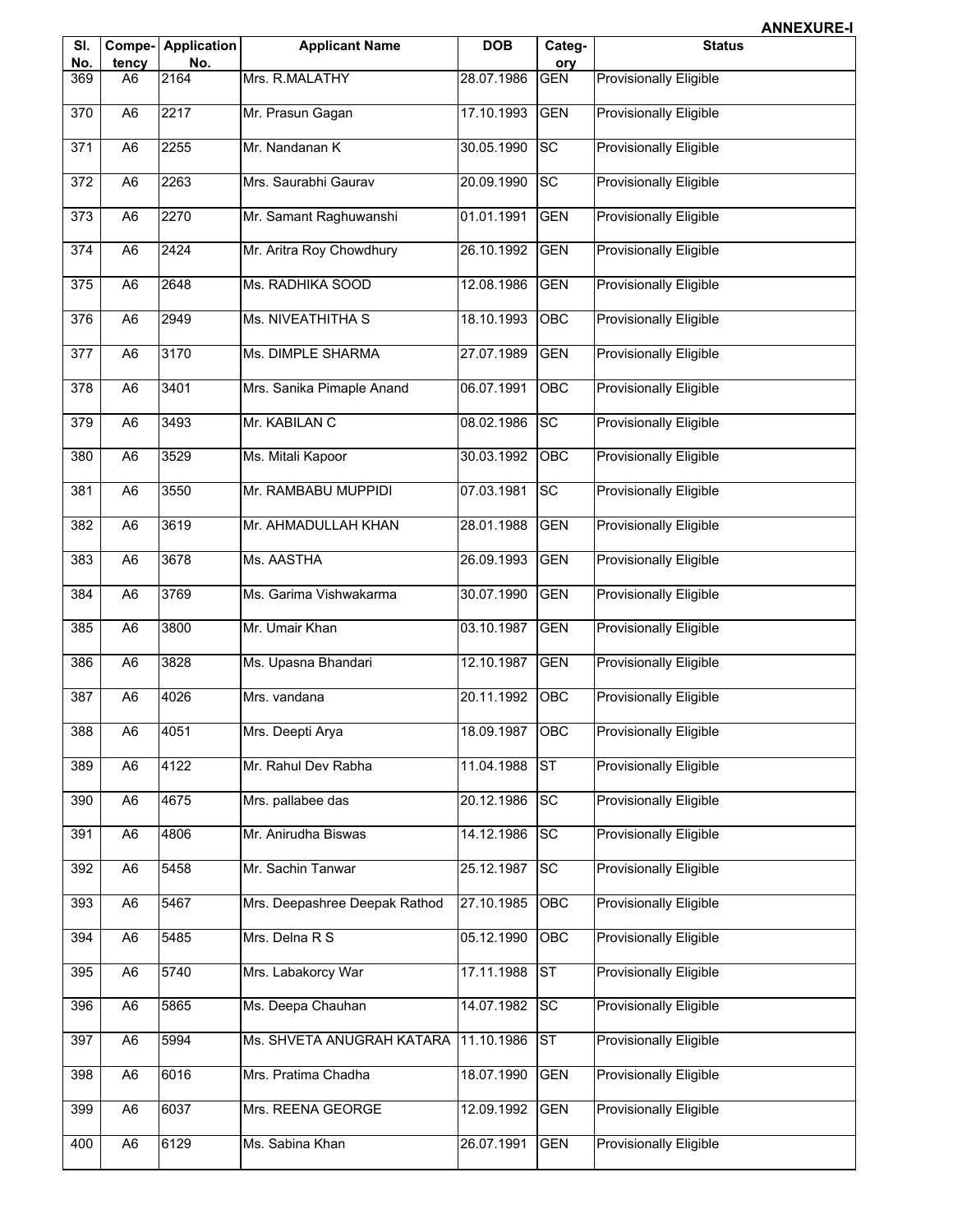| SI.<br>No. | tency          | <b>Compe-</b> Application<br>No. | <b>Applicant Name</b>        | <b>DOB</b> | Categ-<br>ory | <b>Status</b>                                                                                                                              |
|------------|----------------|----------------------------------|------------------------------|------------|---------------|--------------------------------------------------------------------------------------------------------------------------------------------|
| 401        | A6             | 6146                             | Dr. Ashish Kumar Singh       | 19.05.1986 | <b>GEN</b>    | <b>Provisionally Eligible</b>                                                                                                              |
|            |                |                                  |                              |            |               |                                                                                                                                            |
| 402        | A <sub>6</sub> | 6231                             | Mrs. Sridevi Vijayan         | 19.04.1987 | <b>GEN</b>    | <b>Provisionally Eligible</b>                                                                                                              |
| 403        | A <sub>6</sub> | 6293                             | Ms. PRIYANKA BRAHA           | 06.06.1985 | OBC           | <b>Provisionally Eligible</b>                                                                                                              |
| 404        | A <sub>6</sub> | 6383                             | Mrs. Vaishnav Aarti Pradhumn | 28.04.1987 | OBC           | <b>Provisionally Eligible</b>                                                                                                              |
| 405        | A <sub>6</sub> | 6419                             | Mr. Debasish Mondal          | 10.12.1989 | <b>OBC</b>    | Provisionally Eligible                                                                                                                     |
| 406        | A <sub>6</sub> | 6443                             | Mrs. Megha Shisodiya         | 09.04.1987 | <b>GEN</b>    | Provisionally Eligible                                                                                                                     |
| 407        | A <sub>6</sub> | 6532                             | Mr. Rahul Bhaumik            | 16.11.1991 | <b>GEN</b>    | <b>Provisionally Eligible</b>                                                                                                              |
| 408        | A <sub>6</sub> | 6539                             | Ms. Shilpi Reema Rath        | 28.07.1992 | <b>GEN</b>    | Provisionally Eligible                                                                                                                     |
| 409        | A <sub>6</sub> | 6619                             | Mrs. Bornali                 | 01.05.1990 | <b>SC</b>     | <b>Provisionally Eligible</b>                                                                                                              |
| 410        | A <sub>6</sub> | 6626                             | Mr. Priyabrata Rautray       | 17.02.1985 | <b>GEN</b>    | <b>Provisionally Eligible</b>                                                                                                              |
| 411        | A <sub>6</sub> | 6644                             | Mr. Sudip Adhikary           | 14.10.1986 | <b>SC</b>     | <b>Provisionally Eligible</b>                                                                                                              |
| 412        | A <sub>6</sub> | 6649                             | Mr. Ezhilanban J J           | 21.10.1992 | <b>OBC</b>    | <b>Provisionally Eligible</b>                                                                                                              |
| 413        | A <sub>6</sub> | 6712                             | Mr. SURAJ SAWANT             | 04.12.1989 | <b>GEN</b>    | <b>Provisionally Eligible</b>                                                                                                              |
| 414        | A <sub>6</sub> | 1027                             | Ms. Swati Thakur             | 28.01.1993 | OBC           | Provisional Eligible - for subject to<br>submission of certified work experience.                                                          |
| 415        | A <sub>6</sub> | 1405                             | Ms. JUHI JOSEPH              | 09.07.1994 | <b>GEN</b>    | Provisionally<br>Eligible<br>subject<br>$\sim$<br>to<br>submission proof of Master Degree and<br>work exprerience certificate as declared. |
| 416        | A <sub>6</sub> | 1407                             | Mr. HIMANSHU KUMAR SINGH     | 10.07.1987 | <b>SC</b>     | Eligible -<br>Provisionally<br>subject<br>to<br>submission Job leaving certification<br>of<br>work experience as declared.                 |
| 417        | A <sub>6</sub> | 1532                             | Ms. Anuradha Rajkumari       | 11.07.1992 | <b>GEN</b>    | Provisionally<br>Eligible<br>subject<br>to<br>submission of work<br>experience<br>as<br>declared.                                          |
| 418        | A <sub>6</sub> | 1602                             | Ms. shubhangi rajput         | 13.05.1990 | OBC           | Eligible - for subject to<br>Provisional<br>submission of certified work experience                                                        |
| 419        | A <sub>6</sub> | 1733                             | Mr. Sunny Bairisal           | 31.08.1985 | <b>SC</b>     | Provisional Eligible - for subject to<br>submission of certified work experience.                                                          |
| 420        | A <sub>6</sub> | 2549                             | Mrs. SONY KUMARI             | 05.11.1989 | OBC           | Provisional Eligible - for subject to<br>submission of certified work experience                                                           |
| 421        | A <sub>6</sub> | 2742                             | Mr. Ankit Soni               | 15.03.1996 | <b>GEN</b>    | Provisionally<br>Eligible<br>subject<br>to<br>$\sim 10$<br>submission<br>of work<br>experience<br>as<br>declared.                          |
| 422        | A6             | 3002                             | Mr. Deepak Ranjan Padhi      | 04.05.1990 | <b>GEN</b>    | Eligible<br>subject<br>Provisionally<br>to<br>$\blacksquare$<br>submission of work<br>experience<br>as<br>declared.                        |
| 423        | A6             | 3469                             | Mr. ABDUL RAHUMAN M          | 02.03.1990 | <b>GEN</b>    | Eligible<br>Provisionally<br>subject<br>to<br>$\mathbf{r}$<br>submission<br>of work<br>experience<br>as<br>declared.                       |
| 424        | A <sub>6</sub> | 4167                             | Mr. Jyotirmoy Pathak         | 12.01.1986 | <b>SC</b>     | Provisionally<br>Eligible<br>subject<br>to<br>$\sim 100$<br>submission proof of work experience as<br>declared.                            |
| 425        | A6             | 4896                             | Mrs. ZOYA HASSAN             | 04.07.1990 | <b>GEN</b>    | Provisional Eligible - for subject to<br>submission of certified work experience.                                                          |
| 426        | A <sub>6</sub> | 4902                             | Mr. Omkar Sadashiv Rane      | 12.04.1995 | <b>GEN</b>    | Provisionally Eligible subject to submission<br>of certified work experience                                                               |
| 427        | A <sub>6</sub> | 5159                             | Mrs. Himani singh            | 15.01.1992 | <b>SC</b>     | Provisionally<br>Eligible<br>subject<br>$\sim 10$<br>to<br>submission of work experience<br>as<br>declared.                                |
| 428        | A <sub>6</sub> | 5209                             | Ms. SULAGANA                 | 08.06.1988 | <b>GEN</b>    | Eligible - for subject to<br>Provisional<br>submission of certified work experience.                                                       |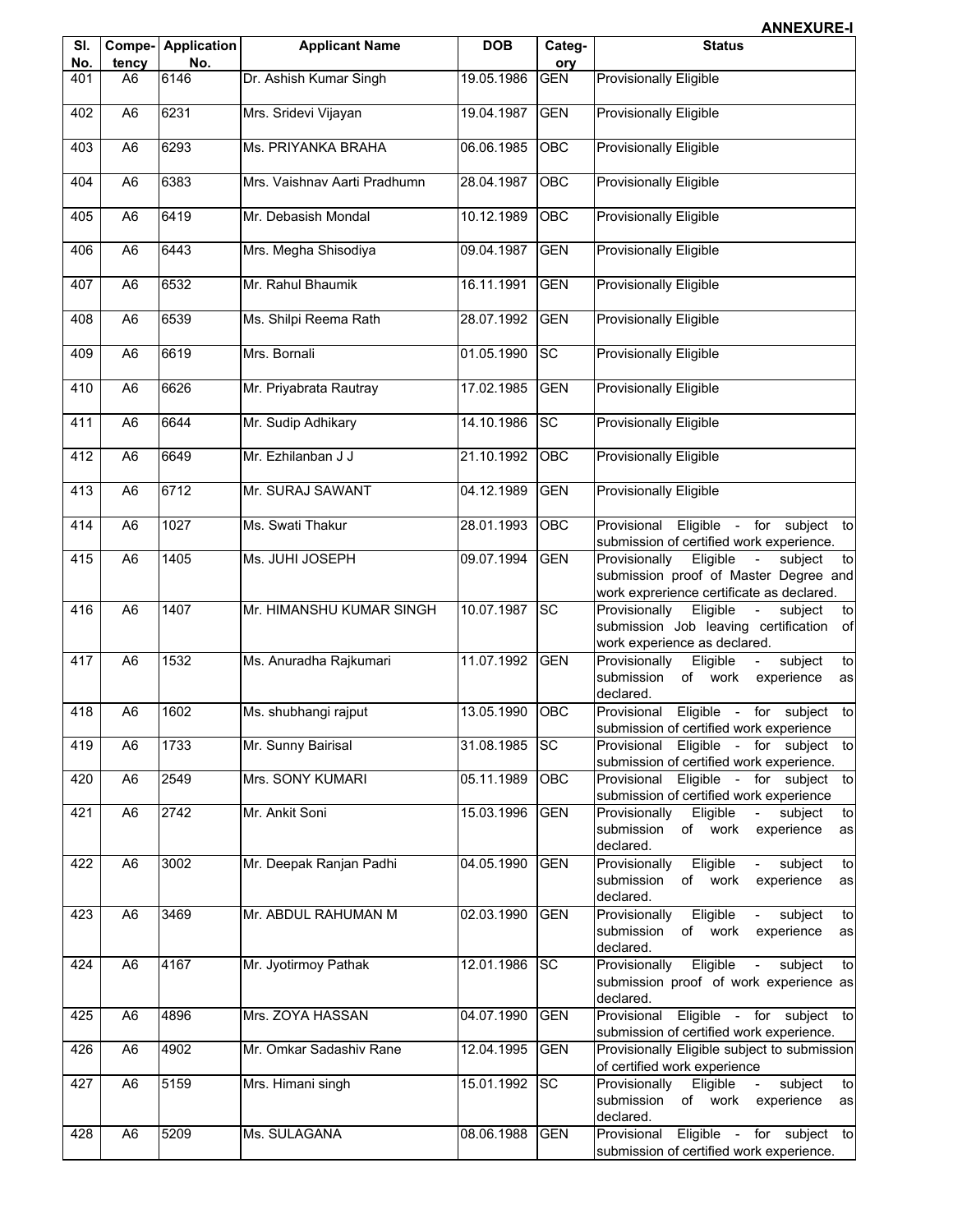|            |                 |                           |                                             |            |               | <b>ANNEXURE-I</b>                                                                                                                          |
|------------|-----------------|---------------------------|---------------------------------------------|------------|---------------|--------------------------------------------------------------------------------------------------------------------------------------------|
| SI.<br>No. | Compe-<br>tency | <b>Application</b><br>No. | <b>Applicant Name</b>                       | <b>DOB</b> | Categ-<br>ory | <b>Status</b>                                                                                                                              |
| 429        | A6              | 5562                      | Mr. Ajay Kumar                              | 17.07.1988 | OBC           | Provisionally<br>Eligible<br>subject<br>to<br>$\sim$<br>submission<br>of work<br>experience<br>as<br>declared.                             |
| 430        | A <sub>6</sub>  | 5571                      | Mrs. Sreelekha S                            | 20.02.1991 | <b>GEN</b>    | Eligible - for<br>subject<br>Provisional<br>to<br>submission of certified work experience for<br>self employment                           |
| 431        | A <sub>6</sub>  | 5719                      | Ms. sreelakshmi s                           | 03.04.1991 | <b>GEN</b>    | Eligible - for subject to<br>Provisional<br>submission of certified work experience                                                        |
| 432        | A <sub>6</sub>  | 6119                      | Mrs. bharti sharma                          | 18.12.1990 | <b>GEN</b>    | Provisionally<br>Eligible<br>subiect<br>to<br>$\blacksquare$<br>submission of work<br>experience<br>as<br>declared.                        |
| 433        | A6              | 6342                      | Ms. Vijay laxmi Rajput                      | 26.06.1986 | OBC           | Eligible - for subject to<br>Provisional<br>submission of education qualification                                                          |
| 434        | A <sub>6</sub>  | 6606                      | Mrs. Mahvash Masood                         | 10.08.1985 | <b>GEN</b>    | Provisional Eligible - subject to submission<br>of legible requisite qualification                                                         |
| 435        | A <sub>6</sub>  | 6718                      | Mr. Abhinav Basak                           | 10.11.1989 | <b>GEN</b>    | Eligible<br>Provisionally<br>subject<br>$\sim$<br>to<br>of work<br>submission<br>experience<br>as<br>declared.                             |
| 436        | A <sub>6</sub>  | 6794                      | Mrs. Vidya Patel                            | 07.01.1982 | OBC           | Eligible<br>Provisional<br>- for subject to<br>submission of certified work experience.                                                    |
| 437        | A <sub>6</sub>  | 6815                      | Ms. Kalyani.D                               | 22.05.1991 | <b>SC</b>     | Provisional Eligible - subject to submission<br>of experience certificate                                                                  |
| 438        | A6              | 1016                      | Ms. Mahima Nand                             | 07.04.1991 | <b>ST</b>     | Not Eligible -for educational qualification<br>doesnot match the required competency.                                                      |
| 439        | A <sub>6</sub>  | 1028                      | Ms. SHIVANGI AGARWAL                        | 09.08.1995 | <b>GEN</b>    | Not Eligible -for educational qualification<br>doesnot match the required competency                                                       |
| 440        | A <sub>6</sub>  | 1055                      | Mr. Brijesh Kumar Jaiswal                   | 12.02.1982 | OBC           | Not Eligible -for educational qualification<br>doesnot match the required competency.                                                      |
| 441        | A <sub>6</sub>  | 1060                      | Mrs. SWETHA R G                             | 15.06.1987 | OBC           | Not Eligible -for educational qualification<br>doesnot match the required competency                                                       |
| 442        | A <sub>6</sub>  | 1211                      | Mr. vasanthkumar.ch                         | 17.11.1988 | OBC           | Not Eligible -for educational qualification<br>doesnot match the required competency                                                       |
| 443        | A <sub>6</sub>  | 1213                      | Mrs. SANDHYA VERMA                          | 22.03.1988 | <b>SC</b>     | Not Eligible -for educational qualification<br>doesnot match the required competency                                                       |
| 444        | A <sub>6</sub>  | 1311                      | Mr. Parmeet singh                           | 28.02.1991 | <b>GEN</b>    | Not Eligible -for educational qualification<br>doesnot match the required competency                                                       |
| 445        | A <sub>6</sub>  | 2025                      | Mrs. POOJA KUMARI                           | 31.08.1987 | <b>GEN</b>    | Not Eligible -for less experience                                                                                                          |
| 446        | A <sub>6</sub>  | 2053                      | Mr. Kapil Kumar Madhukar                    | 08.07.1982 | <b>OBC</b>    | Not Eligible for educational qualification<br>does not match the required competency                                                       |
| 447        | A <sub>6</sub>  | 2064                      | Mr. Pascal Mario Kmenlang Pathaw 08.06.1992 |            | <b>ST</b>     | Not Eligible -for less experience                                                                                                          |
| 448        | A <sub>6</sub>  | 2139                      | Mr. Anupam Tiwari                           | 22.03.1991 | <b>GEN</b>    | Not Eligible for less experience                                                                                                           |
| 449        | A <sub>6</sub>  | 2243                      | Dr. Prashant Athanker                       | 06.04.1986 | <b>SC</b>     | Not Eligible -for educational qualification<br>doesnot match the required competency                                                       |
| 450        | A <sub>6</sub>  | 2259                      | Mrs. KIRAN KUMARI MAHATO                    | 12.06.1989 | <b>GEN</b>    | Not Eligible -for educational qualification<br>doesnot match the required competency.                                                      |
| 451        | A <sub>6</sub>  | 2409                      | Ms. JYOTI DEVI                              | 06.01.1993 | GEN           | Not Eligible for work experience not in<br>relevant field as required.                                                                     |
| 452        | A6              | 2521                      | Ms. Charu Trivedi                           | 11.10.1995 | <b>GEN</b>    | Not Eligible -for educational qualification<br>doesnot match the required competency.                                                      |
| 453        | A <sub>6</sub>  | 2539                      | Mr. AMIT VISHWAKARMA                        | 27.07.1990 | OBC           | Not Eligible for any of the advertised<br>competency (B.E. in Indl. & Prod.<br>Engineering & M.Tech Mech. & Indl. (CAD,<br>CAM & Robotics) |
| 454        | A <sub>6</sub>  | 3188                      | Ms. Sufiya mohi ud din                      | 04.03.1994 | OBC           | Not Eligible -for less experience/Candidate<br>has applied through two applications/2375                                                   |
| 455        | A <sub>6</sub>  | 3248                      | Mrs. Lalita yadav                           | 27.11.1995 | OBC           | Not Eligible -for less experience.                                                                                                         |
| 456        | A <sub>6</sub>  | 3276                      | Mrs. shyamkali tandan                       | 07.06.1976 | <b>SC</b>     | Not Eligible -for educational qualification<br>doesnot match the required competency                                                       |
| 457        | A6              | 3494                      | Dr. Sonal Keshwani                          | 09.02.1985 | <b>GEN</b>    | Not Eligible -for educational qualification<br>doesnot match the required competency                                                       |
| 458        | A <sub>6</sub>  | 3587                      | Mr. Soumya Ranjan Meher                     | 07.03.1992 | <b>ST</b>     | Not Eligible -for educational qualification<br>doesnot match the required competency                                                       |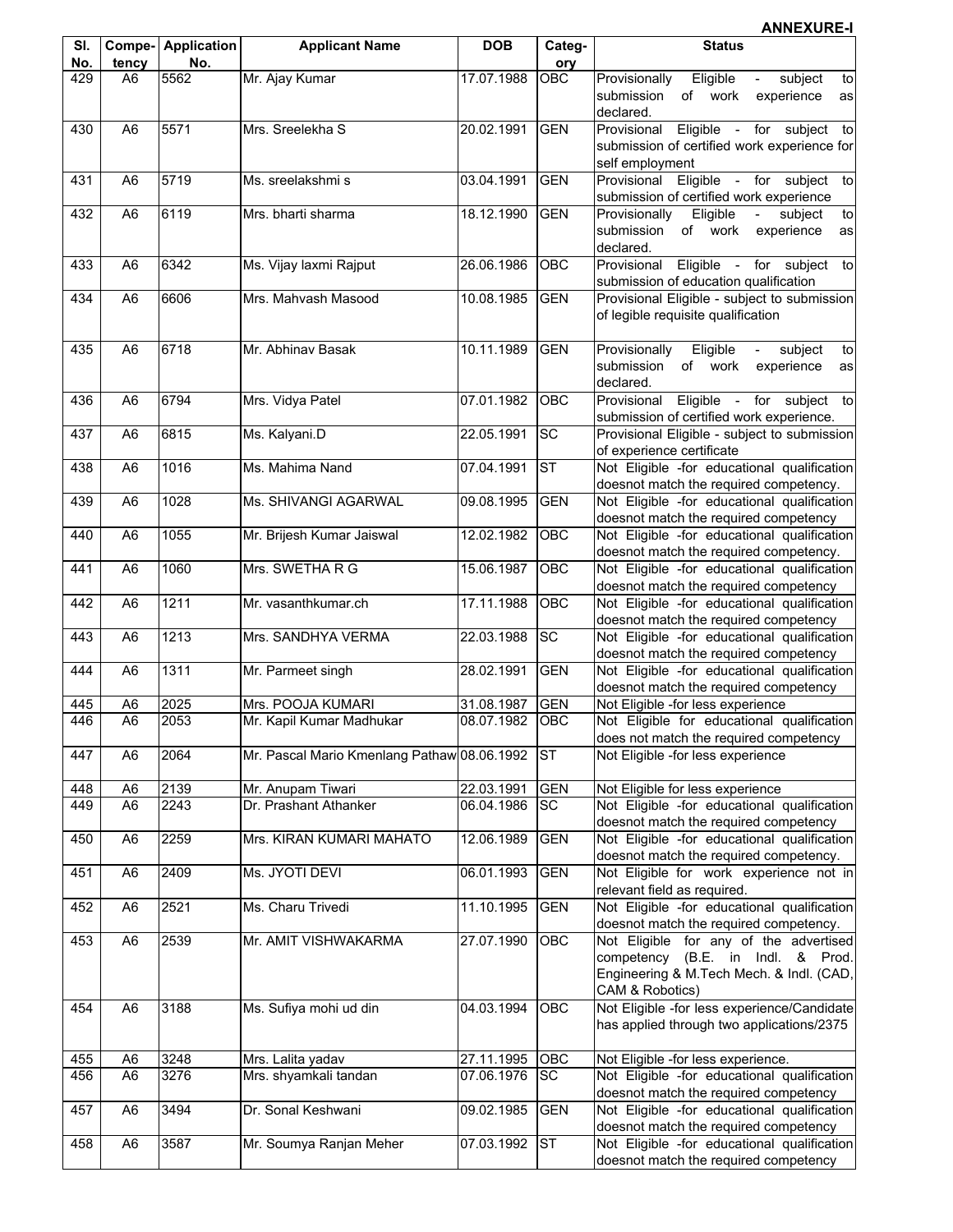| SI. |                | <b>Compe-</b> Application | <b>Applicant Name</b>        | <b>DOB</b> | Categ-     | <b>Status</b>                               |
|-----|----------------|---------------------------|------------------------------|------------|------------|---------------------------------------------|
| No. | tency          | No.                       |                              |            | ory        |                                             |
| 459 | A <sub>6</sub> | 3614                      | Ms. Shubhra Gaur             | 05.02.1994 | <b>SC</b>  | Not Eligible -for less experience           |
| 460 | A <sub>6</sub> | 3655                      | Ms. LAXMI TIWARI             | 08.11.1989 | GEN        | Not Eligible -for less experience.          |
| 461 | A <sub>6</sub> | 3669                      | Mr. HITENDER NOONWAL         | 29.12.1986 | ST         | Not Eligible for less experience            |
| 462 | A <sub>6</sub> | 3737                      | Ms. Sanju Bairwa             | 05.10.1991 | SC         | Not Eligible -for less experience           |
|     |                |                           |                              |            |            |                                             |
| 463 | A <sub>6</sub> | 3865                      | Ms. Neeru Rathor             | 15.12.1991 | <b>GEN</b> | Not Eligible -for educational qualification |
|     |                |                           |                              |            |            | doesnot match the required competency       |
| 464 | A <sub>6</sub> | 3945                      | Mrs. N.GAYATHRI              | 29.09.1983 | <b>GEN</b> | Not Eligible -for educational qualification |
|     |                |                           |                              |            |            | doesnot match the required competency       |
| 465 | A <sub>6</sub> | 3958                      | Ms. samradhi                 | 07.06.1996 | <b>GEN</b> | Not Eligible -for educational qualification |
|     |                |                           |                              |            |            | doesnot match the required competency       |
|     |                |                           |                              |            |            |                                             |
|     |                |                           |                              |            |            | &less experience                            |
| 466 | A <sub>6</sub> | 3979                      | Mr. Mr. Sanrosh B. Pakhare   | 11.09.1982 | <b>SC</b>  | Not Eligible for work experience does not   |
|     |                |                           |                              |            |            | match the required competency.              |
| 467 | A <sub>6</sub> | 3993                      | Mrs. Shaik Khateeja Sulthana | 22.08.1984 | <b>GEN</b> | Not Eligible -for educational qualification |
|     |                |                           |                              |            |            | doesnot match the required competency       |
|     |                |                           |                              |            |            |                                             |
| 468 | A <sub>6</sub> | 4089                      | Ms. Monami Roy               | 01.08.1995 | <b>GEN</b> | Not Eligible for less experience.           |
| 469 | A <sub>6</sub> | 4103                      | Dr. Sai Prasad Ojha          | 01.02.1983 | <b>GEN</b> | Not Eligible -for educational qualification |
|     |                |                           |                              |            |            | doesnot match the required competency       |
| 470 | A <sub>6</sub> | 4485                      | Ms. Payel Dutta              | 19.01.1994 | <b>EWS</b> | Not Eligible -for educational qualification |
|     |                |                           |                              |            |            | doesnot match the required competency       |
|     |                |                           |                              |            |            |                                             |
| 471 | A <sub>6</sub> | 4527                      | Mr. PANKAJ KUMAR             | 23.02.1993 | <b>SC</b>  | Not Eligible -for educational qualification |
|     |                |                           |                              |            |            | doesnot match the required competency       |
| 472 | A <sub>6</sub> | 5009                      | Mrs. Suchi Agarwal           | 08.06.1982 | <b>GEN</b> | Not Eligible - candidate did not complete   |
|     |                |                           |                              |            |            | <b>Master Degree</b>                        |
|     |                |                           | Mrs. Prit Mala               |            | <b>GEN</b> | Not Eligible -for educational qualification |
| 473 | A <sub>6</sub> | 5027                      |                              | 11.03.1983 |            |                                             |
|     |                |                           |                              |            |            | doesnot match the required competency       |
|     |                |                           |                              |            |            | and proof for work experience missing.      |
| 474 | A <sub>6</sub> | 5088                      | Ms. Samanda Nora Pyngrope    | 03.12.1995 | <b>ST</b>  | Not Eligible -for less experience           |
| 475 | A <sub>6</sub> | 5113                      | Ms. VIJAYASRI DHANVADA       | 27.12.1993 | <b>GEN</b> | Not Eligible -for educational qualification |
|     |                |                           |                              |            |            |                                             |
|     |                |                           |                              |            |            | doesnot match the required competency       |
| 476 | A <sub>6</sub> | 5379                      | Mr. AKASH RATHOUR            | 24.06.1989 | <b>GEN</b> | Not Eligible -for educational qualification |
|     |                |                           |                              |            |            | doesnot match the required competency.      |
| 477 | A <sub>6</sub> | 5507                      | Mr. SUJIT KUMAR              | 24.08.1983 | OBC        | Not Eligible -for educational qualification |
|     |                |                           |                              |            |            | doesnot match the required competency       |
|     |                |                           |                              |            | OBC        |                                             |
| 478 | A <sub>6</sub> | 5544                      | Ms. Anjali Kamboj            | 18.10.1995 |            | Not Eligible -for educational qualification |
|     |                |                           |                              |            |            | doesnot match the required competency.      |
| 479 | A <sub>6</sub> | 5556                      | Mrs. MARILYN AKOIJAM         | 17.02.1993 | GEN        | Not Eligible -for project based work        |
|     |                |                           |                              |            |            | experience shown                            |
| 480 | A <sub>6</sub> | 5596                      | Ms. Motibala Nogia           | 14.12.1995 | <b>SC</b>  | Not Eligible for less experience.           |
|     |                |                           |                              |            |            |                                             |
| 481 | A6             | 5727                      | Mr. GOVIND SINGH             | 03.05.1979 | <b>OBC</b> | Not Eligible -for educational qualification |
|     |                |                           | CHUNDAWAT                    |            |            | doesnot match the required competency.      |
| 482 | A <sub>6</sub> | 5858                      | Mr. Philip Daimary           | 15.01.1989 | <b>ST</b>  | Not Eligible -for less experience           |
| 483 | A <sub>6</sub> | 5931                      | Ms. Manisha Yadav            | 16.10.1994 | OBC        | Not Eligible -for educational qualification |
|     |                |                           |                              |            |            | doesnot match the required competency       |
|     |                |                           |                              |            |            | and for less experience.                    |
|     |                |                           |                              |            |            |                                             |
| 484 | A <sub>6</sub> | 5955                      | Ms. SHRISTI BHAGAT           | 19.02.1987 | <b>ST</b>  | Not Eligible -for educational qualification |
|     |                |                           |                              |            |            | doesnot match the required competency       |
| 485 | A <sub>6</sub> | 5969                      | Mr. Arbaniabud Mawthoh       | 02.06.1994 | <b>ST</b>  | Not Eligible for less experience            |
|     |                |                           |                              |            |            |                                             |
|     |                |                           |                              |            |            |                                             |
| 486 | A <sub>6</sub> | 5970                      | Ms. SHAKUNTLA PAL            | 09.06.1991 | <b>GEN</b> | Not Eligible -for educational qualification |
|     |                |                           |                              |            |            | doesnot match the required competency       |
| 487 | A <sub>6</sub> | 6048                      | Ms. Divya Verma              | 20.05.1992 | <b>GEN</b> | Not Eligible for less experience            |
|     |                |                           |                              |            |            |                                             |
| 488 | A <sub>6</sub> | 6130                      | Ms. Aashima Kukreja          | 09.05.1994 | <b>GEN</b> | Not Eligible- for Educational Qualification |
|     |                |                           |                              |            |            |                                             |
|     |                |                           |                              |            |            | does not match the required competency      |
| 489 | A <sub>6</sub> | 6399                      | Ms. akanksha choubey         | 20.07.1995 | <b>GEN</b> | Not Eligible- for less work experience.     |
|     |                |                           |                              |            |            |                                             |
| 490 | A <sub>6</sub> | 6480                      | Mr. Bighna kalyan Nayak      | 20.07.1987 | <b>GEN</b> | Not Eligible -for educational qualification |
|     |                |                           |                              |            |            |                                             |
|     |                |                           |                              |            |            | doesnot match the required competency.      |
|     | A <sub>6</sub> | 6554                      | Mr. Anjel Hazarika           | 01.10.1977 | SC         | Not Eligible -for educational qualification |
| 491 |                |                           |                              |            |            | doesnot match the required competency.      |
|     |                |                           |                              |            |            |                                             |
|     |                |                           |                              |            |            |                                             |
| 492 | A <sub>6</sub> | 6654                      | Mr. Vikaram Charan Singh     | 25.03.1982 | <b>GEN</b> | Not Eligible -for educational qualification |
|     |                |                           |                              |            |            | doesnot match the required competency       |
| 493 | A <sub>6</sub> | 6744                      | Mr. Praveen Dewangan         | 23.11.1989 | <b>GEN</b> | Not Eligible -for less experience           |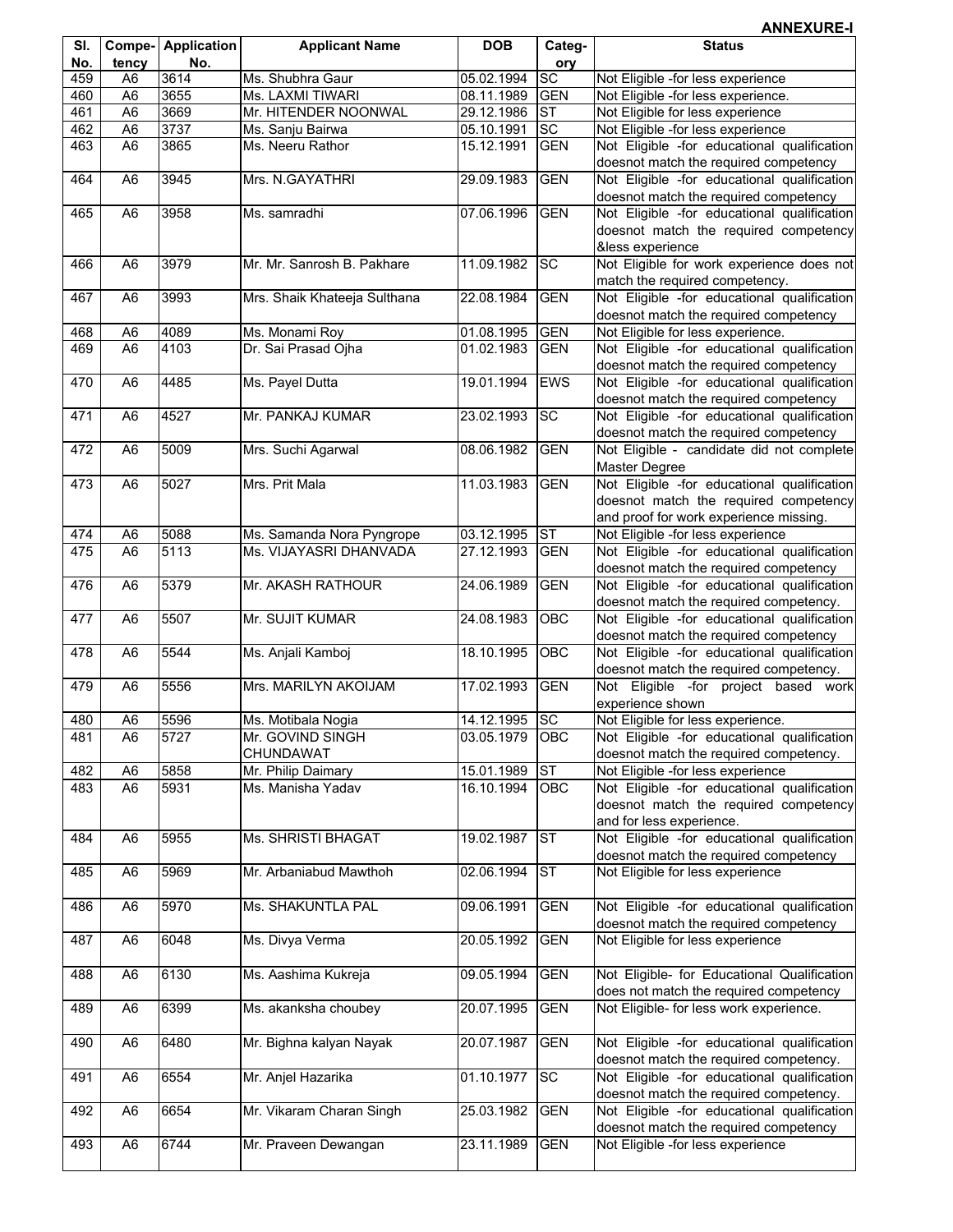|                  |                 |                                  |                                            |                |               | <b>ANNEXURE-I</b>                                                                                            |
|------------------|-----------------|----------------------------------|--------------------------------------------|----------------|---------------|--------------------------------------------------------------------------------------------------------------|
| SI.<br>No.       | tency           | <b>Compe-</b> Application<br>No. | <b>Applicant Name</b>                      | <b>DOB</b>     | Categ-<br>ory | <b>Status</b>                                                                                                |
| 494              | A6              | 6840                             | Ms. Shruti Tiwari                          | 11.09.1991     | <b>GEN</b>    | Not Eligible -for educational qualification<br>doesnot match the required competency                         |
| 495              | A <sub>6</sub>  | 2375                             | Ms. Sufiya khuroo                          | 04.03.1994     | OBC           | <b>Repeat Application</b>                                                                                    |
| 496              | $\overline{B1}$ | 3242                             | Mr. Aayushman singh bhati                  | 01.01.1997     | <b>OBC</b>    | <b>Provisionally Eligible</b>                                                                                |
| 497              | <b>B1</b>       | 3908                             | Mr. SONU RAI                               | 16.02.1984     | <b>GEN</b>    | <b>Provisionally Eligible</b>                                                                                |
| 498              | B1              | 4933                             | Mrs. Arpita Singh                          | 29.08.1984     | <b>GEN</b>    | <b>Provisionally Eligible</b>                                                                                |
| 499              | <b>B1</b>       | 5432                             | Mr. Alan Shadap                            | 25.04.1990 ST  |               | Provisionally Eligible                                                                                       |
| 500              | <b>B1</b>       | 5829                             | Mrs. Shilpa Jena                           | 08.04.1983 GEN |               | <b>Provisionally Eligible</b>                                                                                |
| 501              | <b>B1</b>       | 6056                             | Mrs. Ikra Syed                             | 06.03.1989     | GEN           | <b>Provisionally Eligible</b>                                                                                |
| 502              | <b>B1</b>       | 6179                             | Mr. Jaideep Singh Rajpurohit               | 01.08.1985 GEN |               | <b>Provisionally Eligible</b>                                                                                |
| 503              | <b>B1</b>       | 6361                             | Ms. Chitra S                               | 30.12.1982 GEN |               | <b>Provisionally Eligible</b>                                                                                |
| 504              | <b>B1</b>       | 6739                             | Ms. K.Dhiksha                              | 18.07.1994     | <b>GEN</b>    | <b>Provisionally Eligible</b>                                                                                |
| 505              | <b>B1</b>       | 6741                             | Mr. Ujjal Halder                           | 10.07.1988 SC  |               | <b>Provisionally Eligible</b>                                                                                |
| 506              | <b>B1</b>       | 6836                             | Mr. Ashwini Tiwari                         | 01.04.1987     | <b>GEN</b>    | <b>Provisionally Eligible</b>                                                                                |
| 507              | <b>B1</b>       | 5174                             | Mrs. PRIYANKA DAS                          | 19.12.1991 SC  |               | Provisionally eligible subject to submission<br>experience certificate from Om Dayal<br>Group of Institution |
| 508              | <b>B1</b>       | 6356                             | Ms. Shefali Soni                           | 13.10.1992 OBC |               | Not eligible as qualificaiton is not as per B1<br>competency<br>Provisionally Eligible - For B2              |
| 509              | <b>B1</b>       | 2209                             | Mrs. Sonam Batra                           | 04.10.1992 GEN |               | Not eligible having less then 3 years<br>experience                                                          |
| 510              | <b>B1</b>       | 2287                             | Ms. SWATI SHARMA                           | 23.01.1989 GEN |               | Not eligible as qualificaiton is not as per B1<br>competency                                                 |
| 511              | <b>B1</b>       | 2333                             | Mr. HARSH GUPTA                            | 18.11.1987     | GEN           | Not eligible as qualificaiton is not as per B1<br>competency                                                 |
| $\overline{5}12$ | <b>B1</b>       | 3468                             | Mr. RAJULAPUDI SRI RAMA<br>SATYA PRABHAKAR | 08.05.1996 OBC |               | Not eligible having less then 3 years<br>experience                                                          |
| 513              | <b>B1</b>       | 3520                             | Ms. Nitika Negi                            | 31.01.1994 ST  |               | Not eligible as qualificaiton is not as per B1<br>competency and experience is less then 3<br>vears          |
| 514              | <b>B1</b>       | 6798                             | Mr. ANAY ANAND                             | 02.01.1986     | <b>GEN</b>    | Not eligible as qualificaiton is not as per B1<br>competency                                                 |
| 515              | B <sub>2</sub>  | 1021                             | Mr. Manu Mishra                            | 23.06.1984     | <b>GEN</b>    | <b>Provisionally Eligible</b>                                                                                |
| 516              | <b>B2</b>       | 1115                             | Dr. Stubert Sibi                           | 26.05.1982 OBC |               | <b>Provisionally Eligible</b>                                                                                |
| 517              | B <sub>2</sub>  | 2292                             | Mr. PARTHA DAS                             | 12.07.1987 SC  |               | <b>Provisionally Eligible</b>                                                                                |
| 518              | B <sub>2</sub>  | 3200                             | Dr. JAYIN K G                              | 22.04.1980     | OBC           | <b>Provisionally Eligible</b>                                                                                |
| 519              | <b>B2</b>       | 3322                             | Mr. DEEPANSHU SHARMA                       | 24.09.1991     | <b>GEN</b>    | <b>Provisionally Eligible</b>                                                                                |
| 520              | <b>B2</b>       | 3770                             | Mrs. GEETI KARMAKAR                        | 22.05.1982 OBC |               | <b>Provisionally Eligible</b>                                                                                |
| 521              | <b>B2</b>       | 3860                             | Ms. Gargee Bhattacharjee                   | 28.07.1983     | <b>GEN</b>    | <b>Provisionally Eligible</b>                                                                                |
| 522              | B <sub>2</sub>  | 4104                             | Dr. PINAK PANI NATH                        | 27.01.1981     | <b>OBC</b>    | <b>Provisionally Eligible</b>                                                                                |
| 523              | <b>B2</b>       | 4651                             | Mrs. Shruti Soharia Singh                  | 30.06.1984 GEN |               | <b>Provisionally Eligible</b>                                                                                |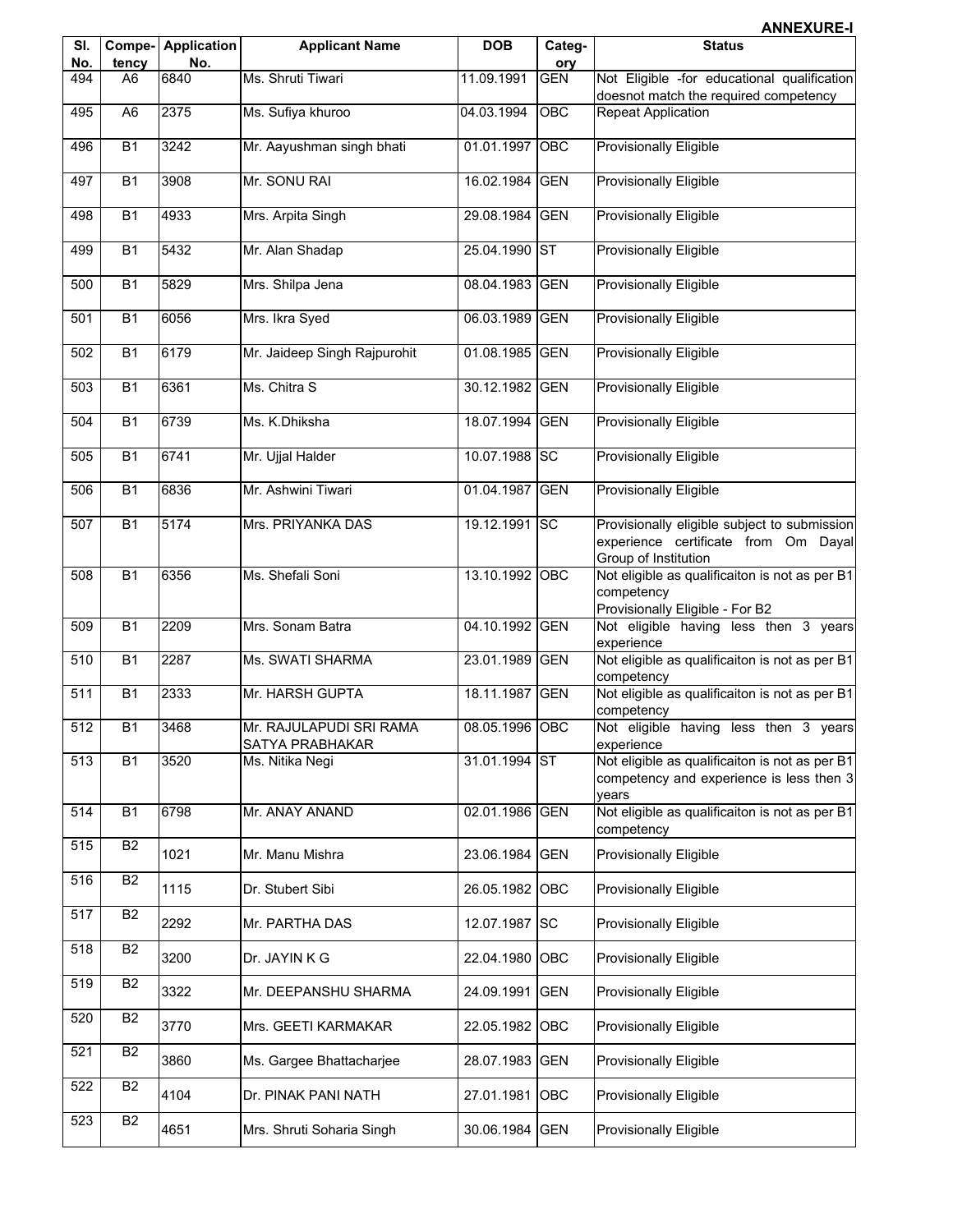| SI.<br>No. | tency           | <b>Compe-</b> Application<br>No. | <b>Applicant Name</b>                | <b>DOB</b>    | Categ-<br>ory | <b>Status</b>                                                                                                                                     |
|------------|-----------------|----------------------------------|--------------------------------------|---------------|---------------|---------------------------------------------------------------------------------------------------------------------------------------------------|
| 524        | B <sub>2</sub>  | 5595                             | Mr. Abhineet Kumar                   | 10.02.1986    | <b>GEN</b>    | Provisionally Eligible                                                                                                                            |
| 525        | B <sub>2</sub>  |                                  |                                      |               |               |                                                                                                                                                   |
|            |                 | 5841                             | Mr. Akhil Raj K V                    | 08.03.1990    | <b>GEN</b>    | Provisionally Eligible                                                                                                                            |
| 526        | <b>B2</b>       | 5900                             | Dr. CHITTA RANJAN SAHOO              | 30.06.1982    | OBC           | Provisionally Eligible                                                                                                                            |
| 527        | B2              | 5947                             | Mrs. Gajalakshmi                     | 26.06.1979    | <b>SC</b>     | <b>Provisionally Eligible</b>                                                                                                                     |
| 528        | <b>B2</b>       | 6158                             | Mr. Somnath Gangadhar Mane           | 09.06.1979    | OBC           | Provisionally Eligible                                                                                                                            |
| 529        | <b>B2</b>       | 6305                             | Mr. Saroj Kumar Das                  | 14.12.1983    | <b>GEN</b>    | Provisionally Eligible                                                                                                                            |
| 530        | <b>B2</b>       | 6597                             | Mr. ABHIJIT PAL                      | 20.09.1983    | <b>GEN</b>    | Provisionally Eligible                                                                                                                            |
| 531        | <b>B2</b>       | 1004                             | Mr. Sunil B V                        | 05.12.1990    | <b>GEN</b>    | Provisionally<br>Eligible<br>$\omega$<br>Subject<br>to<br>Submission of UG Degree                                                                 |
| 532        | <b>B2</b>       | 1035                             | Mrs. Farha Jamal                     | 21.12.1991    | <b>GEN</b>    | Eligible<br>Subject<br>Provisionally<br>to<br>$\blacksquare$<br>Submission of UG Degree & work<br>experience certificate                          |
| 533        | <b>B2</b>       | 1090                             | Mr. Shiv Shankar Singh               | 05.07.1982    | <b>GEN</b>    | Eligible<br>Subject<br>Provisionally<br>$\sim 100$<br>to<br>Submission of work experience certificate                                             |
| 534        | <b>B2</b>       | 1114                             | Mr. Vinit Kumar                      | 23.05.1987    | <b>ST</b>     | Eligible<br>Provisionally<br>Subject<br>$\blacksquare$<br>to<br>Submission of MFA Degree award with<br>specialization in Commerical / Visual Arts |
| 535        | <b>B2</b>       | 1288                             | Ms. Bhumika Vijay Kherde             | 04.08.1990    | <b>GEN</b>    | Subject<br>Provisionally<br>Eligible<br>tol<br>$\sim$<br>submission Phd. Bonafide Certificate &<br>work experience certificate                    |
| 536        | $\overline{B2}$ | 1310                             | Dr. PAVAN KUMAR<br>MACHAVARAPU       | 05.08.1981    | OBC           | Provisionally<br>Eligible<br>Subject<br>$\sim 10$<br>to<br>Submission of UG Degree & latest OBC<br>Non Creamy Layer certificate                   |
| 537        | <b>B2</b>       | 1447                             | Ms. Namrita Sharma                   | 06.06.1990    | <b>GEN</b>    | Eligible - Subject<br>Provisionally<br>to<br>submission of Research Scholar Bonafide<br>from IIT                                                  |
| 538        | <b>B2</b>       | 1453                             | Mr. ARIJIT ROY                       | 27.09.1977    | <b>SC</b>     | Eligible<br>Provisionally<br>subject<br>$\blacksquare$<br>to<br>submission of Certificates of UG & PG &<br>SC Caste Certificate                   |
| 539        | <b>B2</b>       | 1553                             | Mrs. Ananya Singh                    | 14.02.1990    | <b>GEN</b>    | Provisionally<br>Eligible<br>Subject<br>to<br>$\blacksquare$<br>submission Phd. Bonafide Certificate                                              |
| 540        | B <sub>2</sub>  | 1611                             | Mr. Tara Chand Gavariya              | 11.08.1996 SC |               | Provisionally<br>Eligible<br>Subject<br>tol<br>Submission of Degree certificate of UG &<br>PG                                                     |
| 541        | B <sub>2</sub>  | 1704                             | Mr. Vishwanath Choure                | 07.03.1983    | <b>GEN</b>    | Provisionally<br>Eligible<br>Subject<br>$\omega_{\rm{max}}$<br>to<br>Submission of Degrees of UG & PG                                             |
| 542        | B <sub>2</sub>  | 1831                             | Mrs. ANKITHA K S                     | 19.10.1997    | <b>OBC</b>    | Eligible<br>Provisionally<br>Subject<br>to<br>submission of Experience certificate &<br>latest OBC non - creamy layer certificate                 |
| 543        | <b>B2</b>       | 1850                             | Dr. VANDANA TOMAR                    | 12.02.1991    | OBC           | Eligible<br>Provisionally<br>Subject<br>$\sim$ $-$<br>to<br>Submission of Degrees of UG, PG & Phd<br>& Latest OBC non creamy layer certificate    |
| 544        | B <sub>2</sub>  | 1881                             | Mr. Hanuman Prasad Verma             | 01.06.1989    | OBC           | Provisionally<br>Eligible<br>- Subject<br>tol<br>Submission of latest OBC non - creamy<br>layer certificate                                       |
| 545        | B <sub>2</sub>  | 1922                             | Mr. RAKESH KUMAR<br><b>CHAUDHARY</b> | 03.03.1986    | <b>ISC</b>    | Eligible<br>Subject<br>Provisionally<br>to<br>$\overline{\phantom{a}}$<br>Submission of Work Experience certificate                               |
| 546        | <b>B2</b>       | 1927                             | Mr. AJIT KUMAR                       | 01.04.1982    | OBC           | Provisionally Eligible - Phd. Bonafide<br>needed, work experience & need latest<br>OBC non - creamy layer certificate                             |
| 547        | B <sub>2</sub>  | 2122                             | Mr. Amit Kumar Chaudhary             | 01.10.1992    | <b>GEN</b>    | Provisionally<br>Eligible<br>Subject<br>$\sim$ $-$<br>to<br>submission of UG & PG Degrees & work<br>experience certificate                        |
| 548        | B <sub>2</sub>  | 2272                             | Mr. SAURABH DIWAKAR                  | 18.02.1990    | OBC           | Subject<br>Provisionally<br>Eligible<br>tol<br>$\sim$<br>Submission of Degrees of UG & PG                                                         |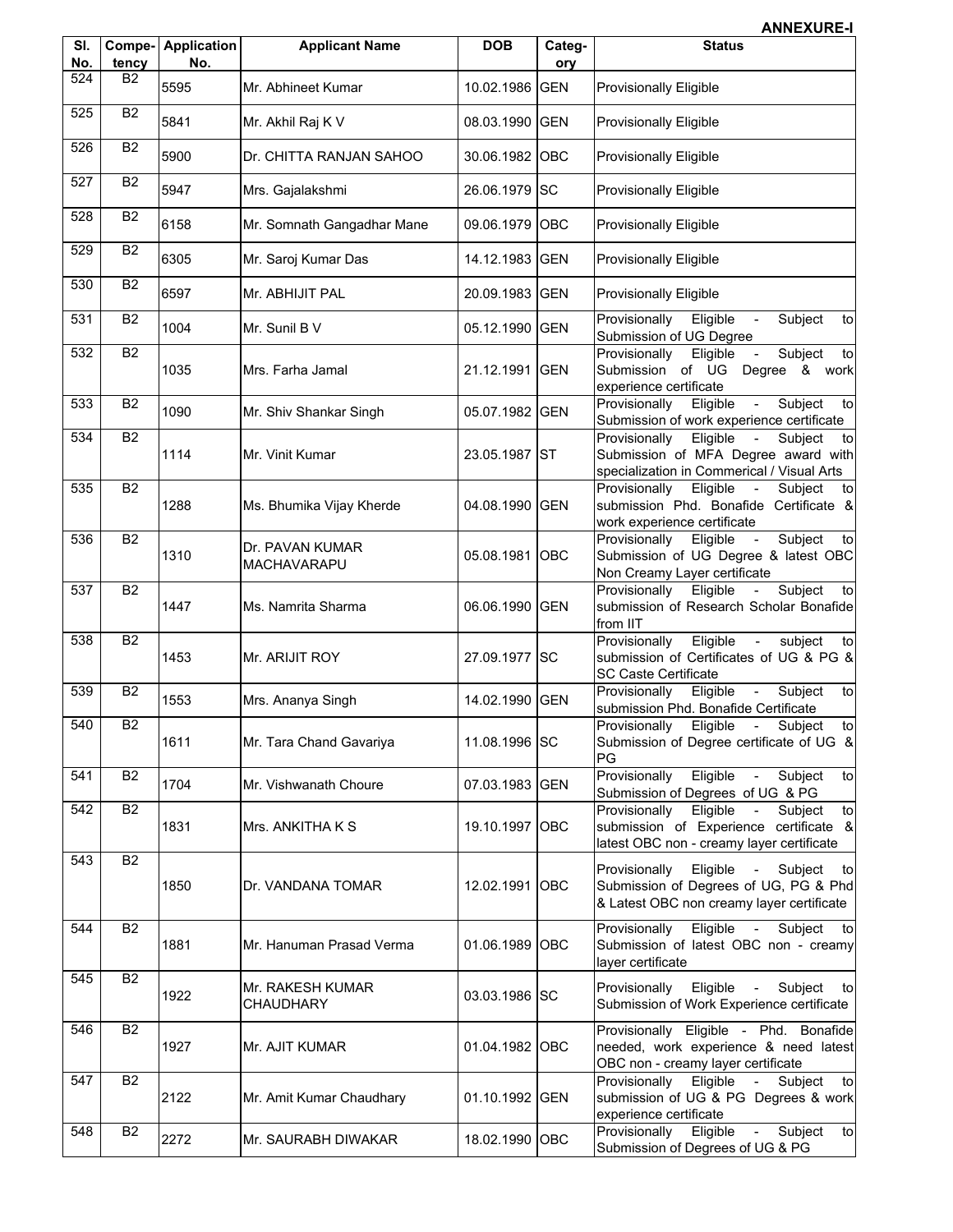#### **Sl. No. Competency Application No.** Applicant Name **DOB** Categ**ory Status**  549 B2 2373 Mrs. Priyanka Dewatwal 03.02.1986 OBC Provisionally Eligible - Subject to Submission of Phd. Bonfide experience certificate, Degrees of UG & PG, work experience certificate & Latest OBC non creamy layer certificate 550 B2 2551 Mr. Narendra Singh 06.10.1978 SC Provisionally Eligible - Subject to submission of Clear SC Certificate 551 B2 2985 Mr. Dharmendra Kumar Yadav 01.07.1988 OBC Provisionally Eligible - Subject to submission of Latest OBC Creamy Layer **Certificate** 552 B2 3329 Mr. NISHANT KUMAR 03.07.1988 SC Provisionally Eligible - Subject to Submission of Degrees of UG & PG & work experience certificate 553 B2 3388 Mr. Nikhil Sharma 07.03.1991 GEN Provisionally Eligible - Subject to Submission of Phd. Bonfide experience certificate, Certificates of 10th, 12th, UG & PG 554 B2 3390 Ms. Neha Verma 01.04.1995 OBC Provisionally Eligible - Subject to submission of Research Experience Certificate & Latest OBC non creamy layer certificate 555 B2 3399 Mr. Bishwajeet Kumar 14.06.1993 OBC Provisionally Eligible - Subject to Submission of latest OBC non - creamy layer certificate 556 B2 3409 Mr. ANIL KUMAR 07.01.1981 SC Provisionally Eligible - Subject to submission of Experience Certificate 557 B2 3438 Mr. Mohmad Rijwan Ahmad 13.05.1986 OBC Provisionally Eligible - Subject to submission of latest OBC Non Creamy layer Certificate 558 B2 3696 Mr. RAHUL SHARMA 19.04.1987 EWS Provisionally Eligible - Subject to submission of Experience Certificate 559 B2 4590 Mr. Prosenjit Raha 25.03.1993 GEN Provisionally Eligible - Subject to submission of Master Degree 560 B2 4898 Mr. Sarban Chowdhury 18.06.1992 GEN Provisionally Eligible - Subject to Submission of Certificates of 10th, 12th, UG, PG & work experience certificate 561 B2 4910 Dr. NAMITA VERMA 12.06.1985 GEN Provisionally Eligible - Subject to submission of Degrees of UG & PG 562 B2 5005 Mr. Devidas Agase 109.08.1986 OBC Provisionally Eligible - Subject submission of Degree of UG & PG & Latest OBC non creamy layer Certificate 563 B2 5015 Mr. SHARAD KUMAR KAWRE 12.10.1981 OBC Provisionally Eligible - Subject to Submission of Latest OBC non creamy layer certificate 564 B2 5028 Ms. Kriti Sharma 15.08.1994 OBC Provisionally Eligible - Subject to submission of Company registration for fullfilling work experience criteria 565 B2 <sup>5037</sup> Mr. DHIRAJ NARAYAN Mr. DHIRAJ NARAYAN  $\begin{vmatrix} 26.07.1990 \end{vmatrix}$  GEN Provisionally Eligible - Subject to 566 B2 5055 Mr. UTTAM PRATAP 19.05.1990 SC Provisionally Eligible - Subject to Submission of Degrees of UG & PG & work experience certificate 567 B2 5083 Mr. Vaibhav Vitthalrao Sakharkar 26.10.1981 SC Provisionally Eligible - Subject to Submission of Degrees of UG & PG 568 B2 5115 Dr. Rajinder Kaur 31.03.1986 OBC Provisionally Eligible - Subject to Submission of Degrees of UG & PG & Latest OBC non creamy layer certificate 569 B2 5480 Mrs. Gayathry. D 19.12.1982 OBC Provisionally Eligible - Subject to Submission of latest OBC non creamy layer certificate, Degree of UG & PG 570 B2 5483 Mr. Jyothidas K V 08.02.1987 OBC Provisionally Eligible - Subject to submission Phd. Bonafide Certificate, work experience certificate & latest OBC Non creamy layer certificate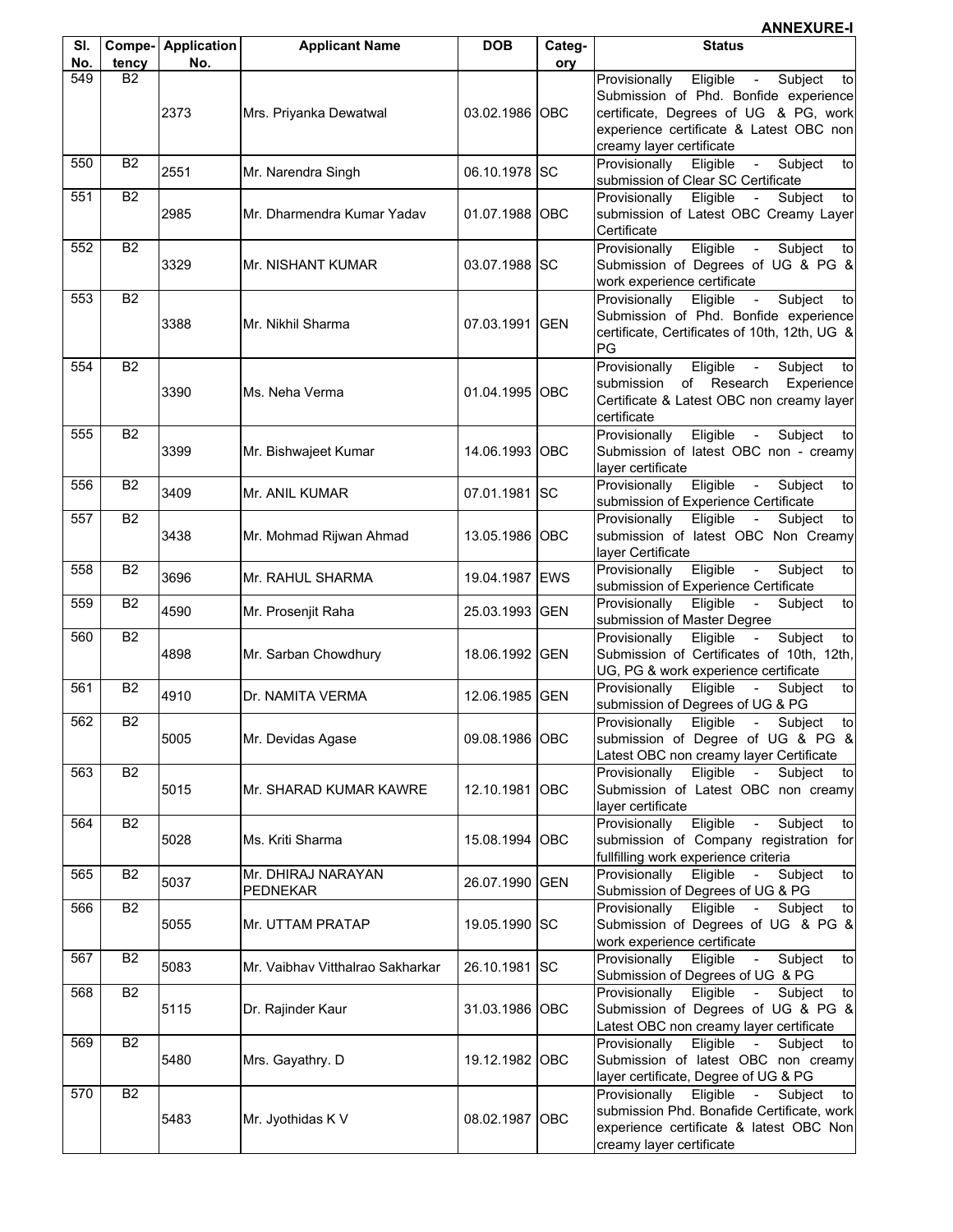| SI. |                | <b>Compe-</b> Application | <b>Applicant Name</b>         | <b>DOB</b>     | Categ-     | <b>Status</b>                                                                                                                                                                                                                             |
|-----|----------------|---------------------------|-------------------------------|----------------|------------|-------------------------------------------------------------------------------------------------------------------------------------------------------------------------------------------------------------------------------------------|
| No. | tency          | No.                       |                               |                | ory        |                                                                                                                                                                                                                                           |
| 571 | <b>B2</b>      | 5486                      | Ms. Tanvi Jain                | 25.04.1991     | <b>GEN</b> | Eligible -<br>Subject<br>Provisionally<br>tol<br>Submission of Phd. Bonfide experience<br>certificate                                                                                                                                     |
| 572 | B <sub>2</sub> | 5547                      | Mr. Lekh Ram                  | 05.12.1991 SC  |            | Eligible -<br>Provisionally<br>Subject<br>tol<br>submission of work experience certificate                                                                                                                                                |
| 573 | <b>B2</b>      | 5581                      | Mrs. Sapna Ralhan             | 27.04.1982 OBC |            | Eligible -<br>Subject<br>Provisionally<br>to<br>Submission of latest OBC non creamy<br>layer certificate                                                                                                                                  |
| 574 | <b>B2</b>      | 5645                      | Mr. SONU JANGID               | 01.03.1991     | <b>OBC</b> | Eligible<br>Subject<br>Provisionally<br>tol<br>$\sim 100$ km s $^{-1}$<br>Submission of certificates :-10th & 12th,<br>Degrees of UG & PG, Latest OBC non<br>certificate<br>&<br>creamy<br>layer<br>Work<br><b>Experience Certificate</b> |
| 575 | <b>B2</b>      | 5664                      | Ms. MEGHA SINGH               | 15.03.1991     | <b>GEN</b> | Eligible -<br>Subject<br>Provisionally<br>to<br>Submission of experience certificate,<br>Certificates :- 10th, 12th, UG & PG                                                                                                              |
| 576 | B2             | 5755                      | Ms. Manisha Manocha           | 21.09.1987 GEN |            | Provisionally<br>Eligible - Subject<br>to<br>submission of work experience certificate<br>& Degrees of UG & PG                                                                                                                            |
| 577 | B <sub>2</sub> | 5864                      | Mrs. KAVERI CHAUDHARY         | 26.08.1986 GEN |            | Eligible<br>Subject<br>Provisionally<br>to<br>$\sim 10^{-1}$<br>submission of work experience certificate                                                                                                                                 |
| 578 | <b>B2</b>      | 5866                      | Mr. BISWAJIT ROY              | 14.05.1984 SC  |            | Provisionally<br>Eligible<br>Subject<br>$\sim 100$<br>to<br>Submission of experience certificate,<br>Certificates of 10th, 12th & UG & caste<br>certificate                                                                               |
| 579 | <b>B2</b>      | 5902                      | <b>Ms. HERSHIKA VERMA</b>     | 07.03.1993 GEN |            | Eligible -<br>Provisionally<br>Subject<br>to<br>Submission of work experience, Degrees<br>of UG & PG                                                                                                                                      |
| 580 | <b>B2</b>      | 5924                      | Mr. Kamalesh kumar            | 08.01.1988 SC  |            | Eligible<br>Subject<br>Provisionally<br>$\sim 100$ km s $^{-1}$<br>to<br>Submission of Degree of UG                                                                                                                                       |
| 581 | <b>B2</b>      | 5966                      | Dr. Sadhana Naskar            | 02.01.1980     | <b>GEN</b> | Provisionally<br>Eligible<br>Subject<br>to<br>Submission of Degrees of UG & PG                                                                                                                                                            |
| 582 | B <sub>2</sub> | 6075                      | Mrs. Sugandha Gumber          | 18.12.1987 GEN |            | Eligible<br>Provisionally<br>$\sim 100$<br>Subject<br>to<br>Submission of Work experience certificate                                                                                                                                     |
| 583 | B <sub>2</sub> | 6275                      | Mr. RANJAN KUMAR DAS          | 02.04.1978 SC  |            | Provisionally<br>Eligible - Subject<br>to<br>Submission of Degrees of UG & PG                                                                                                                                                             |
| 584 | <b>B2</b>      | 6298                      | Mr. MITHUN KASHYAP            | 09.09.1989 OBC |            | Provisionally<br>Eligible<br>$\Delta \sim 10$<br>Subject<br>to<br>Submission of Degree of UG & PG & latest<br>OBC non creamy layer certificate                                                                                            |
| 585 | B2             | 6317                      | Mr. Vinay Seth                | 15.05.1991     | <b>GEN</b> | Provisionally<br>Eligible<br>$\sim$<br>Subject<br>to<br>Submission of Degrees of UG & PG &<br>work experience certificate                                                                                                                 |
| 586 | <b>B2</b>      | 6324                      | Mr. Mukesh Tongaria           | 08.08.1985     | OBC        | Provisionally<br>Eligible<br>Subject<br>$\omega_{\rm{max}}$<br>to<br>submission of latest OBC Non Creamy<br>layer Certificate & Degrees of UG & PG                                                                                        |
| 587 | B <sub>2</sub> | 6394                      | Ms. Dimple                    | 14.08.1984     | OBC        | Provisionally Eligible<br>Subject<br>$\sim 10^{-10}$<br>to<br>Submission of Degree of UG & PG, Work<br>Experience Certificate & latest OBC non<br>creamy layer certificate                                                                |
| 588 | <b>B2</b>      | 6422                      | Mrs. B.KARUNA                 | 20.11.1980     | OBC        | Provisionally<br>Subject<br>Eligible<br>$\omega_{\rm{max}}$<br>to<br>Submission of latest OBC non - creamy<br>layer certificate                                                                                                           |
| 589 | B <sub>2</sub> | 6431                      | Mr. Anurag Basak              | 11.11.1986     | <b>GEN</b> | Provisionally<br>Eligible<br>Subject<br>$\blacksquare$<br>tol<br>submission of work experience & Phd<br>bonafide certificate                                                                                                              |
| 590 | B <sub>2</sub> | 6459                      | Mr. Budh Ram Regar            | 01.07.1986 SC  |            | Eligible<br>Subject<br>Provisionally<br>to<br>submission of all supporting documents                                                                                                                                                      |
| 591 | B <sub>2</sub> | 6580                      | Dr. Peeyush Kumar Gupta       | 15.04.1990     | <b>OBC</b> | Eligible<br>Provisionally<br>Subject<br>$\omega_{\rm{max}}$<br>to<br>submission of Latest OBC Creamy Layer<br>Certificate                                                                                                                 |
| 592 | B <sub>2</sub> | 6624                      | Mr. Siddhesh Sushil Shirsekar | 18.09.1992     | OBC        | Eligible<br>Provisionally<br>Subject<br>$\sim$<br>to<br>Submission of latest OBC non creamy<br>layer certificate                                                                                                                          |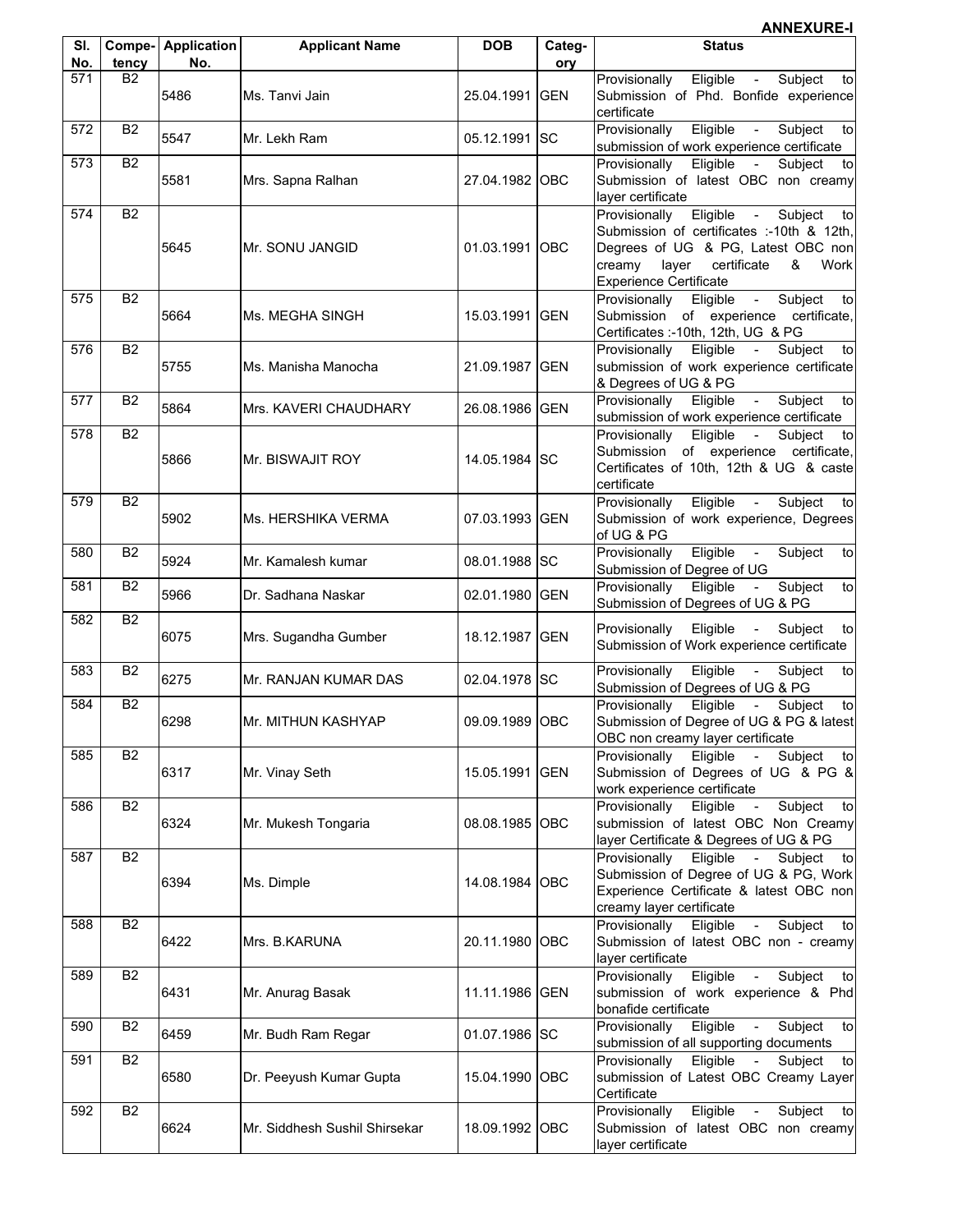| SI.        |                    | <b>Compe-</b> Application | <b>Applicant Name</b>      | <b>DOB</b>     | Categ-     | <b>Status</b>                                                                                                                                             |
|------------|--------------------|---------------------------|----------------------------|----------------|------------|-----------------------------------------------------------------------------------------------------------------------------------------------------------|
| No.<br>593 | tency<br><b>B2</b> | No.                       |                            |                | ory        | Eligible<br>Provisionally<br>Subject<br>to<br>$\sim$ $ \sim$                                                                                              |
|            |                    | 6693                      | Mr. SAURABH SRIVASTAVA     | 09.06.1996 GEN |            | Submission of Degrees of UG & PG &<br>work experience certificate                                                                                         |
| 594        | <b>B2</b>          | 6699                      | Mr. Akshay Husan Chaudhari | 25.09.1982 SC  |            | Subject<br>Provisionally<br>Eligible<br>$\sim 10$<br>to<br>submission of UG & PG Degree                                                                   |
| 595        | B <sub>2</sub>     | 6756                      | Mr. Anil kumar             | 27.12.1986 ST  |            | Provisionally<br>Eligible<br>Subject<br>to<br>$\overline{\phantom{a}}$<br>submission of 10th, 12, UG & PG<br>Certificates                                 |
| 596        | B <sub>2</sub>     | 6809                      | Mrs. ANSHU SINGH KUSHWAHA  | 04.01.1990 OBC |            | Eligible<br>Subject<br>Provisionally<br>$\sim$<br>to<br>submission of Degrees of UG & PG, work<br>experience & Latest OBC Non Creamy<br>Layer Certificate |
| 597        | B <sub>2</sub>     | 6814                      | Mr. YASH GAUTAM            | 12.05.1990     | <b>GEN</b> | Eligible - Subject to<br>Provisionally<br>submission of Company registration for<br>fullfilling work experience criteria                                  |
| 598        | B <sub>2</sub>     | 6823                      | Mr. Rahul Ravindra Meshram | 17.04.1977     | <b>ISC</b> | Provisionally<br>Eligible<br>$\sim 10$<br>Subject to<br>Submission of work experience certificate,<br>Degrees of UG & PG                                  |
| 599        | <b>B2</b>          | 1142                      | Mr. JIGAR RATHOD           | 29.10.1979 OBC |            | Not Eligible - Qualification not as per B2<br>eligibility criteria                                                                                        |
| 600        | B <sub>2</sub>     | 1222                      | Mr. Vignesh gunasekaran    | 27.09.1991 OBC |            | Not Eligible - Less Experience                                                                                                                            |
| 601        | <b>B2</b>          | 1531                      | Mr. Ajmal Shifas           | 13.07.1993 OBC |            | Not Eligible - Less Experience                                                                                                                            |
| 602        | <b>B2</b>          | 1691                      | Mrs. SURABHI ASALKAR       | 20.06.1993 GEN |            | Not Eligible - Less Experience                                                                                                                            |
| 603        | B <sub>2</sub>     | 1808                      | Ms. Jayita Barai           | 28.02.1995 GEN |            | Not Eligible - Less Experience                                                                                                                            |
| 604        | B <sub>2</sub>     | 2306                      | Mr. Upendrajit Rajkumar    | 14.05.1988 OBC |            | Not Eligible - Less Experience                                                                                                                            |
| 605        | <b>B2</b>          | 2618                      | Mr. Bijendrakumar Makwana  | 19.11.1978 SC  |            | Not Eligible - Qualification not as per B2<br>eligibility criteria                                                                                        |
| 606        | B <sub>2</sub>     | 2713                      | Ms. POMPY GAYEN            | 15.04.1993 SC  |            | Not Eligible - Less Experience                                                                                                                            |
| 607        | B <sub>2</sub>     | 3288                      | Mrs. HIMANI AHLAWAT        | 23.05.1996 GEN |            | Not Eligible - Less Experience                                                                                                                            |
| 608        | B <sub>2</sub>     | 3798                      | Mrs. Aswathy Vinay         | 07.04.1993 GEN |            | Not Eligible - Not as per B2 eligibility<br>criteria                                                                                                      |
| 609        | B <sub>2</sub>     | 3931                      | Mr. SUMANTRA SARDAR        | 06.10.1991 SC  |            | Not Eligible - Less Experience                                                                                                                            |
| 610        | B <sub>2</sub>     | 4383                      | Mrs. Rajashree Nayak       | 01.07.1983 GEN |            | Eligible - Freelance<br>work<br>Not<br>No.<br>experience certificate                                                                                      |
| 611        | B <sub>2</sub>     | 4540                      | Mr. CHANDRA SHEKHAR        | 05.07.1994 SC  |            | Not Eligible - Less Experience                                                                                                                            |
| 612        | B <sub>2</sub>     | 4591                      | Ms. ZEBA BANO              | 06.04.1994     | <b>GEN</b> | Not Eligible - Less Experience                                                                                                                            |
| 613        | <b>B2</b>          | 4631                      | Mr. Arobindo               | 24.01.1991     | <b>ST</b>  | Not Eligible - Less Experience                                                                                                                            |
| 614        | B <sub>2</sub>     | 4883                      | Mr. Akansh sheel           | 20.04.1998 SC  |            | Not Eligible - Less Experience                                                                                                                            |
| 615        | B <sub>2</sub>     | 5394                      | Mr. Rounak Patra           | 03.12.1990 GEN |            | Not Eligible - Less Experience                                                                                                                            |
| 616        | B <sub>2</sub>     | 5537                      | Ms. PADMINI TUDU           | 07.11.1990 ST  |            | Not Eligible - Less Experience                                                                                                                            |
| 617        | B <sub>2</sub>     | 5835                      | Mrs. Babita Anand          | 20.07.1989 SC  |            | Not Eligible - Less Experience                                                                                                                            |
| 618        | B <sub>2</sub>     | 6122                      | Mr. BHANU GOLA             | 17.02.1992 GEN |            | Not Eligible - Less Experience                                                                                                                            |
| 619        | B <sub>2</sub>     | 6157                      | Mrs. Swati Pandey          | 27.07.1991     | <b>GEN</b> | Provisionally<br>Eligible<br>Subject<br>to<br>Submission of Work experience certificate                                                                   |
| 620        | <b>B2</b>          | 6818                      | Mrs. Priyanshu chaurasia   | 16.12.1990 OBC |            | Not Eligible - Less Experience                                                                                                                            |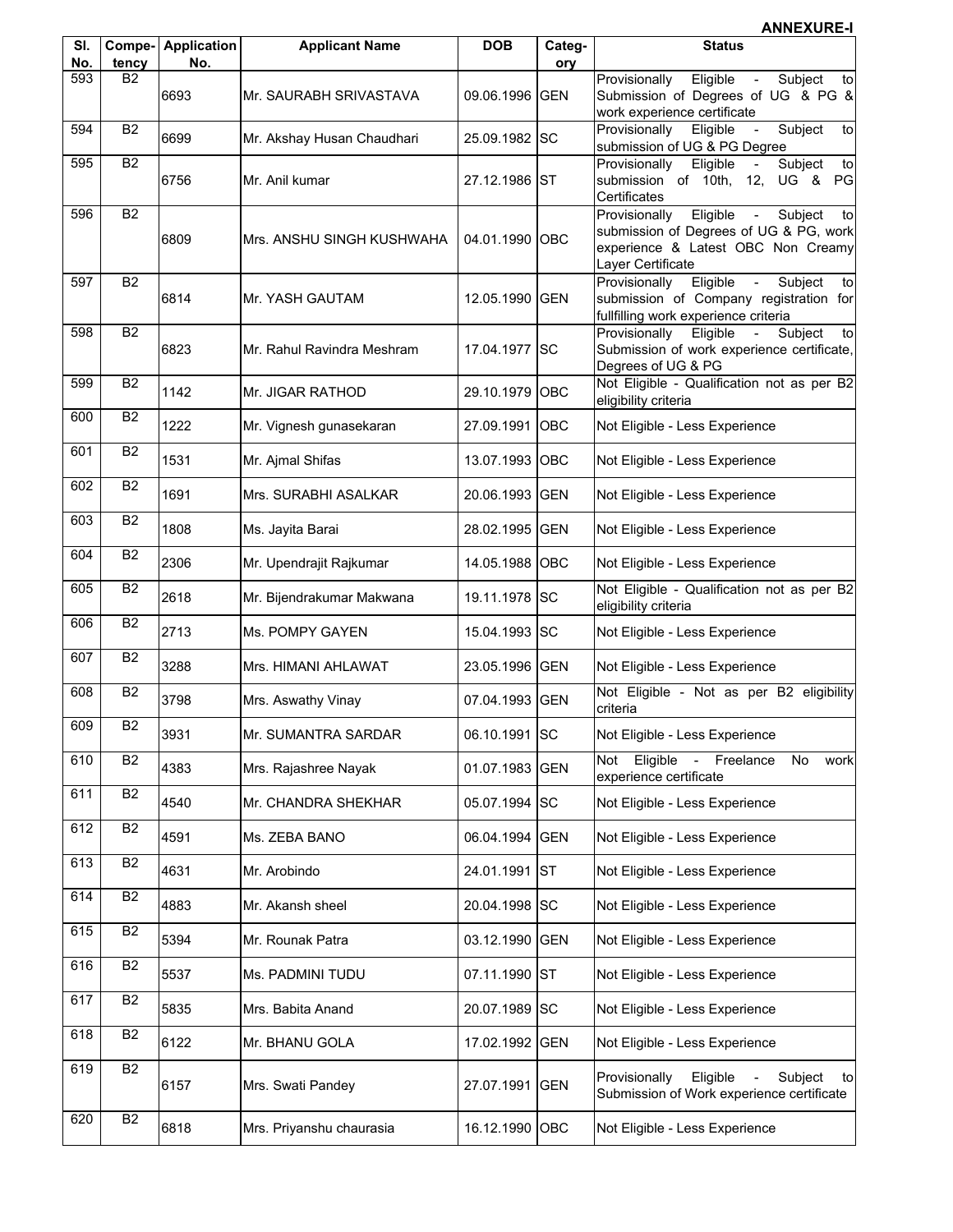| SI.<br>No. | Compe-          | <b>Application</b><br>No. | <b>Applicant Name</b>          | <b>DOB</b>     | Categ-     | <b>Status</b>                                                                                                    |
|------------|-----------------|---------------------------|--------------------------------|----------------|------------|------------------------------------------------------------------------------------------------------------------|
| 621        | tency<br>B2     |                           |                                |                | ory        |                                                                                                                  |
|            |                 | 6834                      | Mr. Abhishek Verma             | 25.01.1991 SC  |            | Not Eligible - Less Experience                                                                                   |
| 622        | $\overline{B3}$ | 1034                      | Mr. Ritesh Panda               | 18.07.1985 GEN |            | <b>Provisionally Eligible</b>                                                                                    |
| 623        | B <sub>3</sub>  | 1057                      | Mrs. Mansi Dhiman Mandhwani    | 04.09.1985 GEN |            | <b>Provisionally Eligible</b>                                                                                    |
| 624        | B <sub>3</sub>  | 1534                      | Mrs. Gautam Shruti Manojkumar  | 01.06.1988 GEN |            | <b>Provisionally Eligible</b>                                                                                    |
| 625        | B <sub>3</sub>  | 2037                      | Mr. BARNET ALEx VARGHESE       | 21.11.1988 GEN |            | Provisionally Eligible                                                                                           |
| 626        | B <sub>3</sub>  | 4525                      | Ms. Nishita                    | 09.04.1985 GEN |            | <b>Provisionally Eligible</b>                                                                                    |
| 627        | B <sub>3</sub>  | 5205                      | Mrs. Tanjima Kar Sekh          | 08.08.1988 GEN |            | <b>Provisionally Eligible</b>                                                                                    |
| 628        | B <sub>3</sub>  | 5245                      | Mr. UJJWAL ANKUR               | 27.03.1990     | GEN        | <b>Provisionally Eligible</b>                                                                                    |
| 629        | $\overline{B3}$ |                           | Mr. Madvesh N Pandurangi       | 20.01.1982     | <b>GEN</b> | <b>Provisionallly Eligible</b>                                                                                   |
| 630        | $\overline{B3}$ | 2213                      | Ms. Pashankar Tanaya Sanjeev   | 01.05.1989     | GEN        | Provisionally eligible subject to submission<br>of requisite certification basis on clause no.<br>D(11)          |
| 631        | B <sub>3</sub>  | 3599                      | Mr. Sayan Gupta                | 07.12.1985 GEN |            | Provisionally eligible subject to provide<br>bonafide Ph.d certificate                                           |
| 632        | $\overline{B3}$ | 5957                      | Ms. Neeta Senacha              | 13.06.1992 GEN |            | Provisionally eligible subject to submission<br>of requisite certification basis on clause no.<br>D(11)          |
| 633        | $\overline{B3}$ | 2477                      | Mr. Krishnakant Nagnath Kamble | 02.06.1997 SC  |            | Not eligible as qualificaiton is not as per B3<br>competency<br>Provisionally Eligible - For H                   |
| 634        | B <sub>3</sub>  | 1071                      | Ms. SHAH SIDDHA KAMLESH        | 25.09.1991     | <b>GEN</b> | Not eligible as qualificaiton is not as per B3<br>competency                                                     |
| 635        | $\overline{B3}$ | 1822                      | Mr. jignesh das                | 30.12.1990 GEN |            | Not eligible having lesss then 3 years<br>experience in permanent pay roll of any<br>orgnization and Institution |
| 636        | $\overline{B3}$ | 1851                      | Dr. CHANDRASHEKARA N           | 07.06.1982 SC  |            | Not eligible as qualificaiton is not as per B3<br>competency                                                     |
| 637        | B <sub>3</sub>  | 2603                      | Ms. Shreya Harsole             | 10.12.1994 GEN |            | Not eligible having less then 3 years<br>experience                                                              |
| 638        | B <sub>3</sub>  | 5012                      | Ms. Pratiti Mondal             | 12.03.1997 GEN |            | Not eligible having less then 3 years<br>experience                                                              |
| 639        | $\overline{B3}$ | 6038                      | Mrs. Jasmine Khan              | 11.12.1985     | <b>GEN</b> | Not eligible having less then 3 years<br>experience                                                              |
| 640        | B <sub>3</sub>  | 6435                      | Mr. Nikhil Purohit             | 02.05.1985     | <b>GEN</b> | Not eligible as qualificaiton is not as per B3<br>competency                                                     |
| 641        | D <sub>1</sub>  | 2100                      | Mr. PARN KUMAR                 | 17.08.1984     | <b>GEN</b> | Provisionally Eligible.                                                                                          |
| 642        | D <sub>1</sub>  | 2939                      | Dr. P Sri Jothi                | 08.11.1981     | OBC        | <b>Provisionally Eligible</b>                                                                                    |
| 643        | D1              | 4098                      | Mr. Hemant Kumar               | 27.07.1992     | OBC        | Provisionally Eligible                                                                                           |
| 644        | D <sub>1</sub>  | 4889                      | Mrs. YUKTI CHAUDHARY           | 13.08.1992     | <b>GEN</b> | <b>Provisionally Eligible</b>                                                                                    |
| 645        | D <sub>1</sub>  | 5810                      | Ms. Yogita Bhaskar             | 26.04.1997     | <b>SC</b>  | Provisionally Eligible                                                                                           |
| 646        | D1              | 5849                      | Mrs. Siddhali Doshi            | 06.05.1993     | <b>GEN</b> | Provisionally Eligible.                                                                                          |
| 647        | D <sub>1</sub>  | 6288                      | Mr. Amit Das                   | 06.07.1983     | <b>GEN</b> | Provisionally Eligible                                                                                           |
| 648        | D <sub>1</sub>  | 6335                      | Mr. Birendra Baliar Singh      | 03.06.1981     | OBC        | <b>Provisionally Eligible</b>                                                                                    |
| 649        | D1              | 6559                      | Ms. tanushree sahdev           | 08.12.1992     | <b>GEN</b> | Provisionally Eligible.                                                                                          |
| 650        | D <sub>1</sub>  | 6614                      | Ms. Shreya Saha                | 15.02.1990     | <b>GEN</b> | Provisionally Eligible.                                                                                          |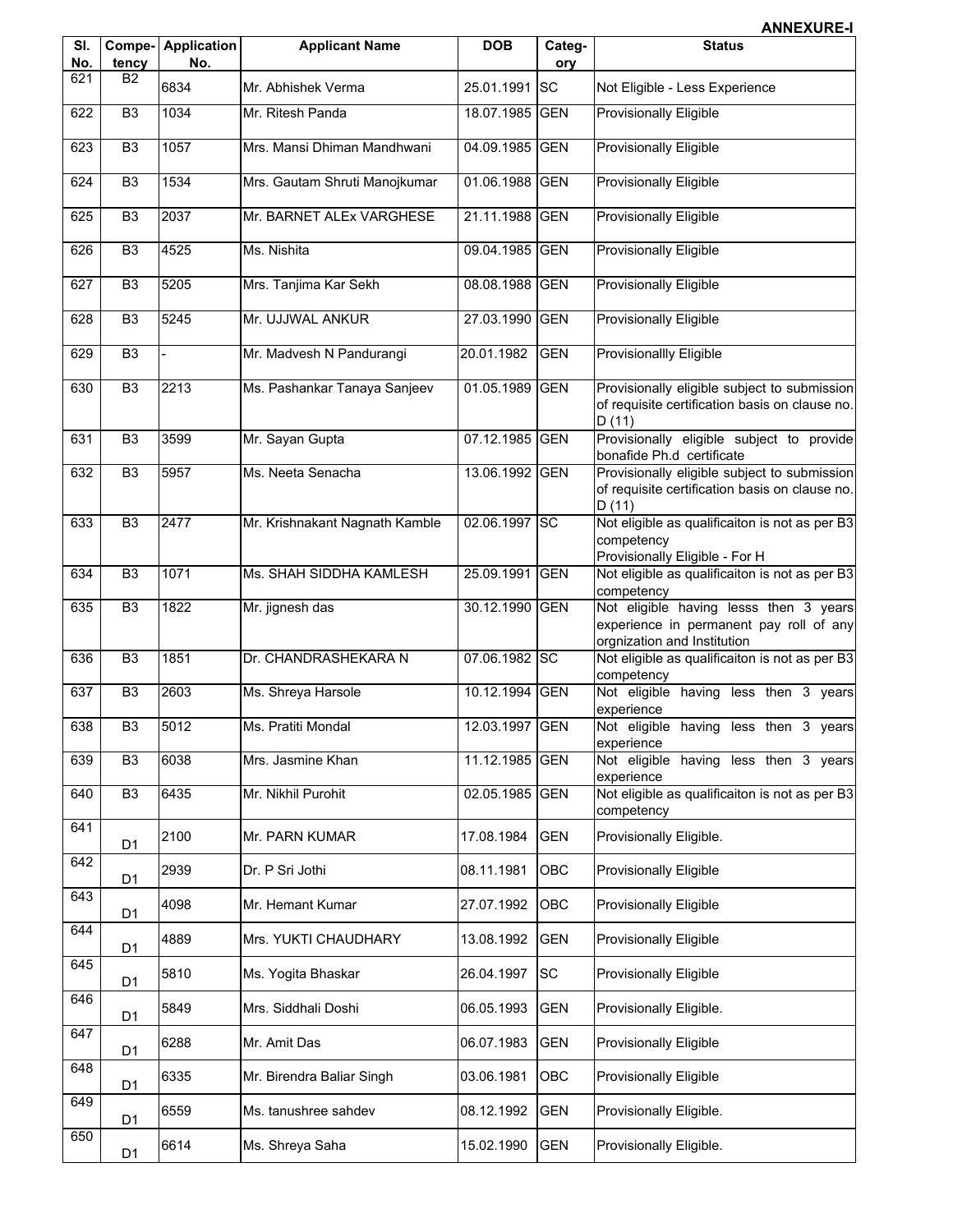| SI.        | Compe-         | <b>Application</b> | <b>Applicant Name</b>                  | <b>DOB</b> | Categ-     | <b>Status</b>                                                                                                            |
|------------|----------------|--------------------|----------------------------------------|------------|------------|--------------------------------------------------------------------------------------------------------------------------|
| No.<br>651 | tency          | No.                |                                        |            | ory        |                                                                                                                          |
|            | D <sub>1</sub> | 6714               | Mrs. Niharika Manchanda                | 24.12.1985 | <b>GEN</b> | <b>Provisionally Eligible</b>                                                                                            |
| 652        | D <sub>1</sub> | 6801               | Mr. Abhinav Kumar                      | 30.03.1995 | <b>EWS</b> | Provisionally Eligible                                                                                                   |
| 653        |                | 2302               | Dr. Subhajit Chandra                   | 13.11.1988 | <b>GEN</b> | Not eligible for D1. Application eligible for<br>D4.                                                                     |
| 654        | D <sub>1</sub> |                    |                                        |            |            | Provisionally Eligible - For D4<br>Not eligible for D1.                                                                  |
|            | D <sub>1</sub> | 3208               | Mr. Amit Shanklya                      | 27.11.1977 | <b>SC</b>  | Provisionally Eligible for D3 since he has<br>got Master's degree in communication<br>design.                            |
| 655        | D <sub>1</sub> | 6691               | Ms. Nazish Rahman                      | 12.03.1993 | <b>GEN</b> | Not eligible for D1.<br>Provisionally Eligible for D4 subject to<br>submission of certificate for 10th and 12th          |
| 656        | D <sub>1</sub> | 2115               | Mrs. SAUMYA SHARMA                     | 07.02.1988 | <b>GEN</b> | Not eligible as qualification does not match                                                                             |
| 657        | D <sub>1</sub> | 3601               | Ms. isha gahlot                        | 30.01.1994 | OBC        | Not eligible, Self-employed, no certificates<br>although educational qualification is fine<br>and portfolio is available |
| 658        | D <sub>1</sub> | 3617               | Mrs. Snigdha Sharma                    | 28.12.1992 | <b>GEN</b> | Not eligible, Self-employed, no certificate<br>hence years of experience is less.                                        |
| 659        | D1             | 3745               | Ms. aparna jitbahadur singh            | 10.07.1995 | <b>GEN</b> | Not eligible as required qualification not<br>there, candidate qualification is LLB.                                     |
| 660        | D <sub>1</sub> | 4802               | Ms. Deepika Bhandari                   | 13.08.1983 | <b>GEN</b> | Not eligible for D1 as does not have<br>required qualification.                                                          |
| 661        | D <sub>1</sub> | 5017               | Mr. Kawalpreet Singh Saroy             | 29.07.1989 | <b>GEN</b> | Not eligible, Experience is not sufficient,<br>relevant certificates not attached.                                       |
| 662        | D <sub>1</sub> | 6133               | Ms. Purnima Ranjit                     | 27.08.1996 | OBC        | Not eligible as qualification does not<br>match, also work experience not enough                                         |
| 663        | D <sub>1</sub> | 6226               | Ms. SRUTHIVS                           | 21.05.1996 | OBC        | Not eligible, less experience.                                                                                           |
| 664        | D <sub>2</sub> | 1133               | Mr. PREM SINGH                         | 03.04.1978 | <b>SC</b>  | Provisionally Eligible                                                                                                   |
| 665        | D <sub>2</sub> | 1692               | Dr. Anita Chahal                       | 01.02.1990 | <b>SC</b>  | Provisionally Eligible                                                                                                   |
| 666        | D <sub>2</sub> | 1890               | Mr. LINGARAJ BEHERA                    | 09.07.1979 | <b>SC</b>  | Provisionally Eligible                                                                                                   |
| 667        | D <sub>2</sub> | 1994               | Ms. Anjali Pathak                      | 08.12.1993 | <b>GEN</b> | Provisionally Eligible                                                                                                   |
| 668        | D <sub>2</sub> | 2016               | Ms. Nivedita Saharia                   | 14.10.1988 | <b>GEN</b> | <b>Provisionally Eligible</b>                                                                                            |
| 669        | D <sub>2</sub> | 2149               | Ms. Alka Rawat                         | 03.01.1985 | <b>GEN</b> | Provisionally Eligible                                                                                                   |
| 670        | D <sub>2</sub> | 2248               | Dr. Dr. Balbir Kumar                   | 07.10.1983 | <b>SC</b>  | Provisionally Eligible                                                                                                   |
| 671        | D <sub>2</sub> | 2295               | Mr. ASHWINI KUMAR                      | 17.05.1988 | <b>SC</b>  | Provisionally Eligible                                                                                                   |
| 672        | D <sub>2</sub> | 2493               | Ms. BAISAKHI DALAPATI                  | 15.04.1983 | <b>SC</b>  | Provisionally Eligible                                                                                                   |
| 673        | D <sub>2</sub> | 2828               | Mr. Abhishek Roy                       | 20.07.1990 | <b>GEN</b> | Provisionally Eligible                                                                                                   |
| 674        | D <sub>2</sub> | 3431               | Ms. SHWETA SINGH RATHORE               | 18.08.1990 | <b>EWS</b> | Provisionally Eligible                                                                                                   |
| 675        | D <sub>2</sub> | 3968               | Dr. Debajit Bora                       | 01.03.1988 | OBC        | Provisionally Eligible                                                                                                   |
| 676        | D <sub>2</sub> | 4017               | Ms. Rashmirekha Changmai               | 31.01.1988 | <b>GEN</b> | <b>Provisionally Eligible</b>                                                                                            |
| 677        | D <sub>2</sub> | 4065               | Dr. NATALIE JO-ANNE<br><b>DIENGDOH</b> | 01.03.1978 | <b>ST</b>  | Provisionally Eligible                                                                                                   |
| 678        | D <sub>2</sub> | 4441               | Dr. Manasvi Maheshwari                 | 31.10.1985 | <b>GEN</b> | <b>Provisionally Eligible</b>                                                                                            |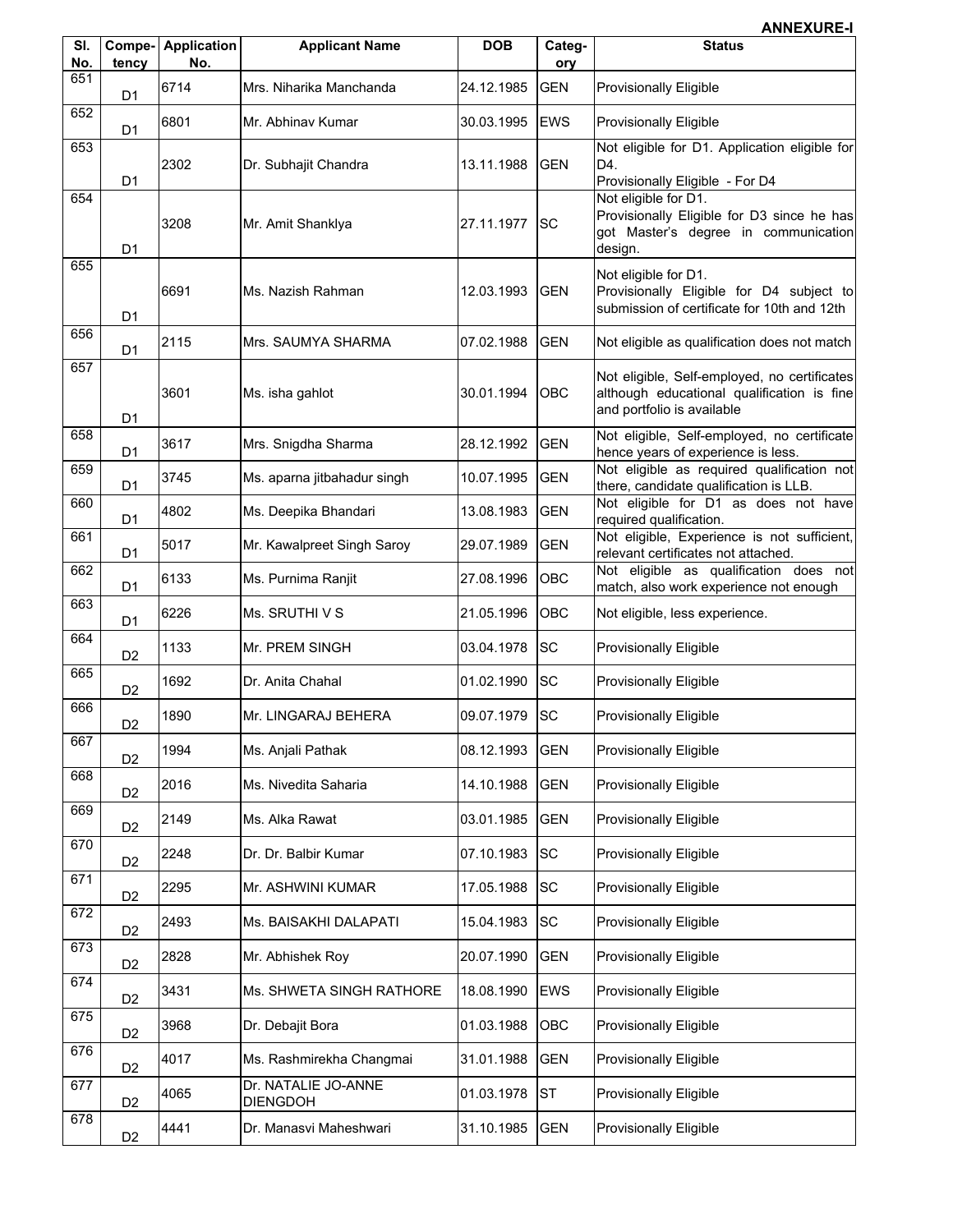|            |                 |                           |                                |            |               | <b>ANNEXURE-I</b>                                                                                              |
|------------|-----------------|---------------------------|--------------------------------|------------|---------------|----------------------------------------------------------------------------------------------------------------|
| SI.<br>No. | Compe-<br>tency | <b>Application</b><br>No. | <b>Applicant Name</b>          | <b>DOB</b> | Categ-<br>ory | <b>Status</b>                                                                                                  |
| 679        | D <sub>2</sub>  | 4496                      | Dr. Anjali Bharti              | 06.06.1984 | <b>SC</b>     | <b>Provisionally Eligible</b>                                                                                  |
| 680        | D <sub>2</sub>  | 4673                      | Dr. Pallav Pathak              | 17.07.1992 | <b>GEN</b>    | <b>Provisionally Eligible</b>                                                                                  |
| 681        | D <sub>2</sub>  | 4761                      | Dr. Arun Pratap                | 26.12.1984 | OBC           | <b>Provisionally Eligible</b>                                                                                  |
| 682        | D <sub>2</sub>  | 4830                      | Mr. SHEKHAR SUMAN SINHA        | 11.09.1989 | <b>OBC</b>    | <b>Provisionally Eligible</b>                                                                                  |
| 683        | D <sub>2</sub>  | 4868                      | Ms. Hoimawati Talukdar         | 20.08.1989 | <b>GEN</b>    | <b>Provisionally Eligible</b>                                                                                  |
| 684        | D <sub>2</sub>  | 4954                      | Dr. MANISH KUMAR SHARMA        | 09.02.1990 | <b>EWS</b>    | <b>Provisionally Eligible</b>                                                                                  |
| 685        | D <sub>2</sub>  | 5218                      | Dr. Ritika Saxena              | 12.12.1988 | <b>GEN</b>    | <b>Provisionally Eligible</b>                                                                                  |
| 686        | D <sub>2</sub>  | 5267                      | Dr. GURU SARAN LAL             | 20.07.1983 | SC            | <b>Provisionally Eligible</b>                                                                                  |
| 687        | D <sub>2</sub>  | 5611                      | Dr. JANARDHAN JUVVIGUNTA       | 02.07.1985 | <b>SC</b>     | <b>Provisionally Eligible</b>                                                                                  |
| 688        | D <sub>2</sub>  | 5634                      | Mr. NITIN BHARDWAJ             | 17.02.1983 | <b>GEN</b>    | <b>Provisionally Eligible</b>                                                                                  |
| 689        | D <sub>2</sub>  | 6017                      | Mr. SUNHITH IV                 | 05.01.1988 | SC            | <b>Provisionally Eligible</b>                                                                                  |
| 690        | D <sub>2</sub>  | 6134                      | Ms. Aditi Ghosh                | 04.01.1985 | <b>GEN</b>    | <b>Provisionally Eligible</b>                                                                                  |
| 691        | D <sub>2</sub>  | 6201                      | Ms. Pompy Paul                 | 06.03.1993 | <b>GEN</b>    | <b>Provisionally Eligible</b>                                                                                  |
| 692        | D <sub>2</sub>  | 6215                      | Dr. Ravinder Singh             | 20.06.1983 | <b>EWS</b>    | <b>Provisionally Eligible</b>                                                                                  |
| 693        | D <sub>2</sub>  | 6290                      | Mr. Nithyanandam R             | 05.08.1976 | <b>SC</b>     | <b>Provisionally Eligible</b>                                                                                  |
| 694        | D <sub>2</sub>  | 6379                      | Mr. Gulshan kumar              | 02.04.1983 | <b>SC</b>     | <b>Provisionally Eligible</b>                                                                                  |
| 695        | D <sub>2</sub>  | 6420                      | Mr. KAUSAR HAYAT               | 10.10.1985 | <b>EWS</b>    | <b>Provisionally Eligible</b>                                                                                  |
| 696        | D <sub>2</sub>  | 6636                      | Dr. AQUIL AHMAD KHAN           | 15.01.1991 | <b>GEN</b>    | <b>Provisionally Eligible</b>                                                                                  |
| 697        | D <sub>2</sub>  | 6683                      | Dr. MADHUSMITA BORUAH          | 01.08.1990 | OBC           | <b>Provisionally Eligible</b>                                                                                  |
| 698        | D <sub>2</sub>  | 6686                      | Ms. Aditi Agarwal              | 04.11.1990 | <b>GEN</b>    | <b>Provisionally Eligible</b>                                                                                  |
| 699        | D <sub>2</sub>  | 6707                      | Dr. Fowzia Afaq                | 28.06.1988 | <b>GEN</b>    | <b>Provisionally Eligible</b>                                                                                  |
| 700        | D <sub>2</sub>  | 6725                      | Dr. Ram Awtar Yadav            | 05.08.1986 | OBC           | <b>Provisionally Eligible</b>                                                                                  |
| 701        | D <sub>2</sub>  | 6759                      | Mr. Gyan Shanker Awasthy       | 25.01.1986 | <b>GEN</b>    | <b>Provisionally Eligible</b>                                                                                  |
| 702        | D <sub>2</sub>  | 6835                      | Mr. Telaram Meher              | 01.05.1985 | <b>SC</b>     | <b>Provisionally Eligible</b>                                                                                  |
| 703        | D <sub>2</sub>  | 1448                      | Mr. Gaurav Vishwas             | 17.02.1993 | SC            | Provisionally eligible subject to providing<br>work experience certificate                                     |
| 704        | D <sub>2</sub>  | 2199                      | Ms. Jasmine Mohd Hanif Tamboli | 19.05.1995 | <b>OBC</b>    | Provisionally eligible subject to submission<br>of proof of work experience.                                   |
| 705        | D <sub>2</sub>  | 3996                      | Mr. Muhammed Ashraf T          | 28.04.1988 | OBC           | Provisionally eligible subject to submission<br>of proof of work or research experience.                       |
| 706        | D <sub>2</sub>  | 4101                      | Ms. RAJNI YADAV                | 15.11.1992 | <b>OBC</b>    | Provisionally eligible subject to submission<br>of proof of work or research experience.                       |
| 707        | D <sub>2</sub>  | 4159                      | Mr. Ab Rouf Bhat               | 16.06.1990 | <b>GEN</b>    | Provisionally Eligible, subject to providing<br>experience certificates. 10th, 12th, UG<br>certificate missing |
| 708        | D <sub>2</sub>  | 4589                      | Mr. CHANDER SHEKHAR            | 19.04.1985 | <b>GEN</b>    | Provisionally Eligible subject to proof of<br>work experience.                                                 |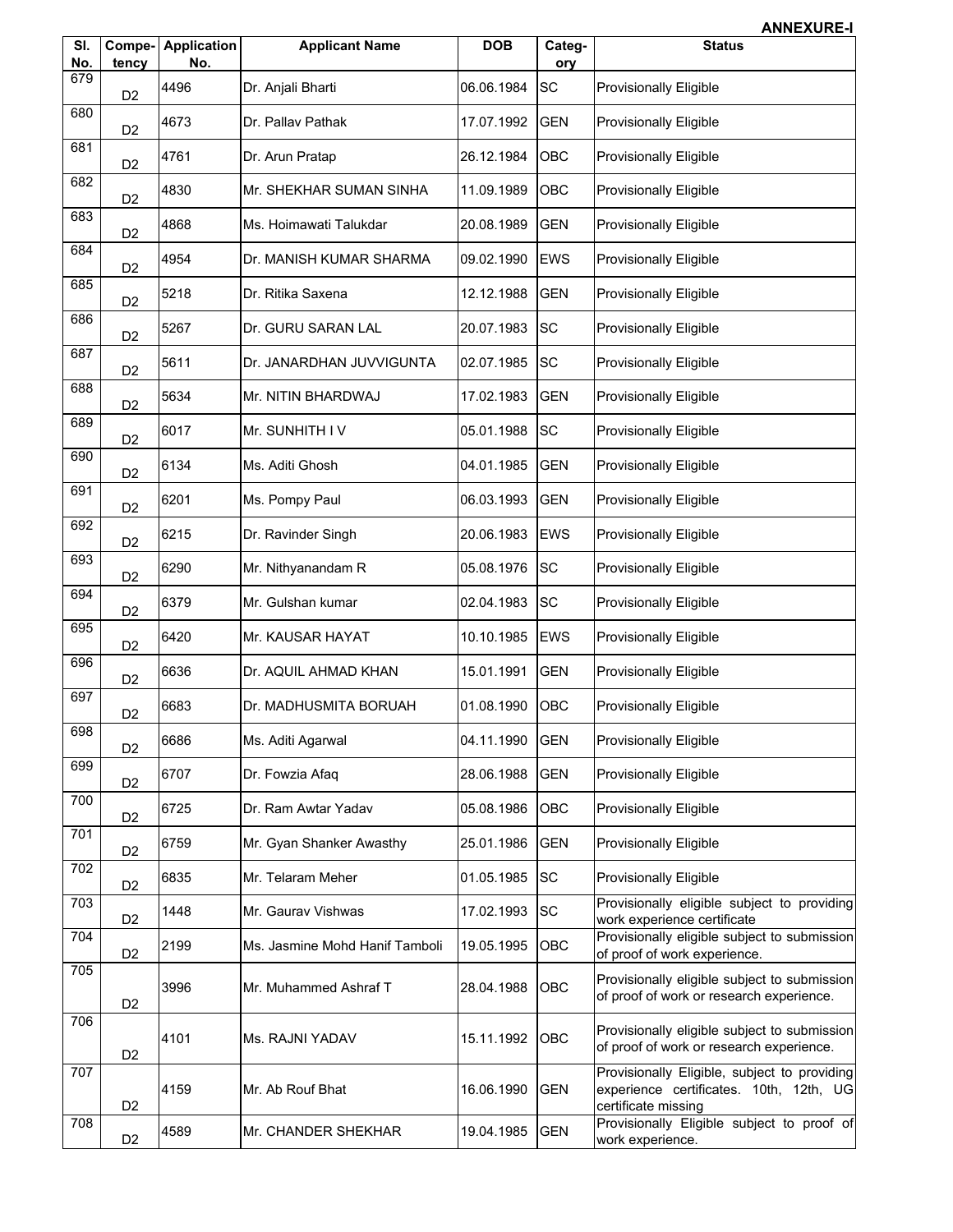| SI.<br>No.       | tency          | <b>Compe-</b> Application<br>No. | <b>Applicant Name</b>                | <b>DOB</b> | Categ-<br>ory | <b>Status</b>                                                                                                                                       |
|------------------|----------------|----------------------------------|--------------------------------------|------------|---------------|-----------------------------------------------------------------------------------------------------------------------------------------------------|
| 709              | D <sub>2</sub> | 5193                             | Ms. Megha S                          | 02.01.1996 | <b>SC</b>     | Provisionally Eligible subject to proof of<br>work experience.                                                                                      |
| 710              | D <sub>2</sub> | 5822                             | Mr. Satyendra Kumar                  | 15.02.1984 | <b>SC</b>     | Provisionally eligible, subject to producing<br>experience certificate.                                                                             |
| 711              | D <sub>2</sub> | 6010                             | Mr. Mrinmoy Buragohain               | 21.08.1993 | <b>GEN</b>    | Provisionally eligible subject to submission<br>of proof of work experience.                                                                        |
| 712              | D <sub>2</sub> | 6163                             | Dr. Gitali Kakati                    | 10.08.1987 | <b>GEN</b>    | Provisionally Eligible subject to submission<br>of 10th certificate.                                                                                |
| $\overline{713}$ | D <sub>2</sub> | 6278                             | Mrs. Salvia Sharli                   | 10.08.1984 | <b>GEN</b>    | Provisionally Eligible subject to submission<br>of 10th, 12th certificate                                                                           |
| 714              | D <sub>2</sub> | 6446                             | Mr. Harsh Vardhan Dubey              | 01.11.1991 | <b>EWS</b>    | Provisionally eligible subject to providing<br>experience certificate. 10th, 12th, UG, PG<br>certificate missing                                    |
| 715              | D <sub>2</sub> | 6470                             | Mr. GAUHAR HAYAT                     | 25.10.1984 | <b>GEN</b>    | Provisionally eligible subject to providing<br>work experience certificate                                                                          |
| 716              | D <sub>2</sub> | 6476                             | Mr. Arshad Mushtaq                   | 17.07.1972 | <b>GEN</b>    | Provisionally eligible. Missing certificates -<br>12th, UG, PG, Experience and PWD.                                                                 |
| 717              | D <sub>2</sub> | 6664                             | Mrs. RIYA GUPTA                      | 02.03.1994 | <b>GEN</b>    | Provisionally eligible, subject to producing<br>experience certificate.                                                                             |
| 718              | D <sub>2</sub> | 6735                             | Ms. Shipra Raj                       | 10.12.1987 | <b>GEN</b>    | Provisionally eligible, subject to producing<br>experience certificate.                                                                             |
| 719              | D <sub>2</sub> | 6787                             | Mr. NAGARAJAN                        | 12.04.1980 | lsc           | Provisionally eligible subject to submission<br>of qualification degree certificate for<br>bachelor's                                               |
| 720              | D <sub>2</sub> | 4539                             | Dr. MANISH KUMAR JAISAL              | 05.07.1992 | <b>SC</b>     | Not eligible for D2.<br>Provisionally eligible for D4, subject to<br>providing work experience certificates                                         |
| 721              | D <sub>2</sub> | 5278                             | Mr. Prabhat Kumar                    | 07.11.1986 | <b>GEN</b>    | Not eligible for D2.<br>Provisionally Eligible for D3.                                                                                              |
| 722              | D <sub>2</sub> | 1052                             | Dr. Manish                           | 01.01.1986 | <b>GEN</b>    | Not eligible, less experience                                                                                                                       |
| 723              | D <sub>2</sub> | 1417                             | Dr. Nilanjana Das                    | 04.10.1983 | <b>GEN</b>    | Not eligible, as Master's Degree details are<br>not mentioned and even if we consider her<br>PhD degree, there is no sufficient work<br>experience. |
| 724              | D <sub>2</sub> | 1821                             | Ms. Mudita Raj                       | 04.07.1996 | <b>GEN</b>    | Not eligible as experience is less.                                                                                                                 |
| 725              | D <sub>2</sub> | 2155                             | Ms. Vinamrata                        | 12.08.1994 | lsc           | Not eligible, less experience                                                                                                                       |
| 726              | D <sub>2</sub> | 2547                             | Mr. Amit Kawduji Khedikar            | 12.03.1991 | OBC           | Not eligible does not have required<br>qualification                                                                                                |
| 727              | D <sub>2</sub> | 2857                             | Mr. Manu Kaushik                     | 05.09.1988 | <b>GEN</b>    | Not eligible because work experience is<br>not enough.                                                                                              |
| 728              | D <sub>2</sub> | 2889                             | Mrs. Sarina                          | 01.01.1988 | <b>SC</b>     | Not eligible, less experience.                                                                                                                      |
| 729              | D <sub>2</sub> | 3551                             | Ms. SHIVANGI RAI                     | 21.02.1991 | <b>GEN</b>    | Not eligible, less experience.                                                                                                                      |
| 730              | D <sub>2</sub> | 4548                             | Ms. Sonali Singh                     | 20.07.1994 | OBC           | Not eligible, less experience.                                                                                                                      |
| 731              | D <sub>2</sub> | 4856                             | Dr. Divyani Redhu                    | 01.03.1991 | <b>GEN</b>    | Not eligible as work experience is not<br>enough.                                                                                                   |
| 732              | D <sub>2</sub> | 4941                             | Ms. KIRTI SRIVASTAVA                 | 11.09.1996 | GEN           | Not eligible as work experience not<br>enough.                                                                                                      |
| 733              | D <sub>2</sub> | 5471                             | Ms. Smrity                           | 22.12.1992 | <b>GEN</b>    | Not eligible, less experience.                                                                                                                      |
| 734              | D <sub>2</sub> | 5535                             | Dr. MOHAN MURTHY A                   | 20.10.1995 | <b>ST</b>     | Not eligible as he does not have required<br>qualification                                                                                          |
| 735              | D <sub>2</sub> | 6014                             | Mr. ANUBHAV SWAROOP YADAV 12.09.1983 |            | OBC           | eligible,<br>has<br>shown<br>freelance<br>Not<br>experience but certificate not submitted.                                                          |
| 736              | D <sub>2</sub> | 6128                             | Ms. JASVENI KAUR                     | 02.11.1991 | <b>GEN</b>    | Not eligible because work experience is<br>not enough.                                                                                              |
| 737              | D <sub>2</sub> | 6788                             | Dr. RAHUL ARYA                       | 24.11.1991 | OBC           | three years'<br>Not eligible,<br>than<br>less<br>experience.                                                                                        |
| 738              | D <sub>3</sub> | 1699                             | Mr. Mukesh Kumar Meena               | 06.04.1995 | <b>ST</b>     | Provisionally Eligible.                                                                                                                             |

**Sl.**

 $\blacksquare$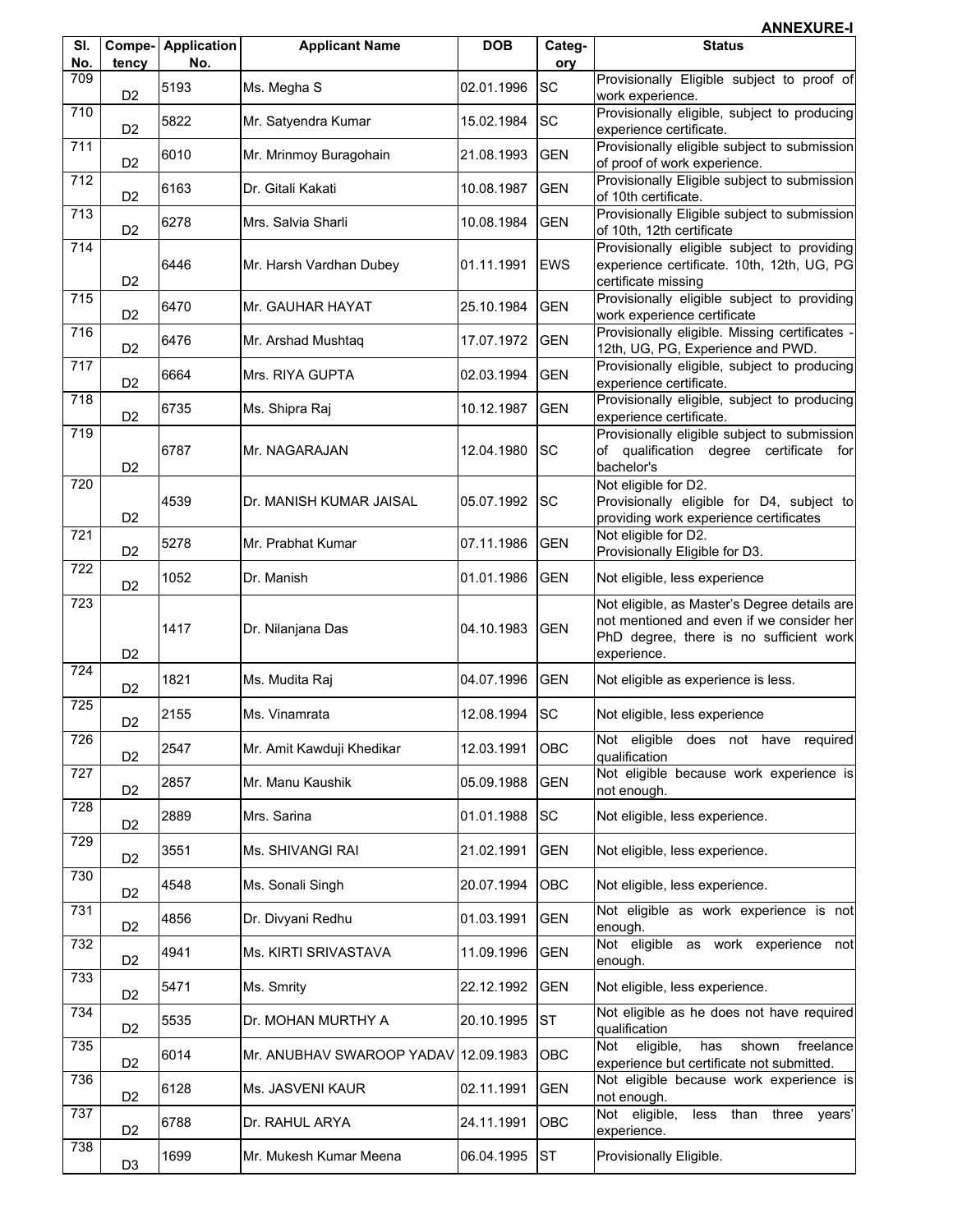| SI.<br>No.       | tency          | <b>Compe-</b> Application<br>No. | <b>Applicant Name</b>              | <b>DOB</b>     | Categ-<br>ory | <b>Status</b>                                                                                                                 |
|------------------|----------------|----------------------------------|------------------------------------|----------------|---------------|-------------------------------------------------------------------------------------------------------------------------------|
| 739              | D <sub>3</sub> | 1866                             | Mr. SHIVA A RAJA                   | 08.08.1995     | <b>SC</b>     | Provisionally Eligible.                                                                                                       |
| 740              | D <sub>3</sub> | 2154                             | Mr. Gaurav Vishwas                 | 17.02.1993     | <b>SC</b>     | Provisionally Eligible.                                                                                                       |
| 741              | D <sub>3</sub> | 2245                             | Dr. Saurabh Gupta                  | 07.04.1989     | <b>GEN</b>    | Provisionally Eligible.                                                                                                       |
| 742              | D <sub>3</sub> | 4294                             | Mrs. POONAM                        | 13.06.1991     | <b>ST</b>     | Provisionally Eligible.                                                                                                       |
| 743              | D <sub>3</sub> | 6066                             | Ms. Krishangi Srivastava           | 25.03.1992     | <b>GEN</b>    | Provisionally Eligible.                                                                                                       |
| 744              | D <sub>3</sub> | 6679                             | Ms. Niyati Talwar                  | 06.10.1992     | <b>GEN</b>    | Provisionally Eligible.                                                                                                       |
| 745              | D <sub>3</sub> | 6696                             | Ms. NOWSHEEBA MUSHTAQ              | 02.03.1991     | <b>GEN</b>    | Provisionally Eligible.                                                                                                       |
| 746              | D <sub>3</sub> | 6766                             | Mr. Gaurav Singh                   | 31.03.1987     | <b>GEN</b>    | Provisionally Eligible.                                                                                                       |
| $\overline{747}$ | D <sub>3</sub> | 3680                             | Mr. Pradipta Kumar Ghosh           | 26.03.1987     | <b>GEN</b>    | Provisionally eligible subject to submission<br>of proof of work experience                                                   |
| 748              | D <sub>3</sub> | 5991                             | Mrs. Aditi Agrawal                 | 23.07.1993     | <b>GEN</b>    | Provisionally Eligible subject to proof of<br>experience<br>certificate<br>work<br>from<br>recognised organisation/institute. |
| 749              | D <sub>3</sub> | 6747                             | Mr. Naman Kawatra                  | 06.12.1991     | <b>GEN</b>    | Provisionally Eligible subject to proof of<br>experience<br>certificate<br>work<br>from<br>recognised organisation/institute. |
| 750              | D <sub>3</sub> | 3147                             | Mr. Indrapal                       | 21.09.1989     | OBC           | Not eligible for D3.<br>Provisionally Eligible for D4.                                                                        |
| 751              | D <sub>3</sub> | 1025                             | Ms. Kritika Rastogi                | 20.10.1991     | <b>GEN</b>    | Not eligible as qualification does not<br>match.                                                                              |
| 752              | D <sub>3</sub> | 1041                             | Ms. Dolley Dey                     | 16.02.1984     | <b>GEN</b>    | Not eligible as qualification does not<br>match.                                                                              |
| 753              | D <sub>3</sub> | 1080                             | Mrs. CHHAVI SINGH                  | 31.01.1985     | OBC           | Not eligible as qualification does not<br>match.                                                                              |
| 754              | D <sub>3</sub> | 1104                             | Mrs. PRAHINA HARINDRAN             | 21.09.1993     | <b>OBC</b>    | Not eligible as qualification does not<br>match.                                                                              |
| 755              | D <sub>3</sub> | 1120                             | Ms. vartika rajput                 | 16.09.1992     | <b>GEN</b>    | Not eligible as qualification does not<br>match.                                                                              |
| 756              | D <sub>3</sub> | 1250                             | Dr. VHATKAR SUSHILKUMAR<br>SHIVAJI | 14.05.1981     | <b>SC</b>     | Not eligible as qualification does not<br>match.                                                                              |
| 757              | D <sub>3</sub> | 1473                             | Dr. Gaurav Katoch                  | 13.07.1985 GEN |               | Not eligible as qualification does not<br>match.                                                                              |
| 758              | D <sub>3</sub> | 1557                             | Ms. Soumya Chaudhary               | 24.12.1993     | <b>GEN</b>    | Not eligible as qualification does not<br>match.                                                                              |
| 759              | D <sub>3</sub> | 1877                             | Mr. Anshul Gautam                  | 18.04.1987     | <b>SC</b>     | Not eligible as qualification does not<br>match.                                                                              |
| 760              | D <sub>3</sub> | 2028                             | Ms. Sindhu Kumari                  | 31.03.1994     | OBC           | Not eligible as qualification does not<br>match.                                                                              |
| 761              | D3             | 2070                             | Mrs. Dipanshi sharma               | 09.11.1997     | OBC           | Not eligible as qualification does not<br>match.                                                                              |
| 762              | D <sub>3</sub> | 2510                             | Mr. DIPAK DEVCHAND<br>DHAMGAYE     | 20.04.1993     | <b>SC</b>     | Not eligible as qualification does not<br>match.                                                                              |
| 763              | D <sub>3</sub> | 2891                             | Ms. ESHA                           | 22.01.1991     | OBC           | Not eligible as qualification does not<br>match.                                                                              |
| 764              | D <sub>3</sub> | 3015                             | Mrs. Priya Yadav                   | 09.05.1991     | OBC           | Not eligible as qualification does not<br>match.                                                                              |
| 765              | D3             | 3045                             | Ms. Pratibha Bisht                 | 12.05.1995     | <b>GEN</b>    | Not eligible as qualification does not<br>match.                                                                              |
| 766              | D <sub>3</sub> | 3405                             | Ms. Uzma Khan                      | 12.04.1990     | OBC           | Not eligible as qualification does not<br>match.                                                                              |
| 767              | D <sub>3</sub> | 3450                             | Mr. JAGTAR SINGH                   | 31.03.1991     | <b>SC</b>     | Not eligible as qualification does not<br>match.                                                                              |
| 768              | D <sub>3</sub> | 3635                             | Ms. Seona                          | 02.08.1996     | <b>GEN</b>    | Not eligible as qualification does not<br>match.                                                                              |
| 769              | D <sub>3</sub> | 3653                             | Ms. Kiran Saroj                    | 30.06.1986     | <b>SC</b>     | Not eligible as qualification does not<br>match.                                                                              |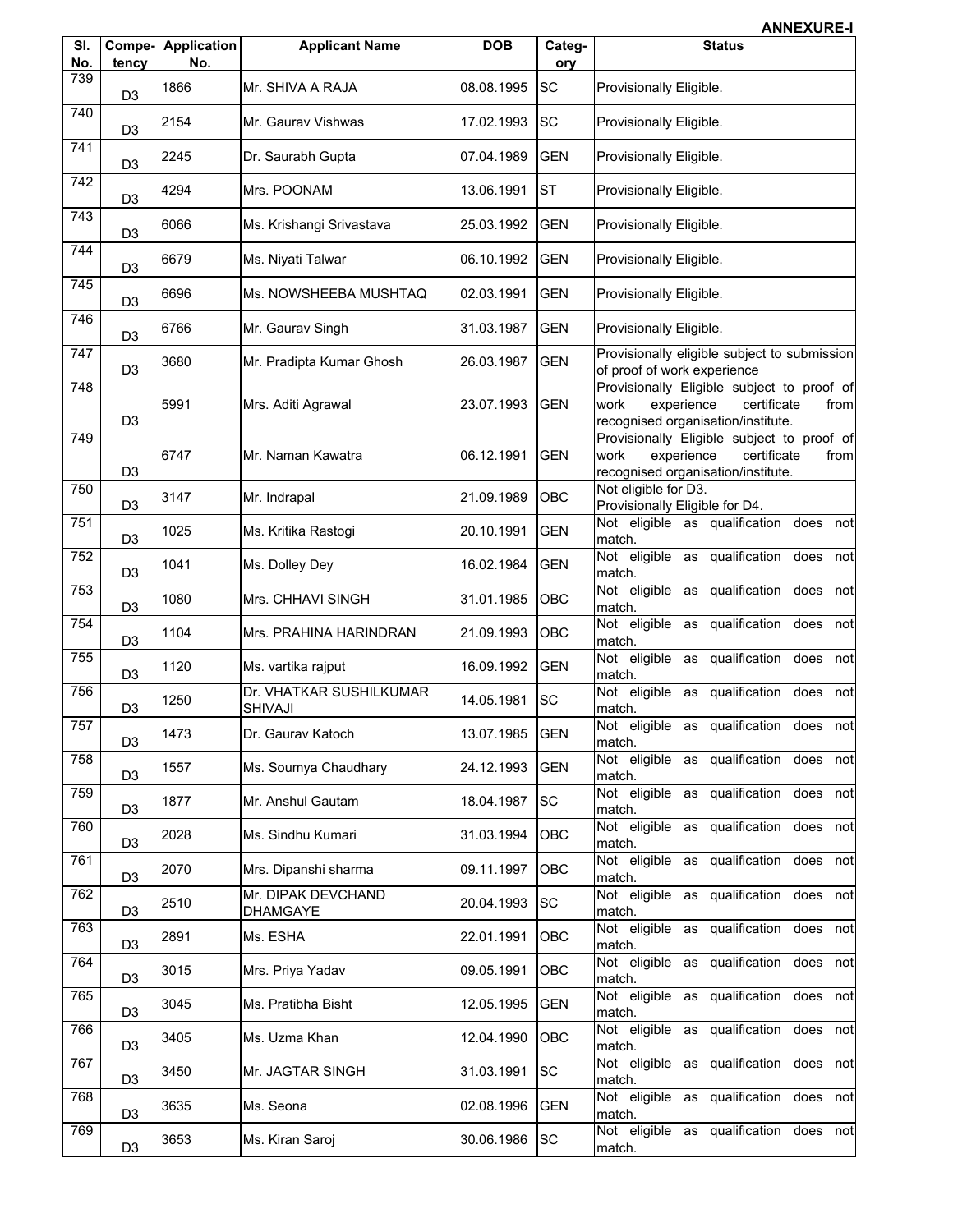|                  |                 |                           |                                |            |               | <b>ANNEXURE-I</b>                                                                                                |
|------------------|-----------------|---------------------------|--------------------------------|------------|---------------|------------------------------------------------------------------------------------------------------------------|
| SI.<br>No.       | Compe-<br>tency | <b>Application</b><br>No. | <b>Applicant Name</b>          | <b>DOB</b> | Categ-<br>ory | <b>Status</b>                                                                                                    |
| 770              | D <sub>3</sub>  | 3812                      | Dr. IRAM KHAN                  | 25.06.1985 | <b>GEN</b>    | Not eligible as<br>qualification<br>does<br>not<br>match.                                                        |
| 771              | D <sub>3</sub>  | 3896                      | Ms. NISHEE KUMARI              | 02.06.1982 | <b>OBC</b>    | Not eligible as<br>qualification<br>does<br>not<br>match.                                                        |
| 772              | D <sub>3</sub>  | 4037                      | Mrs. AKANKSHA DAYMA            | 21.04.1991 | <b>GEN</b>    | Not eligible as qualification does<br>not<br>match.                                                              |
| $\overline{773}$ | D <sub>3</sub>  | 4086                      | Dr. ISHRAT NAAZ                | 10.01.1992 | <b>GEN</b>    | qualification does<br>Not eligible as<br>not<br>match.                                                           |
| 774              | D <sub>3</sub>  | 4586                      | Mrs. Payal Pal                 | 01.02.1983 | <b>SC</b>     | qualification does<br>Not eligible<br>as<br>not<br>match.                                                        |
| 775              | D <sub>3</sub>  | 4950                      | Ms. Prachi Sahai               | 01.01.1995 | <b>GEN</b>    | Not eligible<br>as qualification<br>does<br>not<br>match.                                                        |
| 776              | D <sub>3</sub>  | 5201                      | Mr. AMIT CHAUDHARY             | 17.11.1983 | OBC           | Not eligible as qualification does<br>not<br>match.                                                              |
| 777              | D <sub>3</sub>  | 5401                      | Dr. AZHAKARRAJA C              | 20.04.1987 | <b>SC</b>     | Not eligible as qualification does<br>not<br>match.                                                              |
| 778              | D <sub>3</sub>  | 5557                      | Mrs. SANJANA CHOUDHARY         | 04.09.1984 | <b>GEN</b>    | Not eligible as<br>qualification does<br>not<br>match.                                                           |
| 779              | D <sub>3</sub>  | 6333                      | Mr. Ajal K                     | 04.07.1991 | <b>SC</b>     | Not eligible as qualification does<br>not<br>match.                                                              |
| 780              | D <sub>3</sub>  | 6456                      | Mrs. Chindu Treasa Benny       | 11.10.1991 | <b>GEN</b>    | Not eligible as qualification does<br>not<br>match.                                                              |
| 781              | D <sub>3</sub>  | 6510                      | Dr. anupam kapoor              | 24.07.1985 | <b>GEN</b>    | Not eligible as qualification does<br>not<br>match.                                                              |
| 782              | D <sub>3</sub>  | 6548                      | Ms. SHREYA                     | 08.02.1995 | <b>GEN</b>    | Not eligible as work experience is not<br>enough.                                                                |
| 783              | D <sub>3</sub>  | 6638                      | Mr. Vineet Kumar               | 23.11.1980 | <b>SC</b>     | Not eligible as qualification does<br>not<br>match.                                                              |
| 784              | D <sub>3</sub>  | 6659                      | Ms. V.VIDYASHREE               | 17.10.1995 | <b>GEN</b>    | Not eligible as qualification does<br>not<br>match.                                                              |
| 785              | D <sub>3</sub>  | 6703                      | Ms. Divya Bhatia               | 12.04.1991 | <b>GEN</b>    | Not eligible<br>as qualification does<br>not<br>match.                                                           |
| 786              | D <sub>3</sub>  | 6830                      | Mr. Vineet Kumar               | 23.11.1980 | <b>SC</b>     | Not eligible<br>as qualification<br>does<br>not<br>match.                                                        |
| 787              | D <sub>4</sub>  | 1165                      | Mrs. Sweta Raj                 | 18.10.1987 | <b>OBC</b>    | Provisionally Eligible.                                                                                          |
| 788              | D <sub>4</sub>  | 1166                      | Mr. Ratan Singh                | 11.03.1988 | <b>SC</b>     | Provisionally Eligible.                                                                                          |
| 789              | D <sub>4</sub>  | 1370                      | Ms. Angana Datta               | 09.10.1987 | <b>GEN</b>    | <b>Provisionally Eligible</b>                                                                                    |
| 790              | D <sub>4</sub>  | 1948                      | Mr. Siddhant Vasantrao Wadmare | 08.01.1984 | <b>SC</b>     | Provisionally Eligible.                                                                                          |
| 791              | D <sub>4</sub>  | 2738                      | Dr. Santhosha A B              | 12.06.1982 | <b>GEN</b>    | Provisionally Eligible.                                                                                          |
| 792              | D <sub>4</sub>  | 3922                      | Mrs. Monika Panchal            | 04.09.1992 | OBC           | Provisionally Eligible.                                                                                          |
| 793              | D <sub>4</sub>  | 4953                      | Mr. Naresh Goud B              | 25.09.1986 | OBC           | Provisionally Eligible.                                                                                          |
| 794              | D <sub>4</sub>  | 5176                      | Dr. Dr Rahul Kushwaha          | 12.07.1980 | OBC           | Provisionally Eligible.                                                                                          |
| 795              | D <sub>4</sub>  | 5332                      | Dr. Tawseef Majeed             | 26.02.1987 | <b>GEN</b>    | Provisionally Eligible.                                                                                          |
| 796              | D4              | 5496                      | Mr. Atul Kumar                 | 25.08.1990 | <b>GEN</b>    | <b>Provisionally Eligible</b>                                                                                    |
| 797              | D <sub>4</sub>  | 6191                      | Mr. Ravikumar                  | 03.06.1982 | <b>SC</b>     | Provisionally Eligible.                                                                                          |
| 798              | D4              | 6462                      | Mr. Shakti ranjan patra        | 07.06.1991 | <b>GEN</b>    | Provisionally Eligible.                                                                                          |
| 799              | D <sub>4</sub>  | 6740                      | Dr. Nilakshi Yein              | 01.12.1987 | <b>ST</b>     | Provisionally Eligible.                                                                                          |
| 800              | D <sub>4</sub>  | 6762                      | Mr. Mukesh Tongaria            | 08.08.1985 | OBC           | Provisionally Eligible.                                                                                          |
| 801              | D <sub>4</sub>  | 1918                      | Mr. Chandrapal Singh           | 15.07.1986 | <b>SC</b>     | Provisionally<br>Eligible,<br>subject<br>tol<br>submission of experience certificate, 10th,<br>12th certificate. |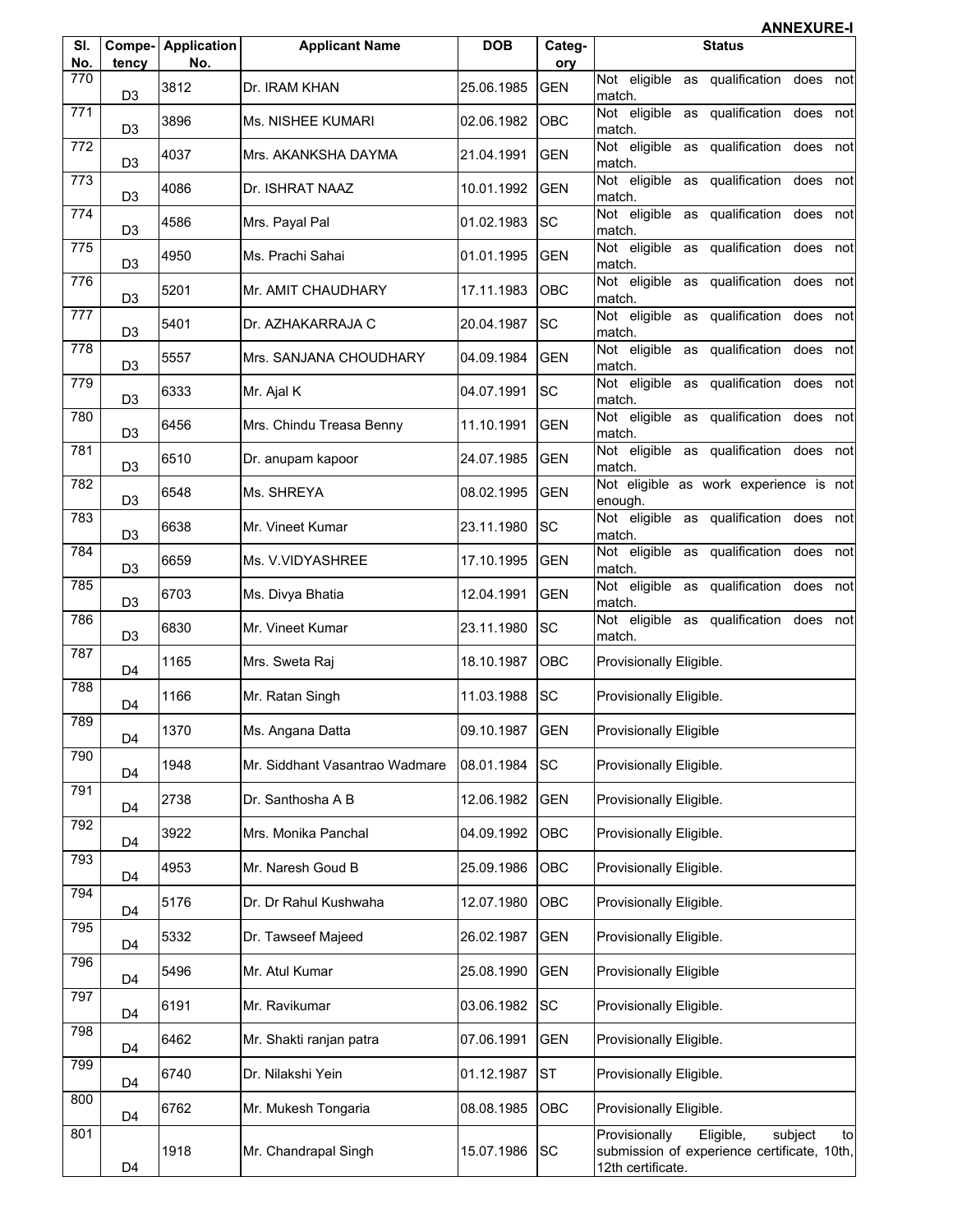| SI.        | Compe-          | <b>Application</b><br>No. | <b>Applicant Name</b>                 | <b>DOB</b> | Categ-     | <b>Status</b>                                                                                                  |
|------------|-----------------|---------------------------|---------------------------------------|------------|------------|----------------------------------------------------------------------------------------------------------------|
| No.<br>802 | tency           |                           |                                       |            | ory        | Provisionally Eligible subject to submission                                                                   |
|            | D4              | 2669                      | Mr. Rushang L Parmar                  | 14.08.1983 | <b>SC</b>  | of 10th and 12th certificates.                                                                                 |
| 803        | D <sub>4</sub>  | 3513                      | Mr. BHANU PRAKASH BUSAGARI 26.10.1979 |            | <b>SC</b>  | Provisionally Eligible subject to submission<br>of 10th, 12th, UG certificate                                  |
| 804        | D4              | 5165                      | Ms. KOMAL VERMA                       | 06.08.1994 | OBC        | Provisionally Eligible, subject to providing<br>experience certificate.                                        |
| 805        | D <sub>4</sub>  | 5275                      | Mr. ANMOL DEEP                        | 30.08.1995 | OBC        | Provisionally Eligible, subject to providing<br>experience certificate.                                        |
| 806        | D4              | 6021                      | Mr. Mohammed Javed Jamal              | 09.08.1990 | <b>OBC</b> | Eligible,<br>subject<br>Provisionally<br>to<br>submission of experience, 10th, 12th, UG<br>certificates.       |
| 807        | D4              | 6319                      | Mr. Shahvez Ahmad                     | 08.11.1992 | <b>GEN</b> | Provisionally Eligible subject to submission<br>of experience, 10th and 12th certificates.                     |
| 808        | D <sub>4</sub>  | 1992                      | Mr. HARSH VARDHAN RATHORE 27.05.1986  |            | <b>GEN</b> | Not eligible for D4,<br>Provisionally Rligible - For D2, subject to<br>verification of experience certificate. |
| 809        | D <sub>4</sub>  | 2372                      | Mr. Siddharth A                       | 27.11.1987 | <b>GEN</b> | Not eligible for D4.<br>Provisionally eligible for D1 competency.                                              |
| 810        | D4              | 4823                      | Mr. Anish K Saxena                    | 06.05.1983 | <b>GEN</b> | Not eligible for D4,<br>Provisionally Eligible - For D2, subject to<br>submission of experience certificate.   |
| 811        | D <sub>4</sub>  | 1087                      | Ms. Sneham Choudhary                  | 10.10.1995 | <b>GEN</b> | Not eligible as does not have the required<br>experience.                                                      |
| 812        | D4              | 1367                      | Mr. Vikas Kumar                       | 15.10.1990 | OBC        | Not eligible, qualification does not match<br>and also, work experience is less                                |
| 813        | D4              | 3429                      | Mr. Balaji Mathiyalagan Pillai        | 24.08.1996 | <b>GEN</b> | Not eligible, Experience not enough.                                                                           |
| 814        | D <sub>4</sub>  | 4626                      | Dr. BORUGADDA ANANDA BABU             | 01.06.1989 | <b>SC</b>  | Not eligible as qualification does not<br>match.                                                               |
| 815        | D <sub>4</sub>  | 5317                      | Ms. Shreya Jakhar                     | 27.06.1992 | OBC        | Not eligible, work experience is less.                                                                         |
| 816        | D4              | 5526                      | Mr. Thilakkumar                       | 22.06.1983 | OBC        | Not eligible as qualification does not match                                                                   |
| 817        | D <sub>4</sub>  | 5667                      | Mr. Manu E Mohan                      | 10.04.1986 | <b>SC</b>  | Not eligible as does not have the required<br>experience.                                                      |
| 818        | D4              | 5707                      | Ms. Jayasri M                         | 27.06.1983 | OBC        | Not eligible, No master's degree.                                                                              |
| 819        | D4              | 6173                      | Mr. Shrikrishna Pandey                | 01.12.1992 | <b>EWS</b> | Not eligible, work experience is less.                                                                         |
| 820        | $\overline{D5}$ | 1187                      | Mr. Kushal Manohar Patil              | 25.10.1983 | <b>SC</b>  | <b>Provisionally Eligible</b>                                                                                  |
| 821        | D <sub>5</sub>  | 2951                      | Mr. OBULAM VIDYA SAGAR                | 08.05.1986 | <b>SC</b>  | <b>Provisionally Eligible</b>                                                                                  |
| 822        | D <sub>5</sub>  | 3686                      | Ms. Simrandeep Saini                  | 31.07.1990 | <b>GEN</b> | <b>Provisionally Eligible</b>                                                                                  |
| 823        | D <sub>5</sub>  | 5099                      | Mrs. Manjari Kanungo                  | 02.07.1987 | <b>GEN</b> | <b>Provisionally Eligible</b>                                                                                  |
| 824        | D <sub>5</sub>  | 5974                      | Mrs. Manpreet Kaur                    | 28.12.1987 | <b>GEN</b> | <b>Provisionally Eligible</b>                                                                                  |
| 825        | D <sub>5</sub>  | 6094                      | Mr. Priyak Dutta                      | 02.07.1991 | <b>GEN</b> | <b>Provisionally Eligible</b>                                                                                  |
| 826        | D <sub>5</sub>  | 1436                      | Mrs. Divyamala                        | 25.06.1992 | OBC        | Provisional<br>subject<br>Eligible<br>for<br>to<br>submission of certified work experience                     |
| 827        | D <sub>5</sub>  | 5384                      | Mr. Suman Majumder                    | 21.09.1989 | <b>SC</b>  | Provisonal Eligible subject to submission of<br>certified work experience.                                     |
| 828        | D <sub>5</sub>  | 1188                      | Mr. GOGHULARAJAN                      | 02.02.1995 | <b>GEN</b> | Not Eligible - for less experience                                                                             |
| 829        | D <sub>5</sub>  | 1235                      | Mr. HIMANSHU ASERI                    | 22.03.1994 | <b>SC</b>  | Not Eligible - for less experience                                                                             |
| 830        | H               | 1033                      | Mr. ATUL KUMAR                        | 24.11.1983 | <b>GEN</b> | <b>Provisionally Eligible</b>                                                                                  |
| 831        | H               | 1044                      | Mr. SANJAY BABU AHIRWAR               | 05.06.1991 | <b>SC</b>  | Provisionally Eligible                                                                                         |
| 832        | H               | 1072                      | Mr. ABHINAVA SRIVASTAVA               | 30.08.1989 | <b>GEN</b> | <b>Provisionally Eligible</b>                                                                                  |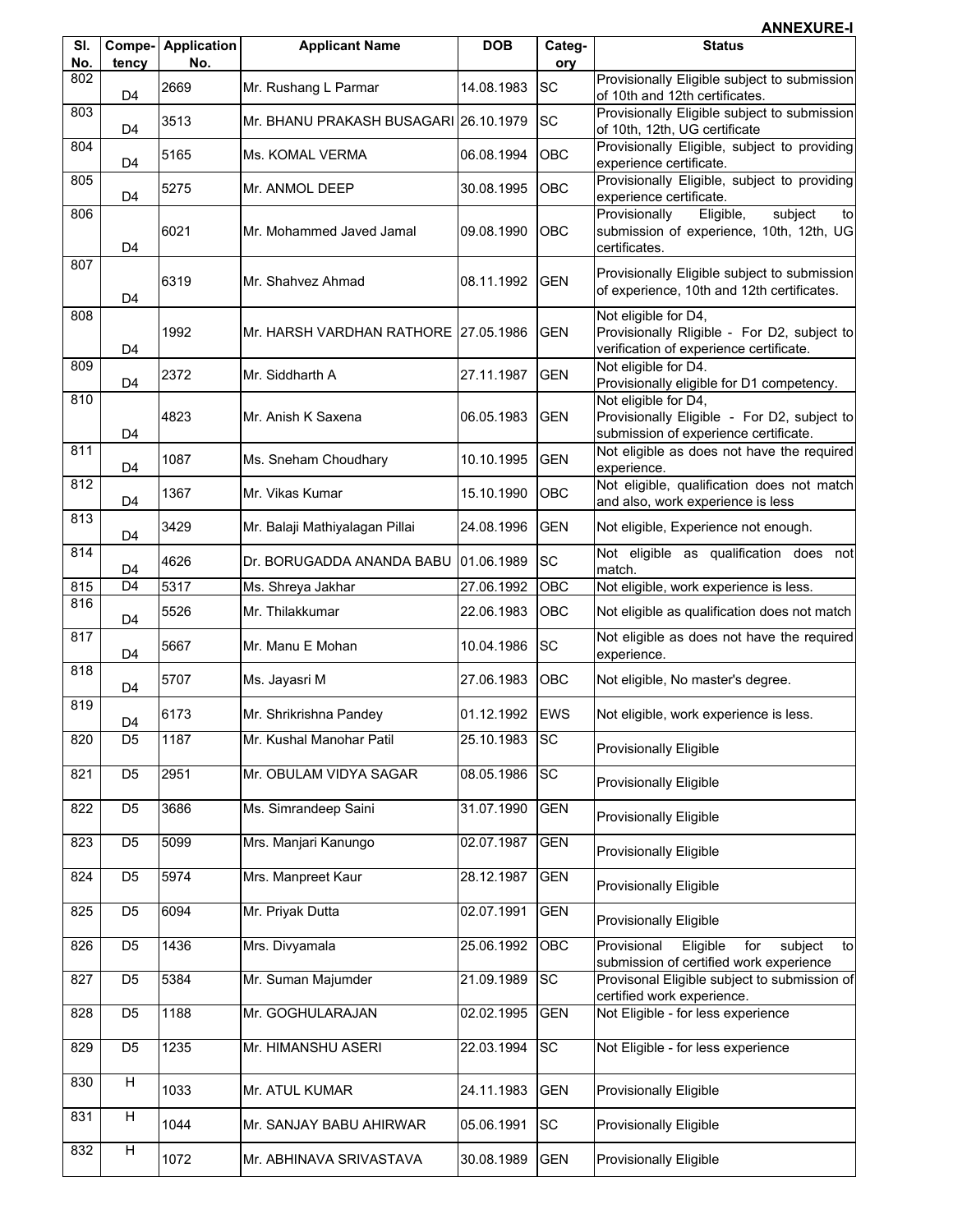| SI.<br>No. | Compe-<br>tency | <b>Application</b><br>No. | <b>Applicant Name</b>                        | <b>DOB</b> | Categ-<br>ory | <b>Status</b>                 |
|------------|-----------------|---------------------------|----------------------------------------------|------------|---------------|-------------------------------|
| 833        | H               |                           |                                              |            |               |                               |
|            |                 | 1077                      | Mr. RAJU                                     | 04.05.1986 | <b>SC</b>     | <b>Provisionally Eligible</b> |
| 834        | H               | 1093                      | Mrs. SONAM GARG                              | 14.03.1986 | <b>GEN</b>    | <b>Provisionally Eligible</b> |
| 835        | H               | 1135                      | Mr. B VENKATA RAO                            | 04.12.1984 | OBC           | <b>Provisionally Eligible</b> |
| 836        | H               | 1204                      | Mr. Nikhil Kumar                             | 10.02.1989 | OBC           | <b>Provisionally Eligible</b> |
| 837        | H               | 1229                      | Dr. Madhulika Bhatia                         | 07.02.1984 | <b>GEN</b>    | <b>Provisionally Eligible</b> |
| 838        | H               | 1278                      | Mr. BHATT VIMALKUMAR<br><b>GAJENDRAKUMAR</b> | 21.11.1983 | <b>GEN</b>    | <b>Provisionally Eligible</b> |
| 839        | H               | 1292                      | Dr. RAJESH KUMAR BUNKAR                      | 20.06.1982 | <b>SC</b>     | <b>Provisionally Eligible</b> |
| 840        | H               | 1300                      | Mr. Kaustabha Ray                            | 03.08.1991 | <b>GEN</b>    | <b>Provisionally Eligible</b> |
| 841        | $\overline{H}$  | 1303                      | Mr. PUNEET KUMAR KUSHWAHA 10.09.1986         |            | OBC           | <b>Provisionally Eligible</b> |
| 842        | H               | 1339                      | Mr. Dileep Singh Rathore                     | 19.05.1992 | OBC           | <b>Provisionally Eligible</b> |
| 843        | $\overline{H}$  | 1356                      | Mr. M MANIKANDAKUMAR                         | 26.04.1985 | OBC           | <b>Provisionally Eligible</b> |
| 844        | $\overline{H}$  | 1375                      | Dr. ASHISH KUMAR MOURYA                      | 27.03.1983 | <b>SC</b>     | <b>Provisionally Eligible</b> |
| 845        | H               | 1412                      | Mr. Kakumanu PRABHANJAN<br>Kumar             | 30.08.1990 | <b>SC</b>     | <b>Provisionally Eligible</b> |
| 846        | H               | 1420                      | Mr. Vikas                                    | 10.03.1979 | <b>ISC</b>    | <b>Provisionally Eligible</b> |
| 847        | H               | 1492                      | Mr. RAJAKUMAR                                | 01.02.1982 | OBC           | <b>Provisionally Eligible</b> |
| 848        | H               | 1514                      | Ms. NORIN RAJ LAKRA                          | 06.09.1982 | <b>IST</b>    | <b>Provisionally Eligible</b> |
| 849        | H               | 1554                      | Mrs. Deepthi K                               | 27.05.1986 | OBC           | <b>Provisionally Eligible</b> |
| 850        | H               | 1561                      | Mr. Shailendra Kumar Sonkar                  | 02.04.1982 | <b>SC</b>     | <b>Provisionally Eligible</b> |
| 851        | H               | 1566                      | Mr. MANOJ KUMAR                              | 19.07.1986 | <b>ISC</b>    | <b>Provisionally Eligible</b> |
| 852        | H               | 1568                      | Mr. Ankit Kumar Dubey                        | 06.08.1984 | <b>GEN</b>    | <b>Provisionally Eligible</b> |
| 853        | $\overline{H}$  | 1572                      | Mr. Chandran Sekaran B                       | 15.04.1986 | OBC           | <b>Provisionally Eligible</b> |
| 854        | H               | 1595                      | Mrs. DIVYESH SHARMA                          | 29.06.1986 | <b>GEN</b>    | <b>Provisionally Eligible</b> |
| 855        | H               | 1614                      | Mr. Ajay Kumar                               | 03.07.1989 | OBC           | <b>Provisionally Eligible</b> |
| 856        | H               | 1724                      | Mr. BIKRAM BIKASH DAS                        | 29.04.1989 | <b>SC</b>     | <b>Provisionally Eligible</b> |
| 857        | H               | 1728                      | Dr. Chhavi Sharma                            | 08.08.1989 | <b>GEN</b>    | <b>Provisionally Eligible</b> |
| 858        | H               | 1759                      | Dr. TAWSEEF AYOUB SHAIKH                     | 10.10.1988 | <b>GEN</b>    | <b>Provisionally Eligible</b> |
| 859        | $\overline{H}$  | 1778                      | Mrs. MANJU RANI                              | 29.07.1993 | <b>ISC</b>    | <b>Provisionally Eligible</b> |
| 860        | $\overline{H}$  | 1779                      | Dr. Guni khan Sonowal                        | 10.12.1987 | <b>ST</b>     | <b>Provisional Eligilible</b> |
| 861        | H               | 1819                      | Mr. DEVESH PANDEY                            | 10.03.1985 | <b>GEN</b>    | <b>Provisionally Eligible</b> |
| 862        | H               | 1828                      | Dr. PARITA JAIN                              | 23.12.1987 | <b>GEN</b>    | <b>Provisionally Eligible</b> |
| 863        | H               | 1861                      | Mr. ASHUTOSH BHARDWAJ                        | 11.03.1987 | <b>GEN</b>    | <b>Provisionally Eligible</b> |
| 864        | Н               | 1868                      | Ms. RAKHI NAUTIYAL                           | 02.08.1994 | <b>GEN</b>    | <b>Provisionally Eligible</b> |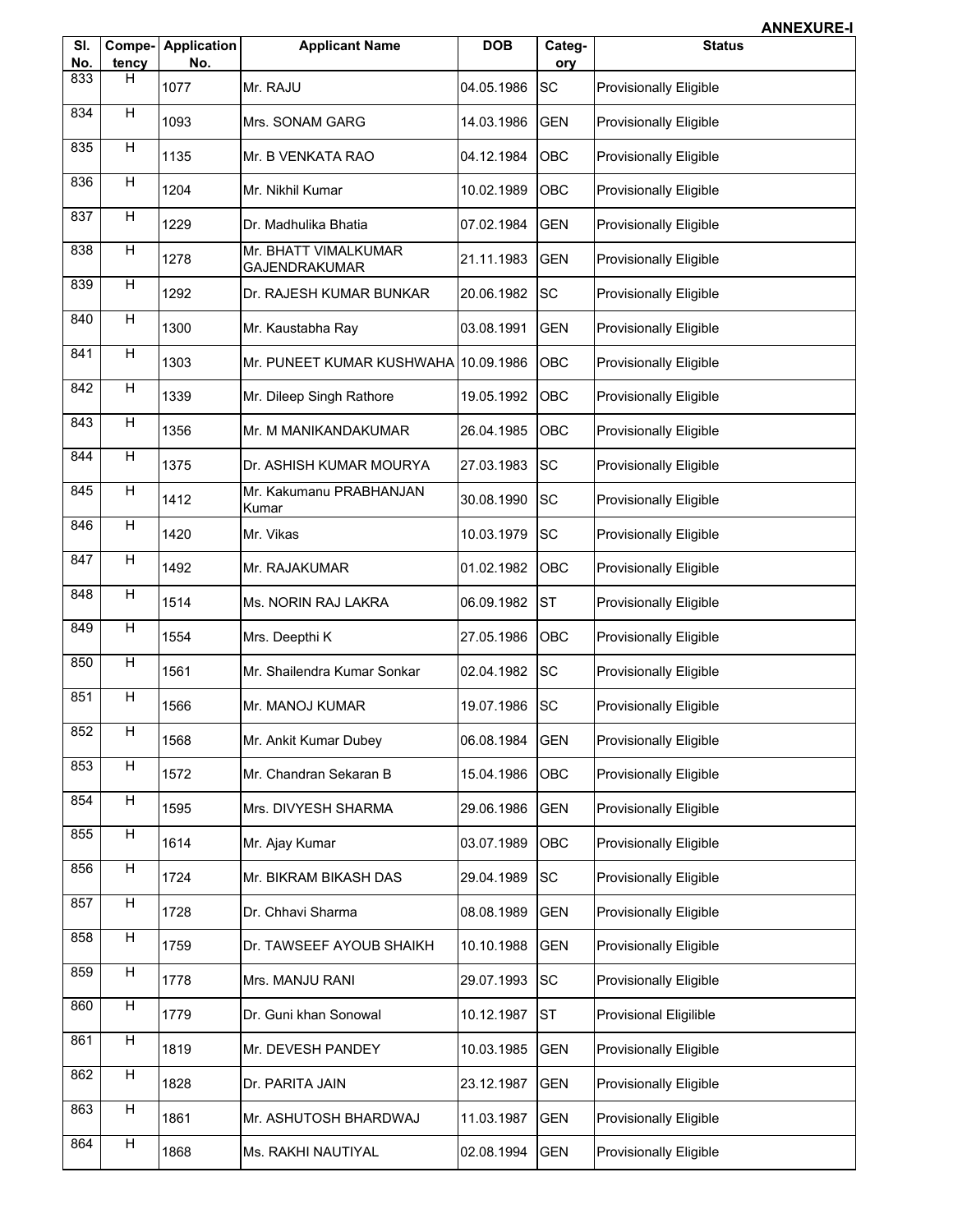|            |                 |                           |                                         |            |               | <b>ANNEXURE-I</b>             |
|------------|-----------------|---------------------------|-----------------------------------------|------------|---------------|-------------------------------|
| SI.<br>No. | Compe-<br>tency | <b>Application</b><br>No. | <b>Applicant Name</b>                   | <b>DOB</b> | Categ-<br>ory | <b>Status</b>                 |
| 865        | H               | 1874                      | Mr. P GANESAN                           | 01.06.1982 | <b>SC</b>     | <b>Provisionally Eligible</b> |
| 866        | H               | 1932                      | Dr. AMIT KUMAR TYAGI                    | 05.08.1988 | <b>GEN</b>    | Provisionally Eligible        |
| 867        | H               | 1967                      | Mr. PRANJAL ROY                         | 11.11.1989 | <b>SC</b>     | Provisionally Eligible        |
| 868        | H               | 1969                      | Mr. SATYAPRAKASH SWAIN                  | 09.02.1989 | <b>GEN</b>    | Provisionally Eligible        |
| 869        | H               | 2001                      | Dr. kumari pritee                       | 20.09.1988 | <b>SC</b>     | Provisionally Eligible        |
| 870        | H               | 2008                      | Mr. MANTHENA RAGHUPATHI                 | 30.09.1988 | <b>SC</b>     | <b>Provisionally Eligible</b> |
| 871        | H               | 2015                      | Mr. PRASANJIT DEY                       | 21.02.1989 | <b>EWS</b>    | Provisionally Eligible        |
| 872        | H               | 2029                      | Mr. Vinod Kumar                         | 18.12.1981 | <b>GEN</b>    | Provisionally Eligible        |
| 873        | H               | 2041                      | Mr. Jayram Santram Maske                | 02.07.1990 | <b>SC</b>     | Provisionally Eligible        |
| 874        | H               | 2047                      | Mr. KUNDAN KUMAR                        | 04.07.1988 | OBC           | Provisionally Eligible        |
| 875        | H               | 2078                      | Ms. pankaj sharma                       | 28.09.1993 | <b>EWS</b>    | Provisionally Eligible        |
| 876        | Н               | 2091                      | Mr. Amit Bhola                          | 27.06.1983 | OBC           | <b>Provisionally Eligible</b> |
| 877        | $\overline{H}$  | 2103                      | Mr. Ravindra Yadav                      | 16.01.1985 | OBC           | <b>Provisionally Eligible</b> |
| 878        | H               | 2109                      | Mr. AMARESH KUMAR MOHANTY 10.07.1991    |            | <b>GEN</b>    | <b>Provisionally Eligible</b> |
| 879        | H               | 2141                      | Mrs. ANAMIKA SAINI                      | 03.08.1992 | OBC           | Provisionally Eligible        |
| 880        | H               | 2144                      | Dr. Naushad Varish                      | 15.07.1988 | OBC           | <b>Provisionally Eligible</b> |
| 881        | Н               | 2150                      | Mr. DHANANJAY ABHILASH<br><b>BHAGAT</b> | 14.04.1995 | <b>SC</b>     | <b>Provisionally Eligible</b> |
| 882        | Н               | 2224                      | Mr. manish gupta                        | 17.07.1989 | <b>GEN</b>    | <b>Provisionally Eligible</b> |
| 883        | $\overline{H}$  | 2261                      | Mr. Amit Tripathi                       | 03.05.1985 | <b>GEN</b>    | <b>Provisionally Eligible</b> |
| 884        | H               | 2271                      | Dr. AJAY KUMAR GUPTA                    | 25.12.1993 | <b>EWS</b>    | Provisionally Eligible        |
| 885        | Н               | 2286                      | Dr. Anand Kumar                         | 08.08.1983 | <b>SC</b>     | Provisionally Eligible        |
| 886        | H               | 2328                      | Mr. MILAN KUMAR SINGHA                  | 03.09.1990 | OBC           | Provisionally Eligible        |
| 887        | H               | 2345                      | Mrs. Swetha.G                           | 30.06.1986 | <b>GEN</b>    | Provisionally Eligible        |
| 888        | H               | 2371                      | Mr. Rahul Kumar Singh                   | 07.03.1984 | <b>GEN</b>    | <b>Provisionally Eligible</b> |
| 889        | H               | 2397                      | Mrs. Vibhakti Bagade                    | 03.08.1988 | <b>SC</b>     | Provisionally Eligible        |
| 890        | H               | 2408                      | Dr. MANYAM THAILE                       | 10.07.1988 | <b>SC</b>     | Provisionally Eligible        |
| 891        | H               | 2422                      | Mr. NARENDRA KUMAR SOLANKI 22.06.1983   |            | <b>ST</b>     | Provisionally Eligible        |
| 892        | Н               | 2447                      | Mrs. Kanagaraj M                        | 23.03.1990 | OBC           | Provisionally Eligible        |
| 893        | H               | 2474                      | Mrs. chinki kumari singh                | 05.11.1993 | OBC           | Provisionally Eligible        |
| 894        | H               | 2576                      | Mr. GAJENDRA SINGH MANDRAY 19.04.1986   |            | <b>SC</b>     | Provisionally Eligible        |
| 895        | H               | 2673                      | Ms. ANKITA MANDAL                       | 22.02.1991 | <b>GEN</b>    | Provisionally Eligible        |
| 896        | H               | 2695                      | Mr. RITESH YADUWANSHI                   | 27.08.1994 | <b>EWS</b>    | Provisionally Eligible        |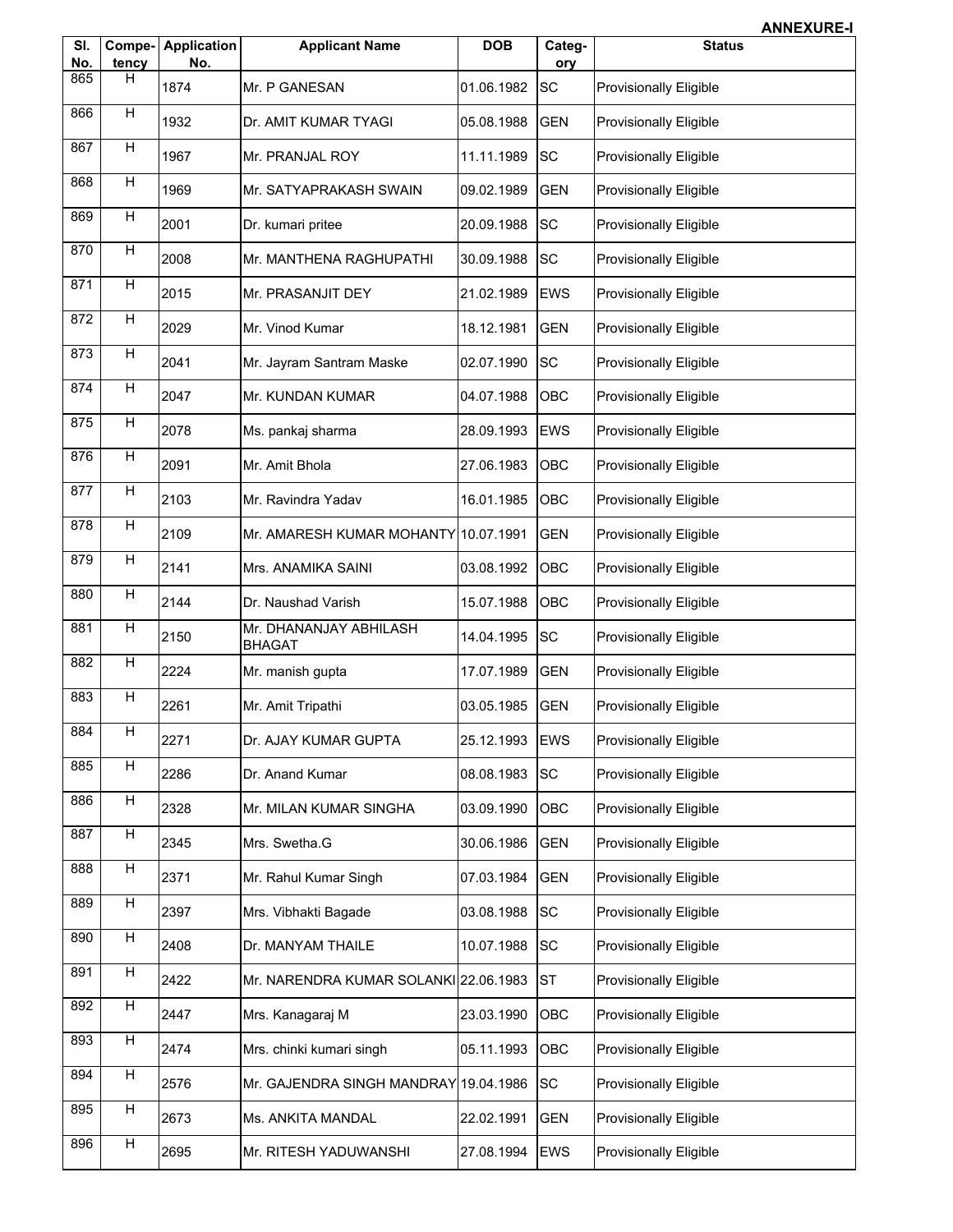|            |                 |                           |                           |            |               | <b>ANNEXURE-I</b>             |
|------------|-----------------|---------------------------|---------------------------|------------|---------------|-------------------------------|
| SI.<br>No. | Compe-<br>tency | <b>Application</b><br>No. | <b>Applicant Name</b>     | <b>DOB</b> | Categ-<br>ory | <b>Status</b>                 |
| 897        | н               | 2734                      | Mr. GUGULOTHU NAGARAJU    | 22.02.1990 | <b>ST</b>     | <b>Provisionally Eligible</b> |
| 898        | H               | 2736                      | Mr. Abhijit Debnath       | 28.03.1987 | <b>GEN</b>    | <b>Provisionally Eligible</b> |
| 899        | H               | 2806                      | Mr. VIKESH SHAKYA         | 07.09.1995 | <b>SC</b>     | <b>Provisionally Eligible</b> |
| 900        | H               | 2908                      | Mr. Ramesh                | 29.05.1988 | <b>EWS</b>    | Provisionally Eligible        |
| 901        | H               | 3012                      | Mr. Vinit Kakde           | 31.05.1984 | <b>SC</b>     | <b>Provisionally Eligible</b> |
| 902        | H               | 3039                      | Mr. Sandeep Kumar Gupta   | 29.04.1986 | <b>GEN</b>    | <b>Provisionally Eligible</b> |
| 903        | H               | 3051                      | Dr. Santosh Kumar         | 21.10.1982 | <b>SC</b>     | <b>Provisionally Eligible</b> |
| 904        | H               | 3100                      | Mrs. preeti               | 25.01.1994 | OBC           | <b>Provisionally Eligible</b> |
| 905        | Н               | 3295                      | Mr. Pawan kumar           | 05.07.1985 | OBC           | Provisionally Eligible        |
| 906        | H               | 3332                      | Mr. ABASS HASSAN          | 15.10.1990 | <b>GEN</b>    | Provisionally Eligible        |
| 907        | H               | 3372                      | Mr. B NAGARJUNA           | 09.08.1980 | OBC           | Provisionally Eligible        |
| 908        | $\overline{H}$  | 3377                      | Mrs. RITU RANI            | 18.04.1990 | <b>GEN</b>    | Provisionally Eligible        |
| 909        | H               | 3392                      | Mr. SHASHANK SAROOP       | 22.10.1986 | <b>SC</b>     | <b>Provisionally Eligible</b> |
| 910        | H               | 3432                      | Mr. Adarsh Ramakrisha     | 20.06.1988 | <b>SC</b>     | <b>Provisionally Eligible</b> |
| 911        | H               | 3530                      | Mr. AMLENDRA KUMAR        | 01.05.1987 | <b>SC</b>     | Provisionally Eligible        |
| 912        | H               | 3536                      | Mr. AMIT PURI GOSWAMI     | 08.06.1983 | OBC           | <b>Provisionally Eligible</b> |
| 913        | H               | 3556                      | Dr. NAGENDAR YERUKALA     | 15.05.1983 | OBC           | <b>Provisionally Eligible</b> |
| 914        | H               | 3572                      | Mrs. Nishi                | 31.08.1991 | <b>SC</b>     | Provisionally Eligible        |
| 915        | H               | 3613                      | Ms. Nandita Kohli         | 16.07.1995 | <b>SC</b>     | <b>Provisionally Eligible</b> |
| 916        | Н               | 3659                      | Mrs. Brij Bala Katoch     | 08.09.1986 | <b>GEN</b>    | Provisionally Eligible        |
| 917        | H               | 3664                      | Dr. Jaideep Patel         | 14.08.1983 | OBC           | <b>Provisionally Eligible</b> |
| 918        | H               | 3666                      | Dr. Aditi Sharma          | 11.12.1986 | <b>GEN</b>    | Provisionally Eligible        |
| 919        | H               | 3670                      | Mr. ashish semwal         | 14.10.1992 | <b>GEN</b>    | Provisionally Eligible        |
| 920        | H               | 3687                      | Ms. Aishwarya             | 14.12.1991 | <b>SC</b>     | Provisionally Eligible        |
| 921        | H               | 3711                      | Mrs. Ashwini Jadhav       | 26.04.1987 | <b>GEN</b>    | <b>Provisionally Eligible</b> |
| 922        | H               | 3806                      | Mrs. GURVINDER KAUR PANNU | 09.10.1990 | <b>GEN</b>    | Provisionally Eligible        |
| 923        | Н               | 3813                      | Ms. POOJA VERMA           | 10.02.1989 | OBC           | Provisionally Eligible        |
| 924        | $\overline{H}$  | 3855                      | Mr. AJEET SINGH           | 01.07.1984 | <b>SC</b>     | <b>Provisionally Eligible</b> |
| 925        | H               | 3863                      | Mr. NEERAJ VISHWAKARMA    | 25.08.1986 | OBC           | Provisionally Eligible        |
| 926        | H               | 3901                      | Dr. Sangeeta Sharma       | 29.04.1985 | <b>GEN</b>    | <b>Provisionally Eligible</b> |
| 927        | H               | 3930                      | Dr. JASVANT KUMAR         | 13.03.1982 | <b>SC</b>     | Provisionally Eligible        |
| 928        | H               | 4074                      | Mr. Vipan Kumar           | 10.01.1979 | <b>ST</b>     | Provisionally Eligible        |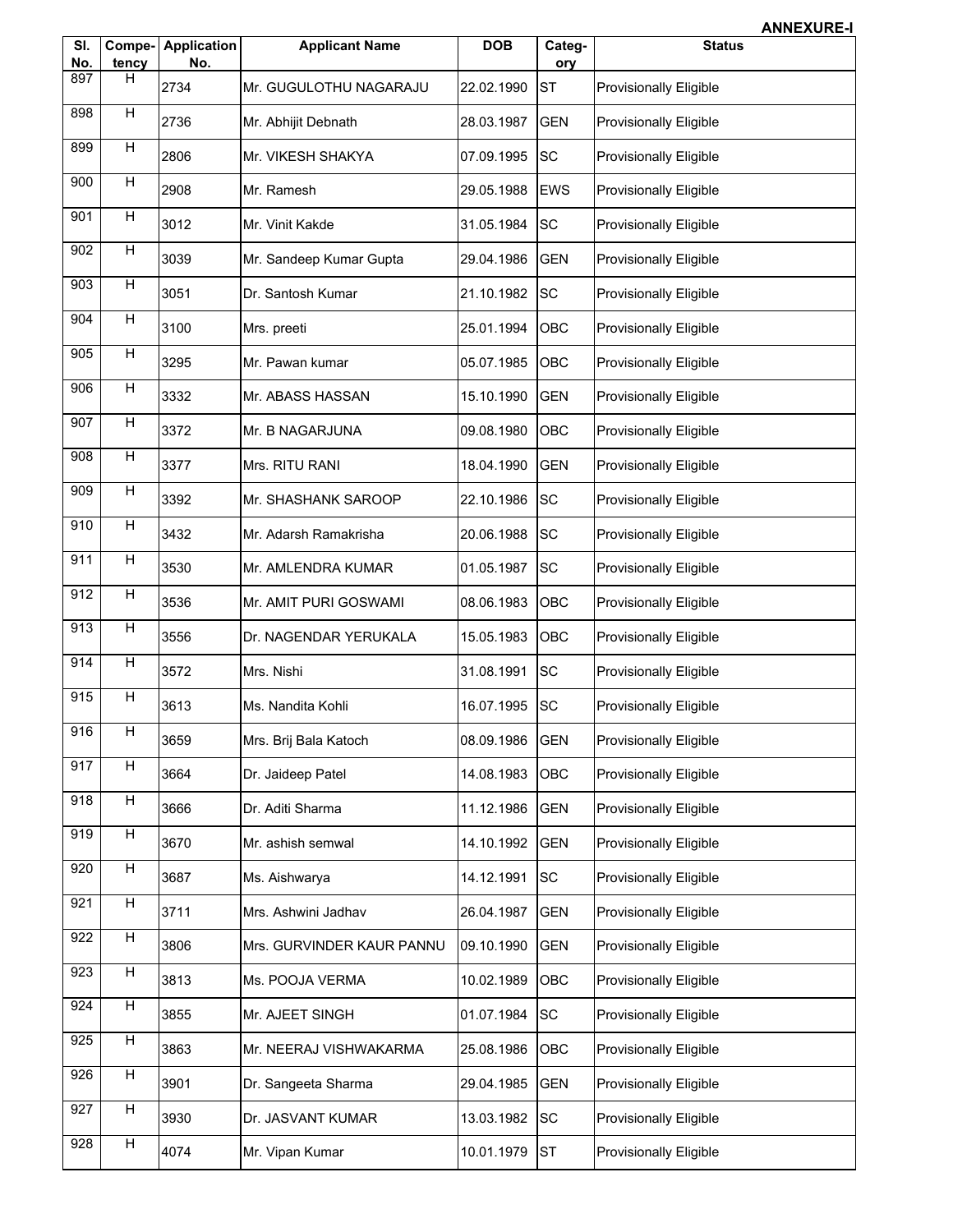|                  |                 |                           |                               |            |               | <b>ANNEXURE-I</b>             |
|------------------|-----------------|---------------------------|-------------------------------|------------|---------------|-------------------------------|
| SI.<br>No.       | Compe-<br>tency | <b>Application</b><br>No. | <b>Applicant Name</b>         | <b>DOB</b> | Categ-<br>ory | <b>Status</b>                 |
| 929              | H               | 4085                      | Mr. jatiender kumar           | 16.04.1988 | OBC           | Provisionally Eligible        |
| 930              | H               | 4114                      | Ms. TEJESWINEE K              | 24.05.1994 | <b>GEN</b>    | Provisionally Eligible        |
| 931              | H               | 4117                      | Ms. PRACHI ARORA              | 09.08.1990 | <b>GEN</b>    | Provisionally Eligible        |
| 932              | H               | 4118                      | Mr. KHUSHWANT SINGH           | 09.01.1990 | OBC           | Provisionally Eligible        |
| 933              | H               | 4126                      | Dr. Jyoti                     | 10.09.1986 | <b>GEN</b>    | Provisionally Eligible        |
| 934              | H               | 4162                      | Mrs. ANJALI GUPTA             | 30.08.1990 | <b>GEN</b>    | Provisionally Eligible        |
| 935              | H               | 4346                      | Dr. Rashmi                    | 02.03.1984 | <b>GEN</b>    | Provisionally Eligible        |
| 936              | H               | 4412                      | Ms. RAJANI KUMARI             | 25.06.1990 | <b>SC</b>     | Provisionally Eligible        |
| 937              | H               | 4440                      | Mrs. Pratibha                 | 05.02.1990 | OBC           | Provisionally Eligible        |
| 938              | H               | 4465                      | Mr. yadveer singh             | 12.07.1990 | <b>SC</b>     | Provisionally Eligible        |
| 939              | H               | 4469                      | Mr. Chakrapani Bhardwaj       | 03.02.1990 | <b>GEN</b>    | Provisionally Eligible        |
| 940              | H               | 4473                      | Mrs. Manisha Kumari Rajoriya  | 24.09.1991 | <b>SC</b>     | <b>Provisionally Eligible</b> |
| 941              | $\overline{H}$  | 4613                      | Mrs. SUPRIYA KUMARI           | 21.09.1989 | <b>GEN</b>    | Provisionally Eligible        |
| 942              | H               | 4614                      | Dr. RAMESH SAHA               | 24.09.1989 | OBC           | Provisionally Eligible        |
| 943              | H               | 4634                      | Mrs. RITU RAMRANI ACHHARYA    | 14.09.1987 | <b>EWS</b>    | Provisionally Eligible        |
| 944              | H               | 4655                      | Dr. PRAGYA KUCHHAL            | 01.08.1986 | <b>GEN</b>    | Provisionally Eligible        |
| 945              | H               | 4656                      | Mr. SUDHAKAR                  | 15.07.1985 | <b>GEN</b>    | Provisionally Eligible        |
| 946              | H               | 4754                      | Mr. AMIT SETH                 | 09.07.1985 | OBC           | Provisionally Eligible        |
| 947              | $\overline{H}$  | 4781                      | Mr. PUNEET DAHIYA             | 29.03.1983 | <b>GEN</b>    | Provisionally Eligible        |
| 948              | H               | 4803                      | Dr. Mohd Shameem              | 12.06.1988 | <b>GEN</b>    | Provisionally Eligible        |
| 949              | H               | 4804                      | Mrs. Ankita Mittal            | 08.05.1992 | <b>GEN</b>    | Provisionally Eligible        |
| 950              | H               | 4811                      | Mrs. Dhanashree Goapl wadnere | 24.05.1989 | OBC           | Provisionally Eligible        |
| 951              | H               | 4879                      | Mr. SATISH KUMAR RAY          | 23.04.1984 | <b>GEN</b>    | Provisionally Eligible        |
| 952              | H               | 4888                      | Dr. KAVITA                    | 17.12.1984 | <b>GEN</b>    | Provisionally Eligible        |
| 953              | H               | 4897                      | Mr. PANKAJ ACHARYA            | 11.11.1982 | <b>GEN</b>    | Provisionally Eligible        |
| 954              | H               | 4923                      | Mrs. BHANUMATHI               | 02.09.1987 | OBC           | Provisionally Eligible        |
| 955              | H               | 4940                      | Ms. Indu Dohare               | 19.11.1991 | <b>SC</b>     | Provisionally Eligible        |
| 956              | H               | 4946                      | Dr. VIJAY KUMAR YADAV         | 03.02.1992 | OBC           | Provisionally Eligible        |
| $\overline{957}$ | $\overline{H}$  | 5039                      | Mrs. Gunjan Behl              | 17.03.1983 | <b>GEN</b>    | Provisionally Eligible        |
| 958              | H               | 5048                      | Ms. Mardaka G Shullai         | 27.11.1988 | <b>ST</b>     | Provisionally Eligible        |
| 959              | H               | 5094                      | Ms. Ankita Anant Shinde       | 07.06.1995 | OBC           | Provisionally Eligible        |
| 960              | H               | 5101                      | Mr. nikhilesh t               | 21.03.1982 | OBC           | Provisionally Eligible        |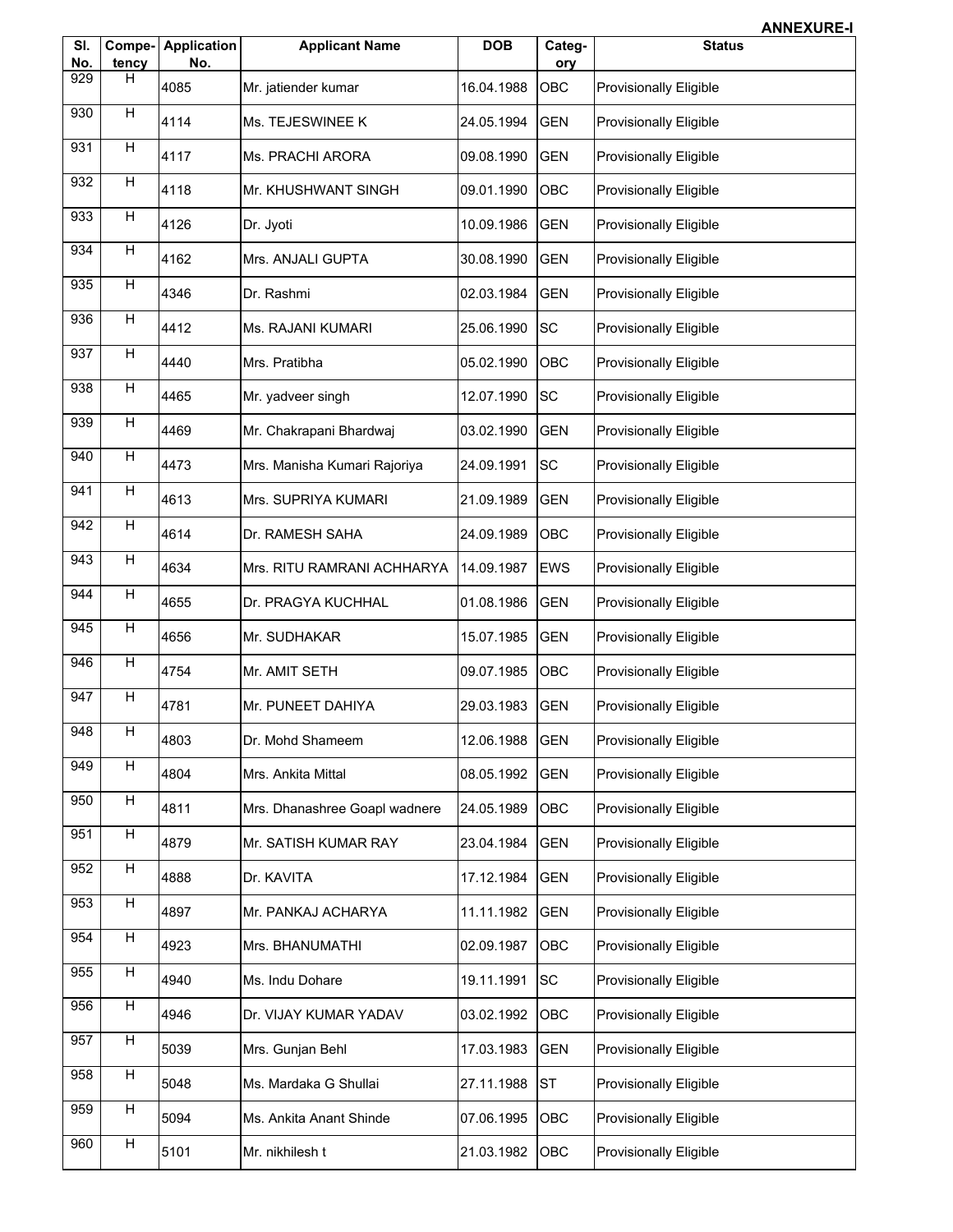|            |                 |                           |                           |            |               | <b>ANNEXURE-I</b>             |
|------------|-----------------|---------------------------|---------------------------|------------|---------------|-------------------------------|
| SI.<br>No. | Compe-<br>tency | <b>Application</b><br>No. | <b>Applicant Name</b>     | <b>DOB</b> | Categ-<br>ory | <b>Status</b>                 |
| 961        | H               | 5128                      | Mrs. TANVI SHARMA         | 27.02.1989 | <b>GEN</b>    | <b>Provisionally Eligible</b> |
| 962        | H               | 5147                      | Mr. SACHIN DEVCHAND MORE  | 26.12.1982 | <b>SC</b>     | <b>Provisionally Eligible</b> |
| 963        | H               | 5163                      | Dr. Kajal Rai             | 01.10.1983 | <b>GEN</b>    | Provisionally Eligible        |
| 964        | H               | 5166                      | Mr. yash sharma           | 02.09.1992 | <b>GEN</b>    | <b>Provisionally Eligible</b> |
| 965        | H               | 5194                      | Mr. Deepak Kumar          | 09.04.1984 | <b>GEN</b>    | Provisionally Eligible        |
| 966        | H               | 5200                      | Mr. Manish Kumar          | 21.06.1982 | OBC           | Provisionally Eligible        |
| 967        | H               | 5262                      | Mr. ramphal maurya        | 02.01.1988 | OBC           | <b>Provisionally Eligible</b> |
| 968        | H               | 5280                      | Mr. JAI KUMAR             | 09.03.1986 | <b>SC</b>     | Provisionally Eligible        |
| 969        | H               | 5283                      | Mr. JAI PRAKASH CHARAN    | 30.10.1988 | OBC           | Provisionally Eligible        |
| 970        | H               | 5298                      | Mrs. RUCHI                | 17.07.1991 | OBC           | Provisionally Eligible        |
| 971        | H               | 5323                      | Ms. Purabi choudhury      | 01.08.1990 | <b>EWS</b>    | <b>Provisionally Eligible</b> |
| 972        | H               | 5347                      | Mr. BHASKAR KAMAL BAISHYA | 22.02.1990 | <b>SC</b>     | <b>Provisionally Eligible</b> |
| 973        | H               | 5454                      | Mr. SANDEEP WADEKAR       | 12.12.1984 | <b>SC</b>     | <b>Provisionally Eligible</b> |
| 974        | H               | 5490                      | Dr. Prasanta Majumdar     | 17.10.1977 | <b>SC</b>     | <b>Provisionally Eligible</b> |
| 975        | H               | 5491                      | Dr. Amit Kumar Roy        | 27.11.1989 | <b>SC</b>     | Provisionally Eligible        |
| 976        | H               | 5555                      | Mr. KIRAN DHANRAJ SALUNKE | 16.05.1983 | <b>ST</b>     | Provisionally Eligible        |
| 977        | H               | 5569                      | Mr. HEMANT KUMAR APAT     | 30.01.1984 | OBC           | Provisionally Eligible        |
| 978        | H               | 5627                      | Mrs. Manu Gupta           | 28.08.1988 | <b>GEN</b>    | Provisionally Eligible        |
| 979        | $\overline{H}$  | 5637                      | Mr. Priyabrata Das        | 27.07.1990 | <b>SC</b>     | <b>Provisionally Eligible</b> |
| 980        | H               | 5641                      | Mr. Anurag Agarwal        | 25.07.1985 | <b>GEN</b>    | <b>Provisionally Eligible</b> |
| 981        | H               | 5652                      | Dr. S. Suresh             | 05.04.1985 | OBC           | Provisionally Eligible        |
| 982        | H               | 5663                      | Mr. Aditya Bakshi         | 11.12.1988 | <b>GEN</b>    | Provisionally Eligible        |
| 983        | H               | 5721                      | Ms. Neetu Singh           | 20.06.1982 | <b>SC</b>     | <b>Provisionally Eligible</b> |
| 984        | H               | 5729                      | Dr. Om Prakash Sharma     | 10.05.1983 | OBC           | Provisionally Eligible        |
| 985        | H               | 5738                      | Mrs. RICHA VATS           | 16.06.1989 | <b>GEN</b>    | Provisionally Eligible        |
| 986        | H               | 5823                      | Ms. Deepika Nadar         | 29.01.1990 | OBC           | <b>Provisionally Eligible</b> |
| 987        | H               | 5837                      | Ms. NEHA                  | 25.09.1990 | <b>GEN</b>    | Provisionally Eligible        |
| 988        | H               | 5855                      | Mr. PREMNARAYAN ARYA      | 02.07.1983 | <b>SC</b>     | Provisionally Eligible        |
| 989        | H               | 5882                      | Dr. Priyank Jain          | 04.06.1984 | <b>GEN</b>    | Provisionally Eligible        |
| 990        | H               | 5909                      | Ms. Anjali Singh          | 27.01.1988 | <b>GEN</b>    | <b>Provisionally Eligible</b> |
| 991        | H               | 5916                      | Mr. Bhuvnesh Kumar        | 10.05.1989 | OBC           | Provisionally Eligible        |
| 992        | H               | 5917                      | Mr. Sanjeev Kumar         | 22.08.1983 | <b>SC</b>     | Provisionally Eligible        |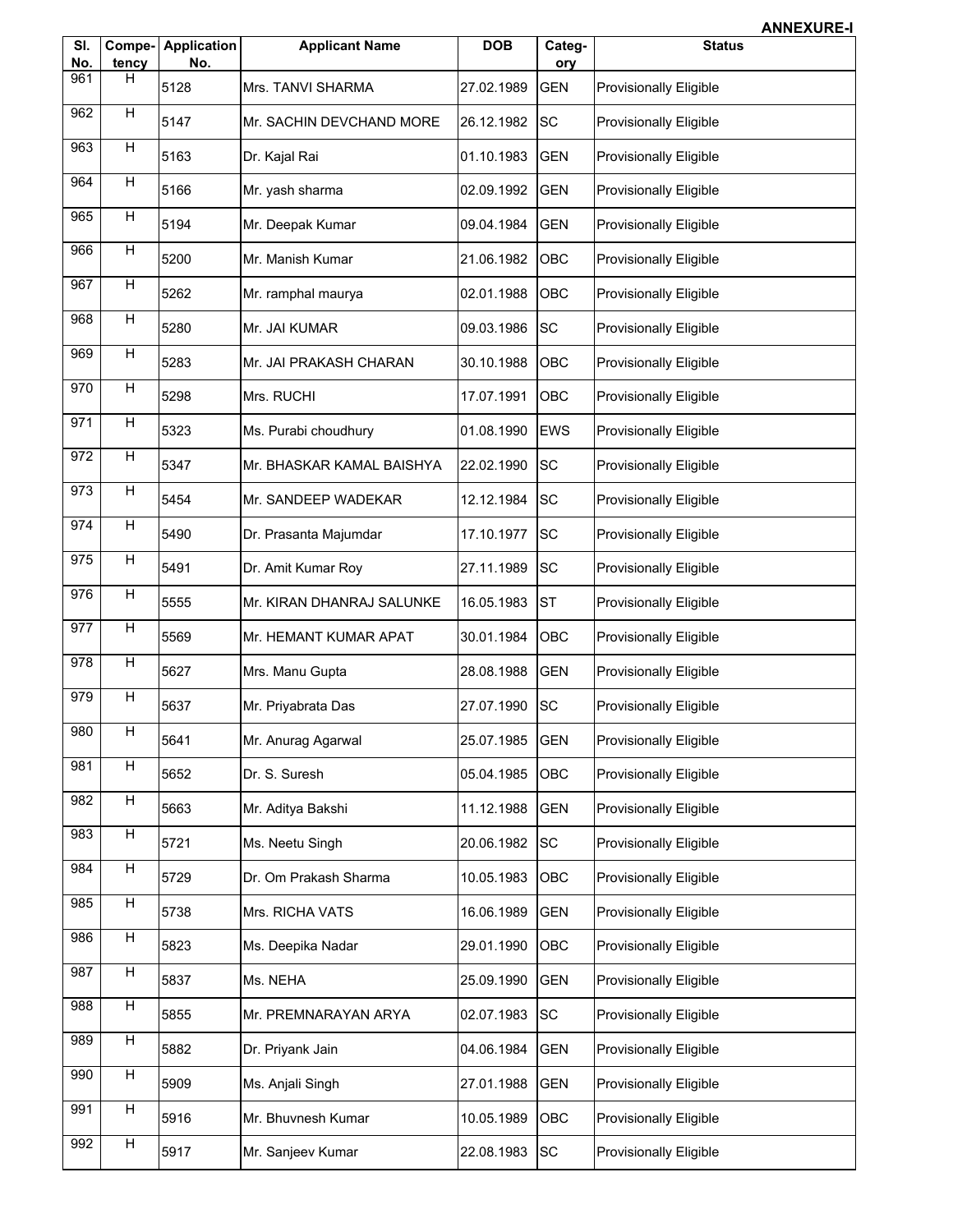|            |                 |                           |                                |            |               | <b>ANNEXURE-I</b>             |
|------------|-----------------|---------------------------|--------------------------------|------------|---------------|-------------------------------|
| SI.<br>No. | Compe-<br>tency | <b>Application</b><br>No. | <b>Applicant Name</b>          | <b>DOB</b> | Categ-<br>ory | <b>Status</b>                 |
| 993        | H               | 5918                      | Mrs. SHIVANI SHARMA            | 04.02.1985 | <b>GEN</b>    | <b>Provisionally Eligible</b> |
| 994        | Н               | 5929                      | Mrs. DEVIKA BAJETHA            | 14.04.1988 | <b>GEN</b>    | Provisionally Eligible        |
| 995        | Н               | 5940                      | Mrs. MERLIN GETHSY D           | 06.06.1988 | <b>GEN</b>    | <b>Provisionally Eligible</b> |
| 996        | H               | 5946                      | Mr. Sagar Choudhary            | 15.12.1985 | OBC           | <b>Provisionally Eligible</b> |
| 997        | н               | 5948                      | Ms. Vandana Shakya             | 12.11.1992 | <b>SC</b>     | <b>Provisionally Eligible</b> |
| 998        | Н               | 5985                      | Mr. Sandeep Kumar Maurya       | 22.07.1986 | OBC           | <b>Provisionally Eligible</b> |
| 999        | H               | 6006                      | Mr. Navaneethakrishnan P       | 03.02.1990 | <b>GEN</b>    | <b>Provisionally Eligible</b> |
| 1000       | H               | 6052                      | Mr. Munirathinam.T             | 02.09.1981 | <b>ST</b>     | Provisionally Eligible        |
| 1001       | H               | 6057                      | Mr. SOLANKI AMIT DESAIBHAI     | 30.05.1985 | <b>SC</b>     | <b>Provisionally Eligible</b> |
| 1002       | H               | 6062                      | Mr. AJIT KUMAR PASAYAT         | 18.12.1982 | <b>GEN</b>    | Provisionally Eligible        |
| 1003       | H               | 6063                      | Mrs. VANDANA TRIPATHI          | 31.05.1986 | <b>GEN</b>    | <b>Provisionally Eligible</b> |
| 1004       | н               | 6074                      | Ms. Partibha Yadav             | 10.07.1980 | OBC           | Provisionally Eligible        |
| 1005       | H               | 6110                      | Mr. Suresh Kumar Jha           | 17.08.1984 | <b>GEN</b>    | Provisionally Eligible        |
| 1006       | H               | 6154                      | Mr. Anubhava Srivastava        | 04.02.1992 | <b>GEN</b>    | Provisionally Eligible        |
| 1007       | H               | 6182                      | Ms. Amruta Chandrakant Amune   | 19.03.1989 | OBC           | <b>Provisionally Eligible</b> |
| 1008       | H               | 6228                      | Mrs. Namita Yadav              | 01.07.1987 | OBC           | Provisionally Eligible        |
| 1009       | H               | 6238                      | Ms. Mamtesh                    | 23.04.1992 | <b>GEN</b>    | Provisionally Eligible        |
| 1010       | Н               | 6245                      | Mr. PANKAJ KUMAR               | 01.03.1992 | <b>ST</b>     | Provisionally Eligible        |
| 1011       | $\overline{H}$  | 6257                      | Dr. Manjeet Singh              | 19.06.1988 | <b>SC</b>     | <b>Provisionally Eligible</b> |
| 1012       | Н               | 6264                      | Ms. Bidisha Goswami            | 01.12.1993 | <b>EWS</b>    | Provisionally Eligible        |
| 1013       | H               | 6279                      | Ms. Sweety                     | 01.01.1992 | <b>GEN</b>    | Provisionally Eligible        |
| 1014       | н               | 6283                      | Mr. Atul Rastogi               | 12.01.1985 | OBC           | Provisionally Eligible        |
| 1015       | H               | 6314                      | Ms. Anjum                      | 27.11.1992 | SC            | Provisionally Eligible        |
| 1016       | Н               | 6316                      | Mrs. Rinki Chauhan             | 28.09.1986 | <b>GEN</b>    | Provisionally Eligible        |
| 1017       | Н               | 6318                      | Ms. Bhawna Singh               | 22.07.1994 | <b>SC</b>     | <b>Provisionally Eligible</b> |
| 1018       | H               | 6338                      | Mr. Gajendra kumar             | 14.09.1990 | SC            | <b>Provisionally Eligible</b> |
| 1019       | H               | 6346                      | Ms. Rashika Bangroo            | 11.02.1993 | <b>GEN</b>    | Provisionally Eligible        |
| 1020       | Н               | 6351                      | Dr. Aishwarya Sagar Anand Ukey | 20.09.1983 | <b>SC</b>     | <b>Provisionally Eligible</b> |
| 1021       | H               | 6364                      | Ms. KHUSHBU BHOJRAJ KUKDE      | 12.03.1991 | OBC           | Provisionally Eligible        |
| 1022       | H               | 6370                      | Mr. PANKAJ KUMAR MAHTO         | 14.11.1981 | <b>SC</b>     | <b>Provisionally Eligible</b> |
| 1023       | Н               | 6387                      | Mrs. POOJA DAHIYA              | 19.09.1988 | <b>GEN</b>    | <b>Provisionally Eligible</b> |
| 1024       | н               | 6391                      | Mr. Binay Kumar Yadav          | 03.04.1987 | OBC           | <b>Provisionally Eligible</b> |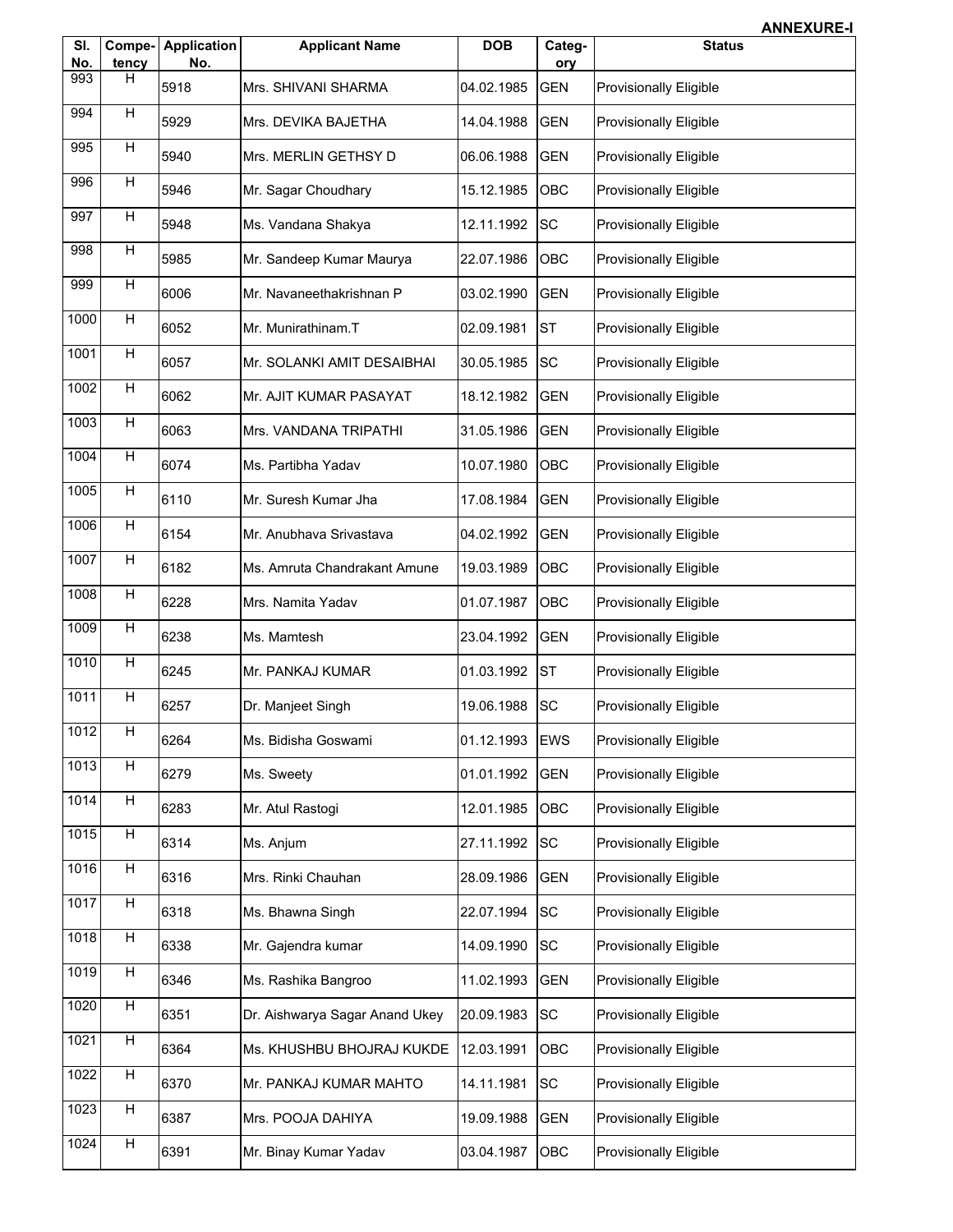|            |                 |                           |                                            |            |               | <b>ANNEXURE-I</b>             |
|------------|-----------------|---------------------------|--------------------------------------------|------------|---------------|-------------------------------|
| SI.<br>No. | Compe-<br>tency | <b>Application</b><br>No. | <b>Applicant Name</b>                      | <b>DOB</b> | Categ-<br>ory | <b>Status</b>                 |
| 1025       | н               | 6396                      | Mr. Hemant Kumar Diwakar                   | 08.04.1988 | <b>SC</b>     | <b>Provisionally Eligible</b> |
| 1026       | H               | 6398                      | Ms. MENAKA GANDHI J                        | 06.10.1988 | <b>SC</b>     | <b>Provisionally Eligible</b> |
| 1027       | H               | 6408                      | Mr. Pavitar Singh                          | 12.11.1985 | OBC           | <b>Provisionally Eligible</b> |
| 1028       | H               | 6414                      | Ms. RUPINDER KAUR                          | 22.06.1991 | <b>SC</b>     | Provisionally Eligible        |
| 1029       | H               | 6417                      | Dr. AKHILESH KUMAR                         | 12.09.1988 | OBC           | <b>Provisionally Eligible</b> |
| 1030       | H               | 6423                      | Mr. Himadri Bhusan Girija Sankar<br>Bhuyan | 05.08.1983 | <b>GEN</b>    | Provisionally Eligible        |
| 1031       | H               | 6429                      | Ms. Megha sharma                           | 13.08.1992 | <b>GEN</b>    | Provisionally Eligible        |
| 1032       | H               | 6444                      | Mr. Ponjit Borgohain                       | 11.12.1990 | OBC           | Provisionally Eligible        |
| 1033       | H               | 6453                      | Dr. Sahil Dalal                            | 29.09.1992 | <b>GEN</b>    | Provisionally Eligible        |
| 1034       | H               | 6493                      | Mr. Pranav Sharma                          | 06.03.1994 | <b>EWS</b>    | Provisionally Eligible        |
| 1035       | H               | 6533                      | Mr. KAPIL KUMAR SONI                       | 10.10.1985 | OBC           | Provisionally Eligible        |
| 1036       | H               | 6538                      | Ms. ANJALY CHAUHAN                         | 18.07.1991 | OBC           | Provisionally Eligible        |
| 1037       | H               | 6552                      | Mrs. Chinu                                 | 26.06.1991 | <b>GEN</b>    | <b>Provisionally Eligible</b> |
| 1038       | H               | 6556                      | Mrs. ANUPAM RAINA                          | 08.09.1986 | <b>GEN</b>    | Provisionally Eligible        |
| 1039       | H               | 6564                      | Mr. Junied Khalid Khan                     | 24.05.1988 | <b>GEN</b>    | Provisionally Eligible        |
| 1040       | H               | 6566                      | Mr. Rahul Jain                             | 26.09.1990 | <b>GEN</b>    | Provisionally Eligible        |
| 1041       | H               | 6571                      | Mr. Devanand Meena                         | 01.01.1984 | <b>ST</b>     | <b>Provisionally Eligible</b> |
| 1042       | H               | 6604                      | Mr. Neeraj Arya                            | 07.10.1987 | <b>SC</b>     | Provisionally Eligible        |
| 1043       | H               | 6607                      | Mr. Samit Kumar                            | 13.10.1981 | OBC           | <b>Provisionally Eligible</b> |
| 1044       | Н               | 6625                      | Ms. Banalaxmi Brahma                       | 13.11.1992 | <b>ST</b>     | Provisionally Eligible        |
| 1045       | H               | 6648                      | Mr. SANDEEP KUMAR SHARMA                   | 10.07.1984 | <b>GEN</b>    | <b>Provisionally Eligible</b> |
| 1046       | H               | 6652                      | Dr. ANANYA ROY                             | 22.04.1988 | <b>GEN</b>    | <b>Provisionally Eligible</b> |
| 1047       | H               | 6671                      | Mr. SACHIN KUMAR<br>SRIVASTAVA             | 12.12.1983 | <b>GEN</b>    | <b>Provisionally Eligible</b> |
| 1048       | H               | 6680                      | Mr. Idris Afzal Shah                       | 19.10.1986 | <b>GEN</b>    | <b>Provisionally Eligible</b> |
| 1049       | H               | 6688                      | Mr. Jasheer Shihab TV                      | 23.06.1990 | OBC           | <b>Provisionally Eligible</b> |
| 1050       | H               | 6694                      | Dr. Anu Bajaj                              | 11.12.1989 | <b>GEN</b>    | Provisionally Eligible        |
| 1051       | H               | 6695                      | Mr. MOHIT DAYAL                            | 20.10.1991 | <b>SC</b>     | <b>Provisionally Eligible</b> |
| 1052       | $\overline{H}$  | 6701                      | Mr. Vikrant Shokeen                        | 07.01.1988 | <b>GEN</b>    | <b>Provisionally Eligible</b> |
| 1053       | H               | 6724                      | Ms. MANMEET KAUR                           | 01.02.1989 | <b>GEN</b>    | Provisionally Eligible        |
| 1054       | H               | 6727                      | Mr. KRISHNANAND MISHRA                     | 10.02.1992 | <b>GEN</b>    | <b>Provisionally Eligible</b> |
| 1055       | H               | 6738                      | Mr. Nikhil Chaurasia                       | 21.06.1987 | OBC           | Provisionally Eligible        |
| 1056       | H               | 6751                      | Mr. Amresh singh                           | 15.05.1990 | <b>GEN</b>    | Provisionally Eligible        |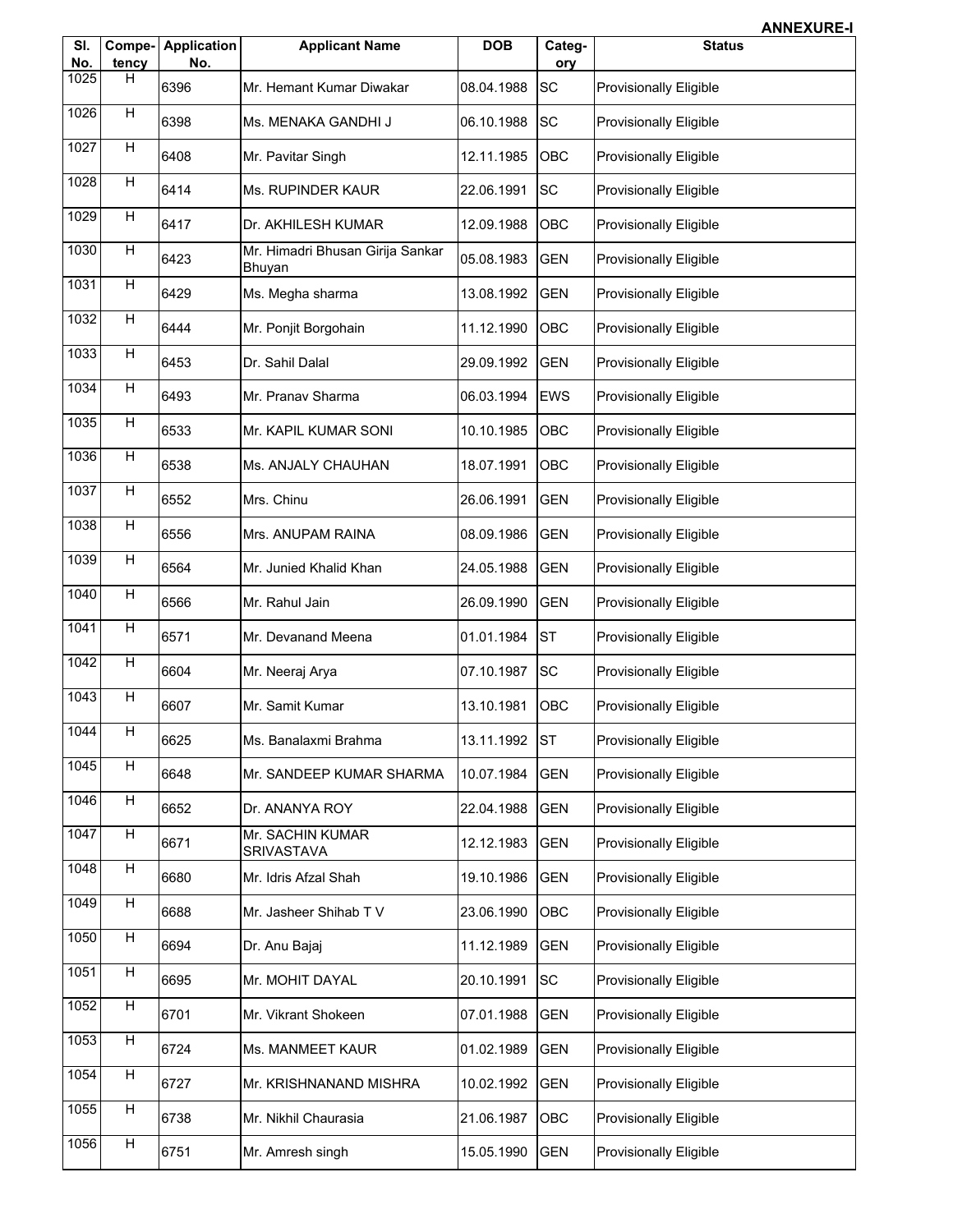|            |                 |                           |                              |            |               | <b>ANNEXURE-I</b>                                                                                                                                                                                                  |
|------------|-----------------|---------------------------|------------------------------|------------|---------------|--------------------------------------------------------------------------------------------------------------------------------------------------------------------------------------------------------------------|
| SI.<br>No. | Compe-<br>tency | <b>Application</b><br>No. | <b>Applicant Name</b>        | <b>DOB</b> | Categ-<br>ory | <b>Status</b>                                                                                                                                                                                                      |
| 1057       | H               | 6752                      | Dr. MAHENDRA PRATAP YADAV    | 05.09.1982 | OBC           | Provisionally Eligible                                                                                                                                                                                             |
| 1058       | H               | 6754                      | Mrs. SANA ALI                | 09.07.1992 | <b>EWS</b>    | <b>Provisionally Eligible</b>                                                                                                                                                                                      |
| 1059       | H               | 6765                      | Mr. Deepak Kumar             | 31.10.1986 | OBC           | Provisionally Eligible                                                                                                                                                                                             |
| 1060       | H               | 6768                      | Mr. Sachin Kumar Agrawal     | 26.05.1992 | <b>GEN</b>    | <b>Provisionally Eligible</b>                                                                                                                                                                                      |
| 1061       | H               | 6772                      | Mr. VIKAS KUMAR SINHA        | 20.04.1983 | <b>GEN</b>    | <b>Provisionally Eligible</b>                                                                                                                                                                                      |
| 1062       | H               | 6773                      | Mr. ASHISH KUMAR RAIKWAR     | 12.10.1984 | OBC           | Provisionally Eligible                                                                                                                                                                                             |
| 1063       | H               | 6784                      | Mr. Mohit Sahlot             | 15.08.1994 | <b>GEN</b>    | <b>Provisionally Eligible</b>                                                                                                                                                                                      |
| 1064       | H               | 6789                      | Mrs. MINAKSHI SONI           | 26.06.1987 | OBC           | <b>Provisionally Eligible</b>                                                                                                                                                                                      |
| 1065       | H               | 6803                      | Mr. ROHIT KUMAR TIWARI       | 11.07.1988 | <b>GEN</b>    | <b>Provisionally Eligible</b>                                                                                                                                                                                      |
| 1066       | H               | 6807                      | Dr. Surendra Kumar           | 14.07.1989 | <b>SC</b>     | <b>Provisionally Eligible</b>                                                                                                                                                                                      |
| 1067       | H               | 6813                      | Mr. TAPAN KUMAR NAYAK        | 15.04.1982 | <b>GEN</b>    | <b>Provisionally Eligible</b>                                                                                                                                                                                      |
| 1068       | H               | 6820                      | Ms. Anupama Jain             | 17.10.1987 | <b>GEN</b>    | <b>Provisionally Eligible</b>                                                                                                                                                                                      |
| 1069       | H               | 6821                      | Mrs. Priyanka Upadhyay Joshi | 09.06.1985 | <b>GEN</b>    | <b>Provisionally Eligible</b>                                                                                                                                                                                      |
| 1070       | H               | 6824                      | Mr. Shatrughna Pathak        | 21.08.1991 | <b>GEN</b>    | Provisionally Eligible                                                                                                                                                                                             |
| 1071       | H               | 6838                      | Dr. Juhi Jain                | 20.10.1982 | <b>GEN</b>    | <b>Provisionally Eligible</b>                                                                                                                                                                                      |
| 1072       | H               | 6846                      | Mr. Ashish semwal            | 14.10.1992 | <b>EWS</b>    | Provisionally Eligible                                                                                                                                                                                             |
| 1073       | H               | 6848                      | Mr. KESHAV KUMAR TIWARI      | 01.12.1991 | <b>GEN</b>    | Provisionally Eligible                                                                                                                                                                                             |
| 1074       | H               | 1217                      | Mrs. Vinita Soni             | 18.07.1990 | <b>OBC</b>    | Provisionally<br>Eligible<br>OBC<br>$\sim$<br>creamy<br>certificate<br>is<br>of<br>2014,<br>Provisionnaly<br>Eligible                                                                                              |
| 1075       | $\overline{H}$  | 1430                      | Dr. Muthulakshmi             | 02.03.1979 | <b>OBC</b>    | Provisionally Eligilible: - Need to submit the<br>lastest OBC certificate as per Gol format.<br>Need to submiy experience certificate                                                                              |
| 1076       | H               | 1490                      | Dr. Swatantra Kumar Sahu     | 15.08.1986 | OBC           | Provissionally<br>Eligible:<br>Subject<br>to<br>submission of Guest faculty experience<br>certificate as per Section D (general<br>Instruction) Point no 11 of Advt no. 07/<br>Assistant professor/ Contract/2021  |
| 1077       | H               | 1529                      | Dr. SWETA KUMARI             | 07.08.1985 | OBC           | Provisionally Eligible: - Need to provide<br>Recent OBC certificate as per Gol format                                                                                                                              |
| 1078       | H               | 1679                      | Mr. Manas Sahoo              | 05.06.1996 | OBC           | Provissionally<br>Eligible:<br>Subject<br>tol<br>submission of Guest faculty experience<br>certificate as per Section D (general<br>Instruction) Point no 11 of Advt no. 07/<br>Assistant professor/ Contract/2021 |
| 1079       | H               | 2072                      | Dr. SHIV PRASAD              | 20.09.1980 | SC            | Provissionally<br>Eligible<br>Application<br>$\sim$<br>Through Proper Channel and Vigilance<br>Clearnce should be provided                                                                                         |
| 1080       | H               | 2377                      | Ms. Sarla                    | 02.03.1983 | <b>SC</b>     | Provisionally Eligilible: - Need to submit<br>PG degree certificate.                                                                                                                                               |
| 1081       | H               | 2584                      | Mr. Praveen Goyal            | 03.06.1979 | <b>SC</b>     | Provisionally Eligilible: - Need to submit<br>PG degree certificate.                                                                                                                                               |
| 1082       | H               | 2717                      | Mr. SURENDRA SOLANKI         | 25.08.1990 | <b>SC</b>     | Provissionally<br>Eligible:<br>Subject<br>to<br>submission<br>Reserch<br>experience<br>of<br>certificate                                                                                                           |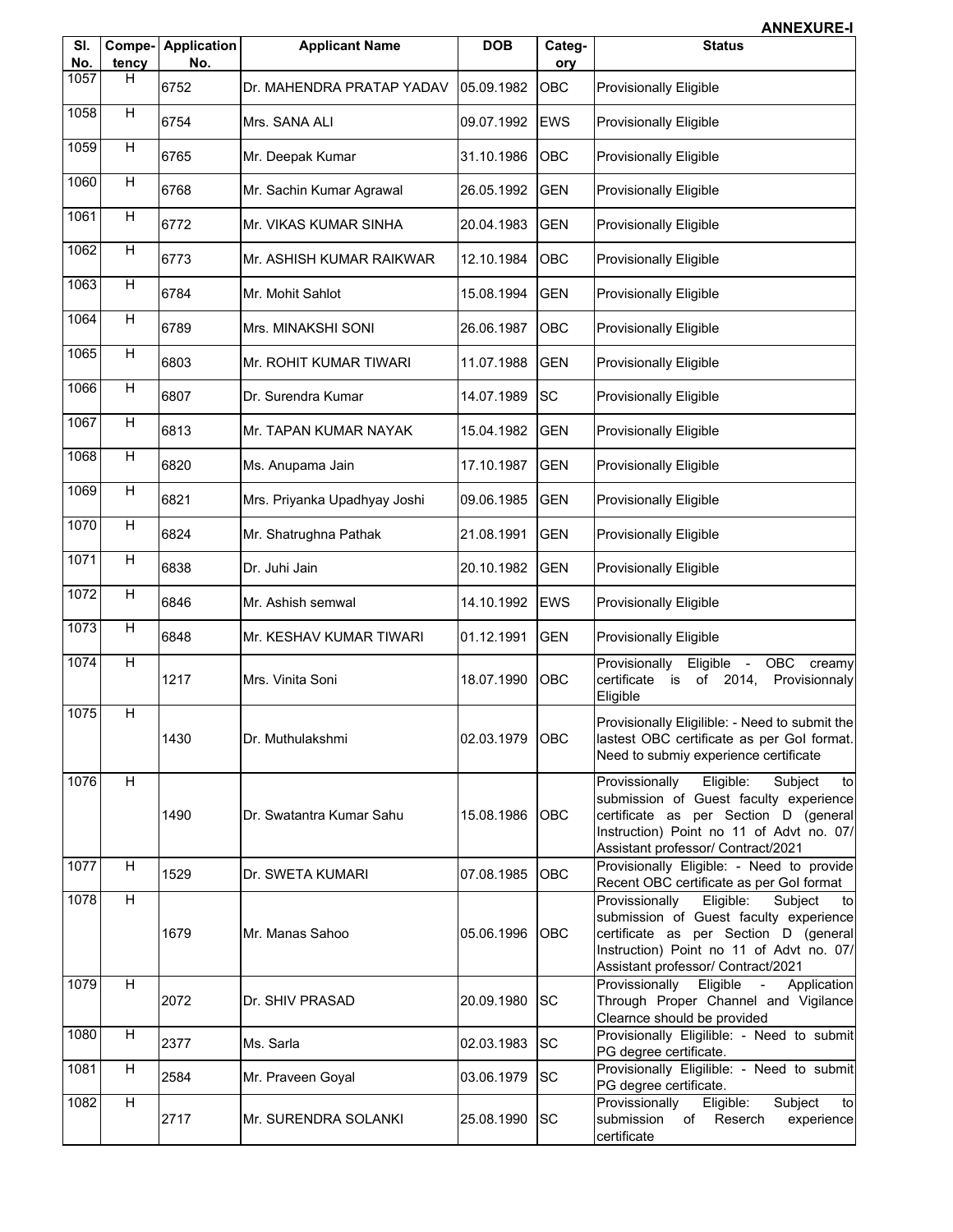| SI.         |             | <b>Compe-</b> Application<br>No. | <b>Applicant Name</b>                 | <b>DOB</b> | Categ-     | <b>Status</b>                                                                                                                                                                                                                                                   |
|-------------|-------------|----------------------------------|---------------------------------------|------------|------------|-----------------------------------------------------------------------------------------------------------------------------------------------------------------------------------------------------------------------------------------------------------------|
| No.<br>1083 | tency<br>H. |                                  |                                       |            | ory        | Provissionally<br>Eligible:<br>Subject<br>tol                                                                                                                                                                                                                   |
|             |             | 3037                             | Mr. SUMIT KUMAR                       | 19.09.1990 | <b>OBC</b> | submission of Latest OBC certificate as<br>per Gol format                                                                                                                                                                                                       |
| 1084        | H           | 3228                             | Mr. SUNIL KUMAR                       | 04.03.1993 | SC         | Provisionally Eligilible: - Need to submit<br>MCA degree certificate                                                                                                                                                                                            |
| 1085        | н           | 3455                             | Ms. Shubh Lakshmi Agrwal              | 19.07.1985 | <b>GEN</b> | Provisionally Eligilible: - Need to submit<br>PG degree certificate                                                                                                                                                                                             |
| 1086        | H           | 3610                             | Mr. SHIVAM PANDEY                     | 07.07.1990 | <b>GEN</b> | Provisionally Eligilible: - Need to submit<br>PG degree certificate                                                                                                                                                                                             |
| 1087        | H           | 3618                             | Mrs. RUBY BHARTI                      | 08.05.1992 | SC         | Provisional Eligilible : Need to Submit all<br>relevent experience certificates                                                                                                                                                                                 |
| 1088        | H           | 3690                             | Ms. Shikha Gupta                      | 16.12.1991 | <b>GEN</b> | Provisionally Eligilible: - Need to Reserch<br><b>Experience Certificate</b>                                                                                                                                                                                    |
| 1089        | H           | 3753                             | Mr. KISHAN MALOTH                     | 04.03.1982 | <b>ST</b>  | Provisional Eligilible : Need to Submit PG<br>Degree certificate                                                                                                                                                                                                |
| 1090        | H           | 3814                             | Ms. Shaheen Ishrat                    | 04.09.1991 | OBC        | Provissionally<br>Eligible:<br>Subject<br>to<br>submission of Guest faculty experience<br>certificate as per Section D (general<br>Instruction) Point no 11 of Advt no. 07/<br>Assistant professor/ Contract/2021                                               |
| 1091        | H           | 4014                             | Mr. SUMIT MOHAN                       | 01.10.1995 | lsc        | Provissionally<br>Eligible:<br>Subject<br>to<br>submission of Guest faculty experience<br>certificate as per Section D (general<br>Instruction) Point no 11 of Advt no. 07/<br>Assistant professor/ Contract/2021                                               |
| 1092        | H           | 4478                             | Dr. vIDHU KIRAN                       | 09.03.1986 | <b>GEN</b> | Provissionally<br>Eligible:<br>Subject<br>to<br>submission of Guest faculty experience<br>certificate as per Section D (general<br>Instruction) Point no 11 of Advt no. 07/<br>Assistant professor/ Contract/2021                                               |
| 1093        | H           | 4577                             | Dr. VANDNA RANI VERMA                 | 01.06.1982 | OBC        | Provisionally Eligible - Need to submit<br>OBC certificate as per Gol format                                                                                                                                                                                    |
| 1094        | Н           | 4657                             | Dr. KAMLESH KUMAR VERMA               | 10.02.1980 | <b>SC</b>  | Provisionally Eligilible: - Need to submit<br>Experience certificate.                                                                                                                                                                                           |
| 1095        | H           | 4807                             | Ms. SHIVANGI SHEKHAR                  | 25.12.1989 | <b>OBC</b> | Eligible:<br>Subject<br>Provissionally<br>to<br>submission of Guest faculty experience<br>certificate as per Section D (general<br>Instruction) Point no 11 of Advt no. 07/<br>Assistant professor/ Contract/2021 and<br>Need to submit latest OBC certificate. |
| 1096        | н           | 5272                             | Ms. UMA KARMAKAR                      | 13.07.1988 | <b>GEN</b> | Provisionally Eligilible: - Need to submit<br>Experience certificate.                                                                                                                                                                                           |
| 1097        | H           | 5395                             | Mr. Ujjwal Biswas                     | 01.04.1981 | OBC        | Provisionally Eligible - OBC certificate is of<br>2017, need to submitted the latest one                                                                                                                                                                        |
| 1098        | $\mathsf H$ | 5409                             | Ms. DEEPA.S                           | 19.06.1990 | <b>OBC</b> | Provisionally Eligible - subject to providing<br>RELEVANT experience certificate                                                                                                                                                                                |
| 1099        | H           | 5442                             | Mrs. Shabnam Yasmin                   | 30.12.1990 | OBC        | Provisionally Eligilible: - Need to submit<br>Latest OBC certificate as per GOI format<br>Need to submit experience certificate.                                                                                                                                |
| 1100        | H           | 5468                             | Mr. Vipin Kumar                       | 01.07.1991 | lsc        | Eligible:<br>Provissionally<br>Subject<br>to<br>submission of Guest faculty experience<br>certificate as per Section D (general<br>Instruction) Point no 11 of Advt no. 07/<br>Assistant professor/ Contract/2021. Need<br>to provide Caste Certificate         |
| 1101        | H           | 5576                             | Mr. Earningstone R Sangma             | 24.09.1984 | <b>ST</b>  | Provisionally<br>subject<br>Eligible<br>$\blacksquare$<br>to<br>verification of relevant experience                                                                                                                                                             |
| 1102        | н           | 5859                             | Mr. PRASANTA KUMAR<br><b>MAHARANA</b> | 18.07.1979 | OBC        | Provisionally Eligilible: - Need to submit<br>Latest OBC certificate.                                                                                                                                                                                           |
| 1103        | H           | 6024                             | Mr. VARUN KUMAR                       | 12.09.1994 | <b>OBC</b> | Provisionally Eligible - OBC certificate in<br>central govt. format need to provide                                                                                                                                                                             |
| 1104        | н           | 6347                             | Mr. Taushif Anwar                     | 21.05.1989 | <b>GEN</b> | Provisionally Eligilible: - Need to submit<br>Experience certificate.                                                                                                                                                                                           |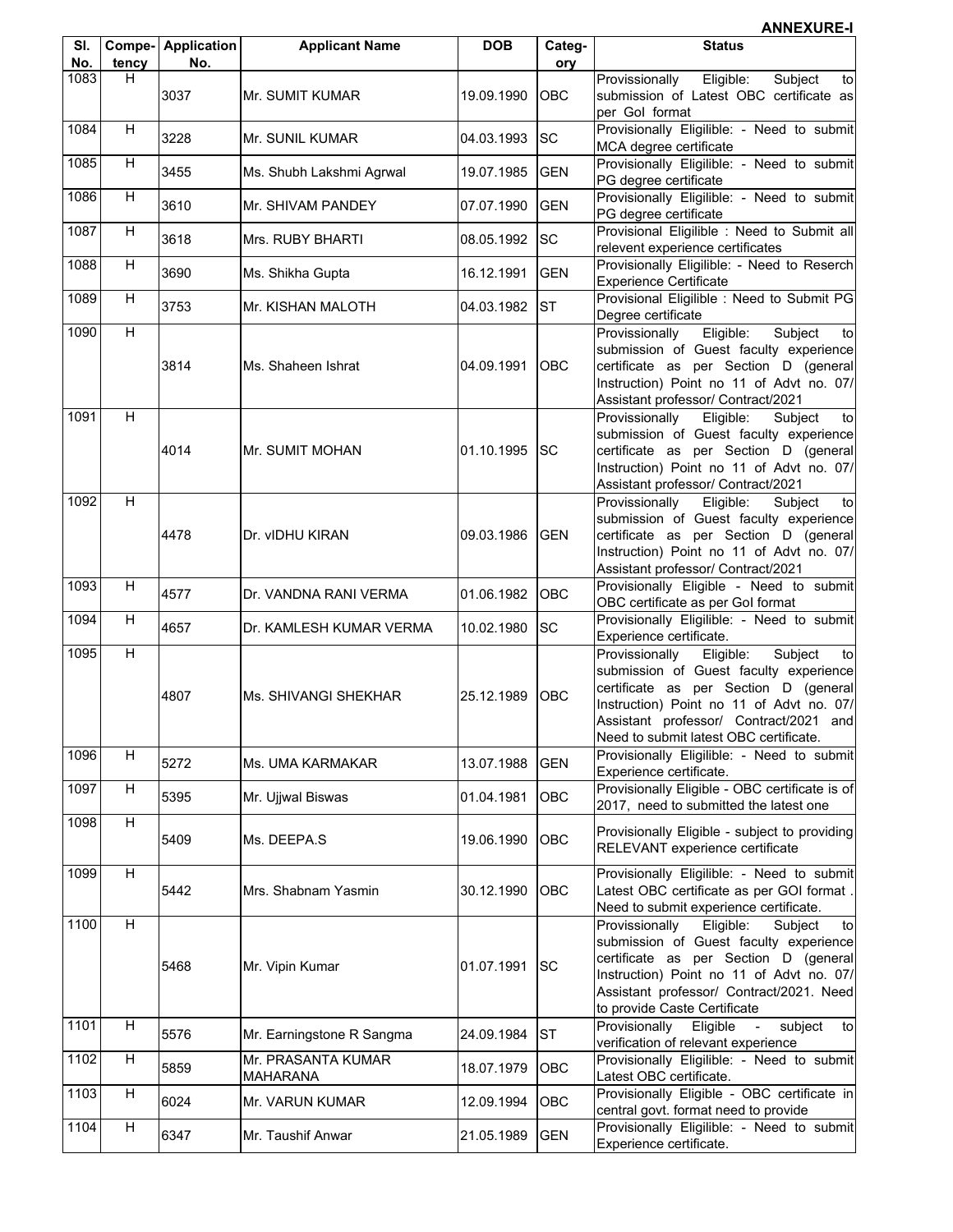| SI.          |                         | <b>Compe-</b> Application | <b>Applicant Name</b>                     | <b>DOB</b>               | Categ-                   | <b>Status</b>                                                                                                                                                                                                     |
|--------------|-------------------------|---------------------------|-------------------------------------------|--------------------------|--------------------------|-------------------------------------------------------------------------------------------------------------------------------------------------------------------------------------------------------------------|
| No.<br>1105  | tency<br>H              | No.                       |                                           |                          | ory                      | Eligible:<br>Subject<br>Provissionally<br>to                                                                                                                                                                      |
|              |                         | 6366                      | Ms. Gauravi Vasudeo Achrekar              | 10.05.1996               | <b>GEN</b>               | submission of Guest faculty experience<br>certificate as per Section D (general<br>Instruction) Point no 11 of Advt no. 07/<br>Assistant professor/ Contract/2021                                                 |
| 1106         | H                       | 6369                      | Mrs. VISHALAKSHI RITURAJ                  | 30.12.1984               | <b>GEN</b>               | Provissionally<br>Eligible:<br>Subject<br>to<br>submission of Guest faculty experience<br>certificate as per Section D (general<br>Instruction) Point no 11 of Advt no. 07/<br>Assistant professor/ Contract/2021 |
| 1107         | H                       | 6373                      | Mr. SUNIL KUMAR SUMAN                     | 17.02.1990               | OBC                      | Provissionally<br>Eligible:<br>Subject<br>to<br>submission of Latest OBC certificate as<br>per Gol format                                                                                                         |
| 1108         | H                       | 6634                      | Mrs. Shalu Arya                           | 20.07.1989               | <b>GEN</b>               | Provisionally Eligilible: - Need to submit<br>PG degree certificate                                                                                                                                               |
| 1109         | н                       | 6647                      | Mr. SESHA KUMAR NALLURI                   | 20.08.1987               | OBC                      | Provissionally Eligible: Need to submit<br>latest OBC certificate as per Gol format.                                                                                                                              |
| 1110         | H                       | 6705                      | Ms. SARITA                                | 20.02.1986               | <b>GEN</b>               | Provisionally Eligilible: - Need to submit<br>PG degree certificate. Need to submit<br>experience certificate                                                                                                     |
| 1111         | $\overline{H}$          | 6774                      | Mr. Vikash Kumar Singh                    | 06.04.1991               | <b>GEN</b>               | Provisionally Eligilible: - Need to submit<br>Experience certificate.                                                                                                                                             |
| 1112         | $\overline{H}$          | 6781                      | Mr. Saurabh Namdev                        | 26.03.1985               | OBC                      | Provisionally Eligilible: - Need to submit<br>Latest OBC certificate as per GOI format.<br>Need to sumit PG Degree Certificate.                                                                                   |
| 1113         | н                       | 1134                      | Mr. Anubhav Bewerwal                      | 03.06.1984               | <b>GEN</b>               | Not Eligible - Less Mandated Experience                                                                                                                                                                           |
| 1114         | H                       | 1253                      | Mr. PAVANKUMAR R                          | 12.12.1993               | <b>SC</b>                | Not Eligible - No PG Qualification                                                                                                                                                                                |
| 1115         | H                       | 1539                      | Mr. Mahendra Prasad                       | 16.01.1987               | OBC                      | Not Eligible - Less Mandated Experience                                                                                                                                                                           |
| 1116         | H                       | 1694                      | Mrs. GEETA                                | 10.06.1987               | <b>SC</b>                | <b>Provisionally Eligible</b>                                                                                                                                                                                     |
| 1117         | H                       | 1734                      | Mr. SHAKTI KUMAR                          | 19.01.1989               | <b>SC</b>                | Not Eligible - Not relevant Qualification                                                                                                                                                                         |
| 1118         | $\overline{H}$          | 2200                      | Dr. DHARMENDERA KUMAR<br><b>MEENA</b>     | 13.08.1990               | <b>ST</b>                | Not Eligible - Not relevant Qualification                                                                                                                                                                         |
| 1119         | H                       | 2276                      | Mrs. Ridhi Jain                           | 25.06.1988               | <b>GEN</b>               | Not Eligible - Not relevant Qualification                                                                                                                                                                         |
| 1120         | Н                       | 2426                      | Mr. P RAJU                                | 01.08.1980               | <b>SC</b>                | Not Eligible - Less Mandated Experience                                                                                                                                                                           |
| 1121         | $\overline{\mathsf{H}}$ | 2741                      | Mrs. Urmila Samariva                      | 03.05.1985               | $ \mathrm{SC} $          | Not Eligible - Less Mandated Experience                                                                                                                                                                           |
| 1122         | н                       | 2769                      | Ms. Kshitija Potdar                       | 09.06.1989               | OBC                      | Not Eligible - Less Mandated Experience                                                                                                                                                                           |
| 1123         | Н                       | 2807                      | Ms. Kanchan Sundarani                     | 03.12.1992               | <b>GEN</b>               | Not Eligible - Less Mandated Experience                                                                                                                                                                           |
| 1124         | н                       | 2969                      | Mr. PRAVIN RAMESH JADHAV                  | 18.10.1994               | <b>SC</b>                | Not Eligible - Less Mandated Experience                                                                                                                                                                           |
| 1125<br>1126 | $\overline{H}$<br>н     | 3231<br>3287              | Mr. Apoorva Singh<br>Ms. Balerao Likhitha | 16.12.1991<br>13.10.1992 | <b>EWS</b><br><b>SC</b>  | Not Eligible - Less Mandated Experience<br>Not Eligible - Less Mandated Experience +                                                                                                                              |
|              |                         |                           |                                           |                          |                          | Qualification<br>Not Eligible - No PG Qualification                                                                                                                                                               |
| 1127<br>1128 | Н<br>н                  | 3367<br>3375              | Mr. MD ASIM<br>Mr. ASISH P SAJAN          | 26.02.1985<br>07.03.1995 | <b>EWS</b><br><b>GEN</b> | Not Eligible - Less Mandated Experience                                                                                                                                                                           |
| 1129         | н                       | 3396                      | Mrs. MEENAKSHI M                          | 02.03.1990               | OBC                      | Not Eligible - Less Mandated Experience                                                                                                                                                                           |
| 1130         | Н                       | 3397                      | Dr. Kumud Tripathi                        | 03.03.1990               | <b>GEN</b>               | Not Eligible - Less Mandated Experience                                                                                                                                                                           |
| 1131         | н                       | 3406                      | Mrs. POOJA KUMARI                         | 25.01.1996               | OBC                      | Not Eligible - Less Mandated Experience                                                                                                                                                                           |
| 1132         | Н                       | 3454                      | Mr. SANDEEP GUPTA                         | 29.06.1988               | <b>GEN</b>               | Not Eligible - Less Mandated Experience                                                                                                                                                                           |
| 1133         | H                       | 3736                      | Mr. Dinesh                                | 06.07.1989               | OBC                      | Not Eligible - Less Mandated Experience                                                                                                                                                                           |
| 1134         | H                       | 3795                      | Ms. VARALAKSHMI J                         | 19.11.1994               | OBC                      | Not Eligible - No relevent qualification as<br>per advertisement. The OBC certificate is<br>also not as per Gol format                                                                                            |
| 1135         | н                       | 3818                      | Mrs. S.MOHANAMBAL                         | 12.06.1978               | OBC                      | Not Eligible - Over age                                                                                                                                                                                           |
| 1136         | н                       | $\overline{39}10$         | Ms. Jahnavi Tripathi                      | 02.06.1992               | <b>GEN</b>               | Not Eligible - Less Mandated Experience                                                                                                                                                                           |
| 1137         | H                       | 4016                      | Ms. Priyanka                              | 12.09.1993               | SC                       | Not Eligible - Less Mandated Experience                                                                                                                                                                           |
| 1138         | Н                       | 4066                      | Dr. SANJEET KUMAR                         | 03.08.1980               | <b>GEN</b>               | Not Eligible - Over age                                                                                                                                                                                           |
| 1139         | н                       | 4108                      | Dr. Pabitra Pal                           | 21.03.1988               | <b>EWS</b>               | Not Eligible - Less Mandated Experience                                                                                                                                                                           |
| 1140         | Н                       | 4400                      | Ms. Rakshita Mall                         | 14.08.1991               | <b>GEN</b>               | Not Eligible - Less Mandated Experience                                                                                                                                                                           |
| 1141         | H                       | 4643                      | Mrs. Sakshi Pandey                        | 16.07.1992               | <b>GEN</b>               | Not Eligible - Less Mandated Experience                                                                                                                                                                           |
| 1142         | Н                       | 4782                      | Mr. Manoj Kumar Patra                     | 30.06.1991               | SC                       | Not Eligible - Less Mandated Experience                                                                                                                                                                           |
| 1143         | $\overline{H}$<br>H     | 4844                      | Ms. Mahak Mourya                          | 13.09.1992               | <b>SC</b>                | Not Eligible - Less Mandated Experience                                                                                                                                                                           |
| 1144         |                         | 4988                      | Mrs. Anvita Srivastava                    | 22.05.1991               | <b>GEN</b>               | Not Eligible - Less Mandated Experience                                                                                                                                                                           |

**Sl.**